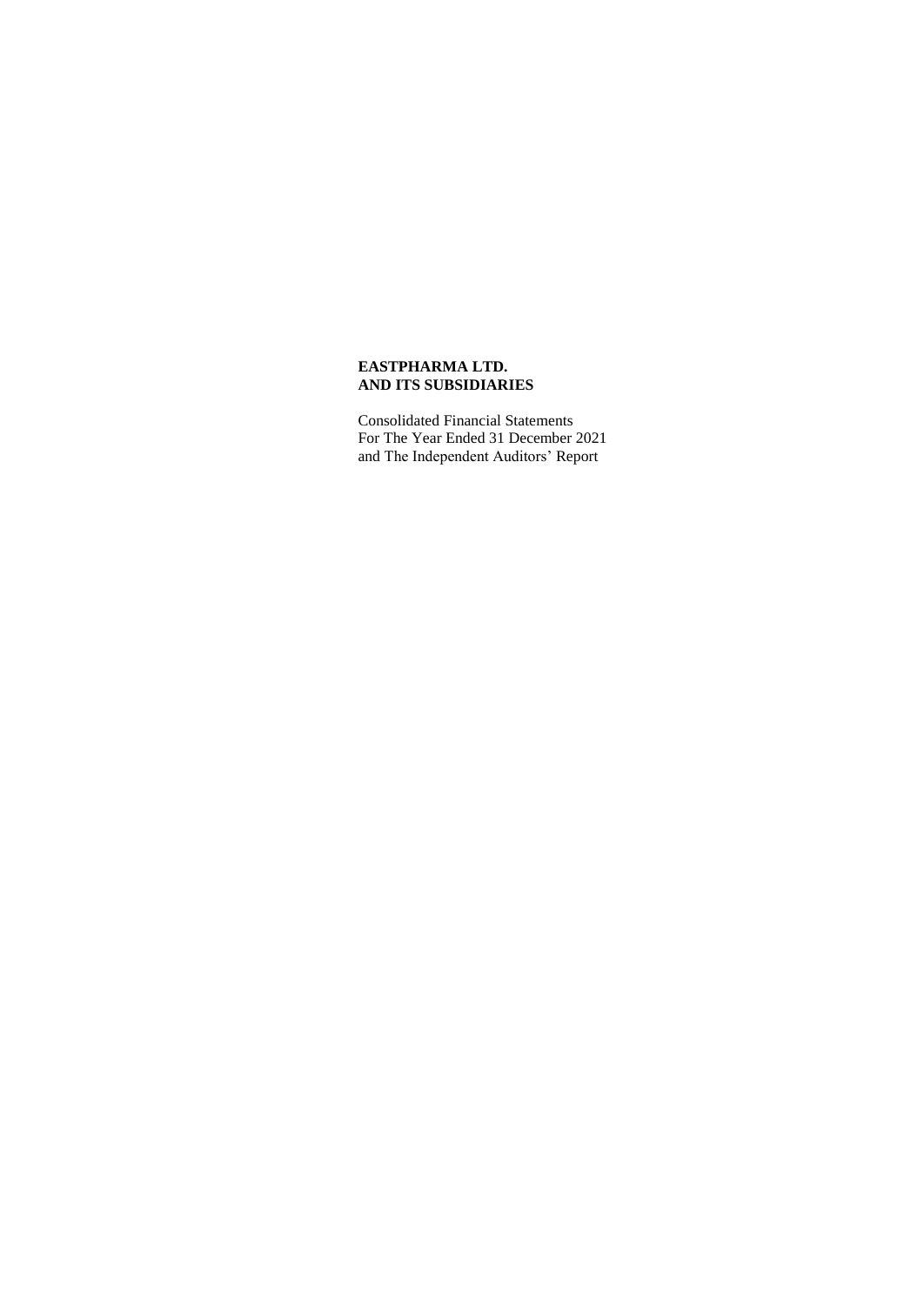# Deloitte.

DRT Bağımsız Denetim ve Serbest Muhasebeci Mali Müşavirlik A.Ş. Maslak No1 Plaza Eski Büyükdere Caddesi Maslak Mahallesi No:1 Maslak, Sarıyer 34485 İstanbul, Türkiye

Tel: +90 (212) 366 60 00 Fax: +90 (212) 366 60 10 [www.deloitte.com.tr](http://www.deloitte.com.tr/)

Mersis No :0291001097600016 Ticari Sicil No: 304099

# **INDEPENDENT AUDITOR'S REPORT**

To the Board of Directors of Eastpharma Ltd.

# **Report on the Audit of the Consolidated Financial Statements**

# **Opinion**

We have audited the consolidated financial statements of Eastpharma Ltd. ("the Company") and its subsidiaries ("the Group"), which comprise the consolidated statement of financial position as at 31 December 2021, and the consolidated statement of comprehensive income, consolidated statement of changes in equity and consolidated statement of cash flows for the year then ended, and notes to the consolidated financial statements, including a summary of significant accounting policies.

In our opinion, the accompanying consolidated financial statements present fairly, in all material respects, the consolidated financial position of the Group as at 31 December 2021, and its consolidated financial performance and its consolidated cash flows for the year then ended in accordance with International Financial Reporting Standards (IFRSs).

## **Basis for Opinion**

We conducted our audit in accordance with International Standards on Auditing (ISAs). Our responsibilities under those standards are further described in the *Auditor's Responsibilities for the Audit of the Consolidated Financial Statements* section of our report. We are independent of the Group in accordance with the International Ethics Standards Board for Accountants' *Code of Ethics for Professional Accountants (*IESBA Code), and we have fulfilled our other ethical responsibilities in accordance with the IESBA Code. We believe that the audit evidence we have obtained is sufficient and appropriate to provide a basis for our opinion.

# **Other Matter**

The consolidated financial statements of the Group for the year ended 31 December 2020 were audited by another auditor who expressed an unmodified opinion on those statements on 5 March 2021.

© 2022. For information, contact Deloitte Touche Tohmatsu Limited.

Deloitte refers to one or more of Deloitte Touche Tohmatsu Limited, a UK private company limited by guarantee ("DTTL"), its network of member firms, and their related entities. DTTL<br>and each of its member firms are legally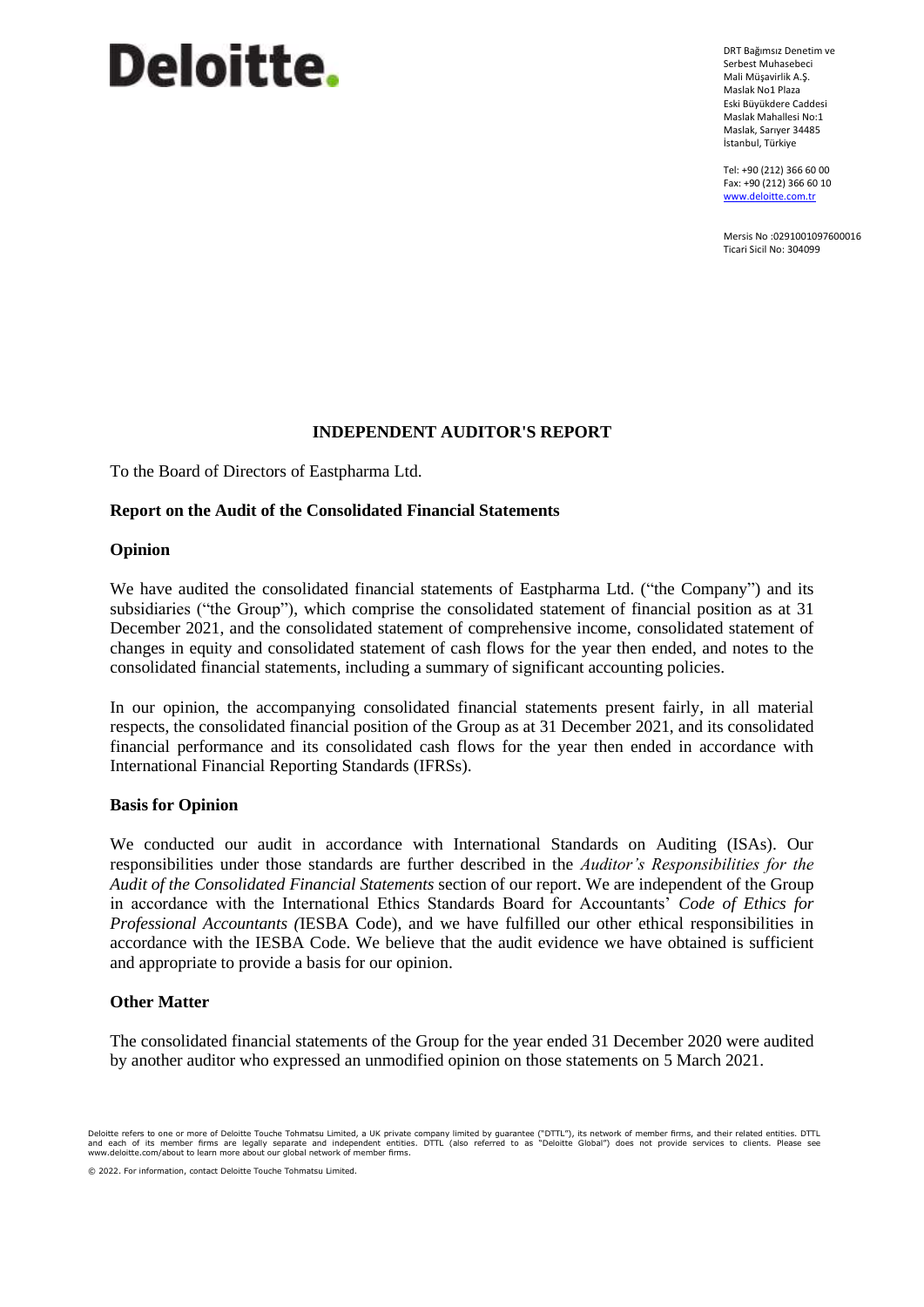# Deloitte.

# **Responsibilities of Management and Those Charged with Governance for the Consolidated Financial Statements**

Management is responsible for the preparation and fair presentation of the consolidated financial statements in accordance with IFRSs, and for such internal control as management determines is necessary to enable the preparation of consolidated financial statements that are free from material misstatement, whether due to fraud or error.

In preparing the consolidated financial statements, management is responsible for assessing the Group's ability to continue as a going concern, disclosing, as applicable, matters related to going concern and using the going concern basis of accounting unless management either intends to liquidate the Group or to cease operations, or has no realistic alternative but to do so.

Those charged with governance are responsible for overseeing the Group's financial reporting process.

# **Auditor's Responsibilities for the Audit of the Consolidated Financial Statements**

Our objectives are to obtain reasonable assurance about whether the consolidated financial statements as a whole are free from material misstatement, whether due to fraud or error, and to issue an auditor's report that includes our opinion. Reasonable assurance is a high level of assurance, but is not a guarantee that an audit conducted in accordance with ISAs will always detect a material misstatement when it exists. Misstatements can arise from fraud or error and are considered material if, individually or in the aggregate, they could reasonably be expected to influence the economic decisions of users taken on the basis of these consolidated financial statements.

As part of an audit in accordance with ISAs, we exercise professional judgment and maintain professional skepticism throughout the audit. We also:

- Identify and assess the risks of material misstatement of the consolidated financial statements, whether due to fraud or error, design and perform audit procedures responsive to those risks, and obtain audit evidence that is sufficient and appropriate to provide a basis for our opinion. The risk of not detecting a material misstatement resulting from fraud is higher than for one resulting from error, as fraud may involve collusion, forgery, intentional omissions, misrepresentations, or the override of internal control.
- Obtain an understanding of internal control relevant to the audit in order to design audit procedures that are appropriate in the circumstances, but not for the purpose of expressing an opinion on the effectiveness of the Group's internal control.
- Evaluate the appropriateness of accounting policies used and the reasonableness of accounting estimates and related disclosures made by management.
- Conclude on the appropriateness of management's use of the going concern basis of accounting and, based on the audit evidence obtained, whether a material uncertainty exists related to events or conditions that may cast significant doubt on the Group's ability to continue as a going concern. If we conclude that a material uncertainty exists, we are required to draw attention in our auditor's report to the related disclosures in the consolidated financial statements or, if such disclosures are inadequate, to modify our opinion. Our conclusions are based on the audit evidence obtained up to the date of our auditor's report. However, future events or conditions may cause the Group to cease to continue as a going concern.
- Evaluate the overall presentation, structure and content of the consolidated financial statements, including the disclosures, and whether the consolidated financial statements represent the underlying transactions and events in a manner that achieves fair presentation.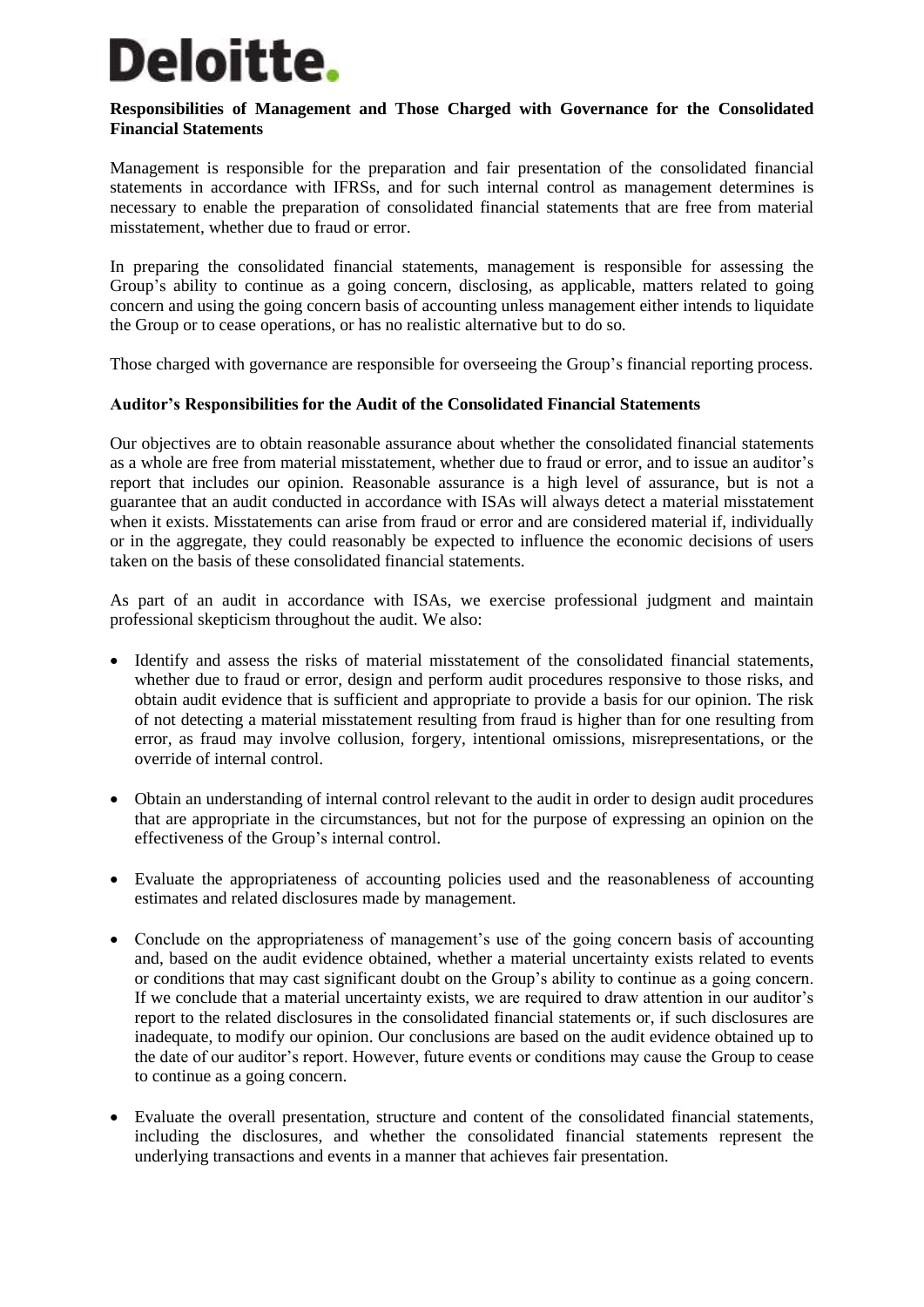# Deloitte.

• Obtain sufficient appropriate audit evidence regarding the financial information of the entities or business activities within the Group to express an opinion on the consolidated financial statements. We are responsible for the direction, supervision and performance of the group audit. We remain solely responsible for our audit opinion.

We communicate with those charged with governance regarding, among other matters, the planned scope and timing of the audit and significant audit findings, including any significant deficiencies in internal control that we identify during our audit.

DRT Bajnusse Deuten ve SMMM A.J.

DRT BAĞIMSIZ DENETİM VE SERBEST MUHASEBECİ MALİ MÜŞAVİRLİK A.Ş. Member of **DELOITTE TOUCHE TOHMATSU LIMITED** 

İstanbul, 4 March 2022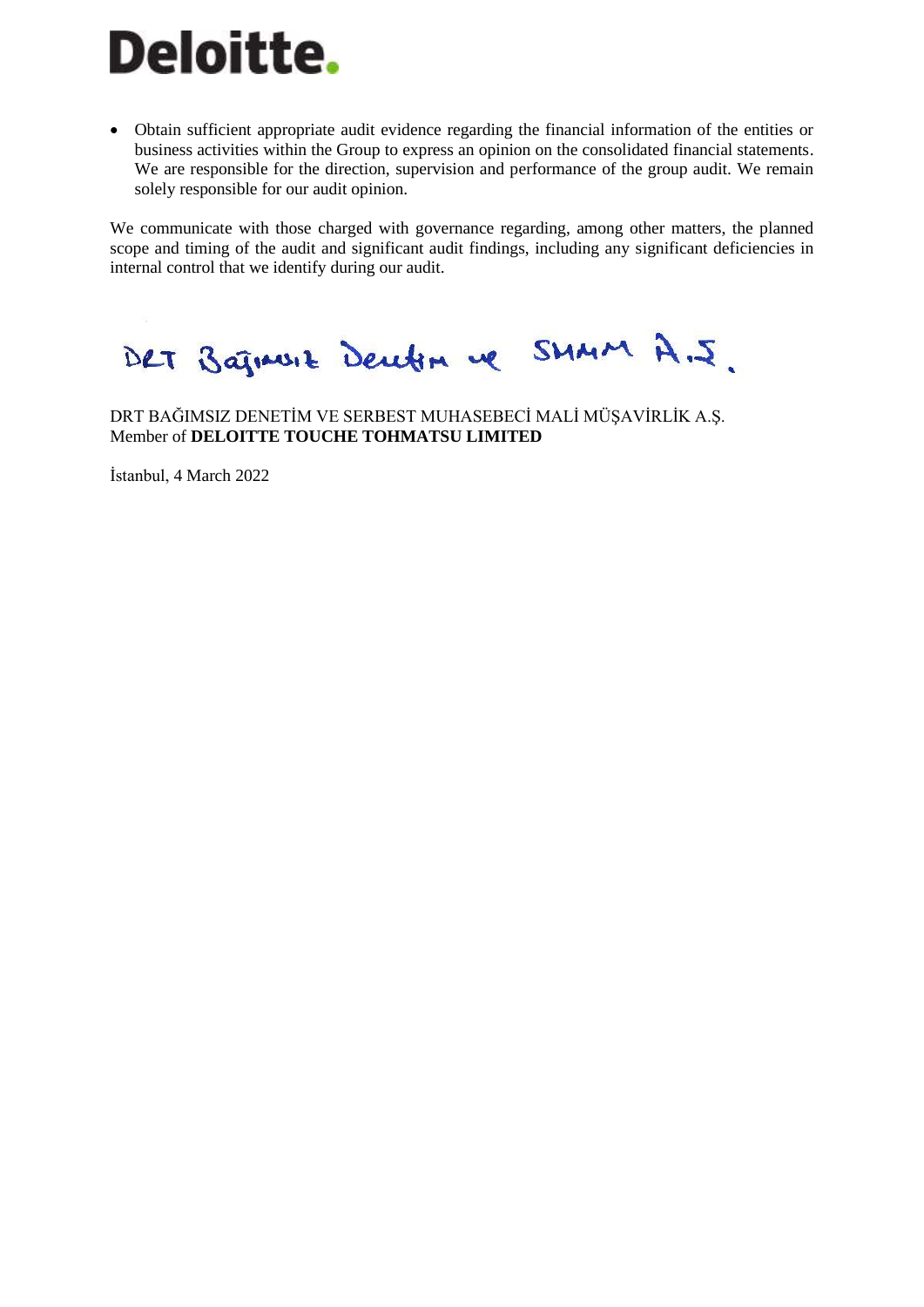# **CONSOLIDATED FINANCIAL STATEMENTS FOR THE YEAR ENDED 31 DECEMBER 2021**

| <b>Index</b>                                   | <b>Page</b> |
|------------------------------------------------|-------------|
| Consolidated statement of financial position   | $1 - 2$     |
| Consolidated statement of profit or loss       | 3           |
| Consolidated statement of comprehensive income | 4           |
| Consolidated statement of changes in equity    | 5           |
| Consolidated statement of cash flows           | $6 - 7$     |
| Notes to the consolidated financial statements | $8 - 61$    |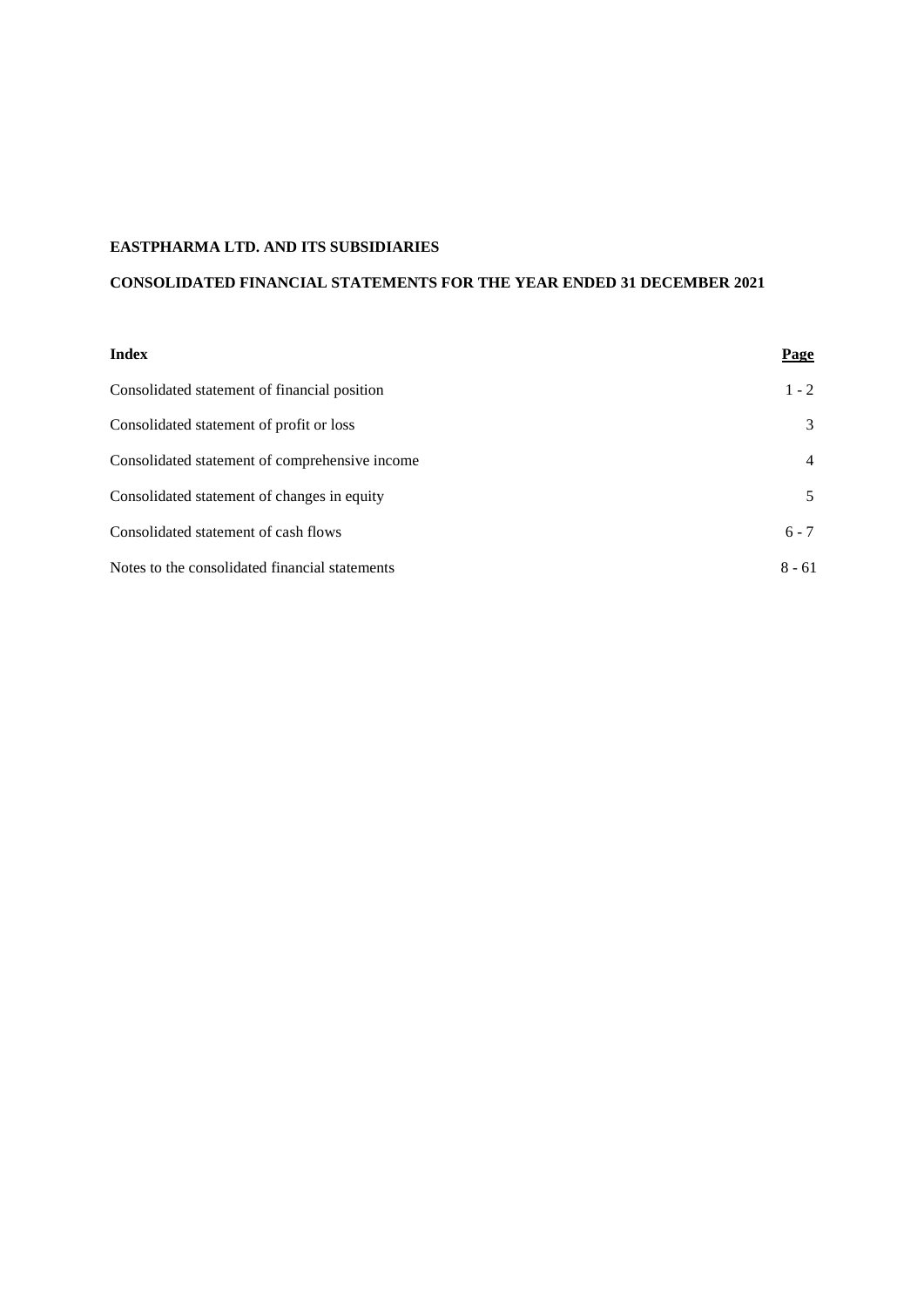# CONSOLIDATED STATEMENT OF FINANCIAL POSITION AS AT 31 DECEMBER 2021

(Unless otherwise indicated all amounts expressed in US Dollar.)

| <b>ASSETS</b>                       |              | <b>Current</b><br><b>Period</b>       | <b>Prior</b><br><b>Period</b>         |
|-------------------------------------|--------------|---------------------------------------|---------------------------------------|
| <b>CURRENT ASSETS</b>               | <b>Notes</b> | <b>Audited</b><br>31 December<br>2021 | <b>Audited</b><br>31 December<br>2020 |
| Cash and cash equivalents           | 5            | 123,846,498                           | 104,019,380                           |
| Trade and other receivables (net)   | 6            | 76,048,954                            | 94,856,860                            |
| Inventories                         | 8            | 84,196,145                            | 92,966,945                            |
| Other current assets                | 9            | 6,793,009                             | 9,858,603                             |
| <b>Total Current Assets</b>         |              | 290,884,606                           | 301,701,788                           |
| <b>NON-CURRENT ASSETS</b>           |              |                                       |                                       |
| Property, plant and equipment (net) | 10           | 93,693,892                            | 107,773,862                           |
| Right of use assets                 | 11           | 4,941,783                             | 5,462,788                             |
| Intangible assets (net)             | 12           | 43,281,606                            | 57,900,211                            |
| Goodwill                            | 13           | 11,056,309                            | 17, 171, 338                          |
| Deferred tax assets                 | 19           | 1,959,179                             | 1,939,604                             |
| Other non-current assets            | 9            | 7,851                                 | 75,872                                |
| <b>Total Non-Current Assets</b>     |              | 154,940,620                           | 190,323,675                           |
| <b>TOTAL ASSETS</b>                 |              | 445,825,226                           | 492,025,463                           |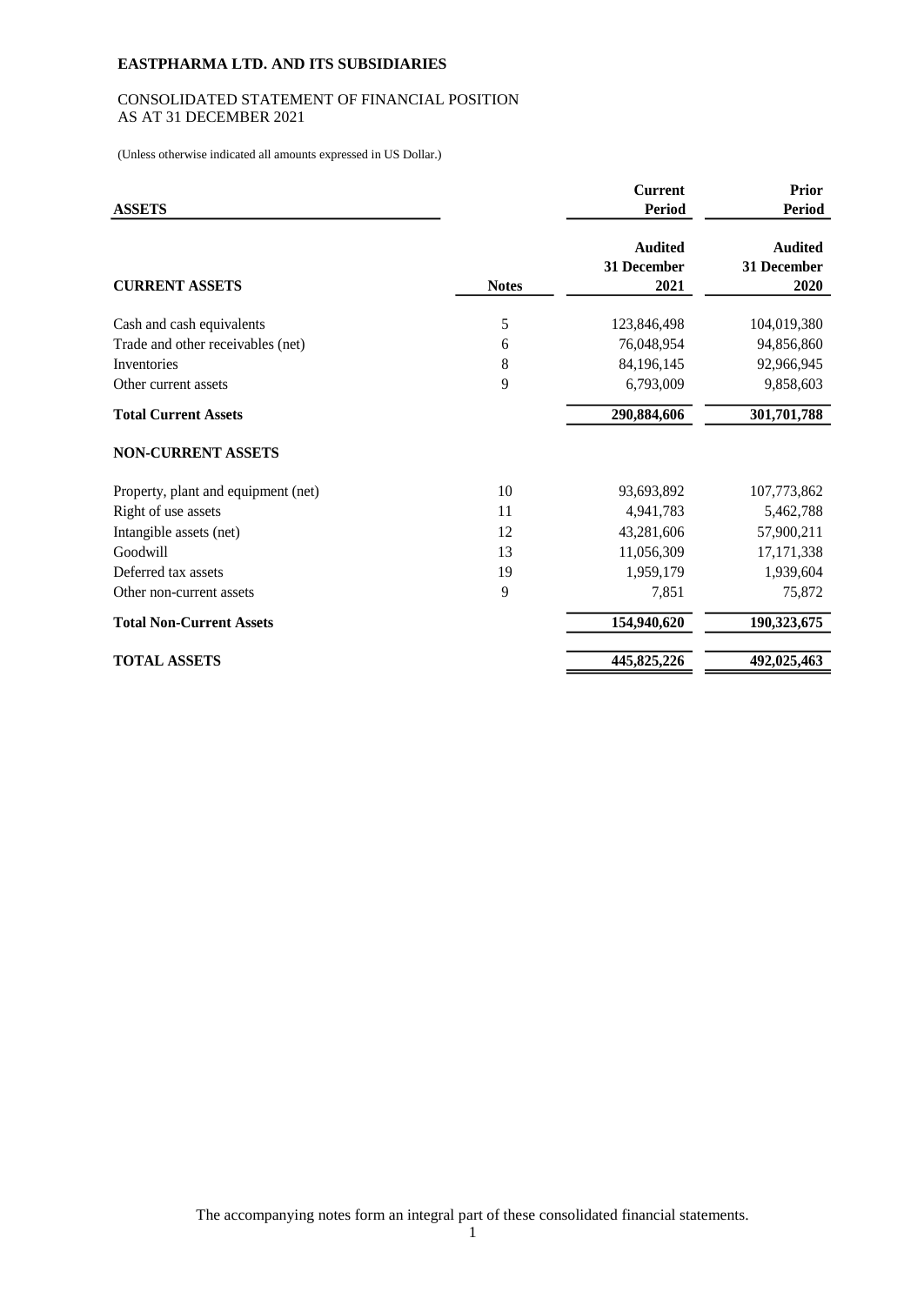# CONSOLIDATED STATEMENT OF FINANCIAL POSITION AS AT 31 DECEMBER 2021

(Unless otherwise indicated all amounts expressed in US Dollar.)

| <b>LIABILITIES AND EQUITY</b>                     |              | <b>Current</b><br><b>Period</b>       | <b>Prior</b><br><b>Period</b>         |
|---------------------------------------------------|--------------|---------------------------------------|---------------------------------------|
| <b>CURRENT LIABILITIES</b>                        | <b>Notes</b> | <b>Audited</b><br>31 December<br>2021 | <b>Audited</b><br>31 December<br>2020 |
| Short-term borrowings                             | 15           | 84,543,407                            | 97,998,592                            |
| Trade payables                                    | 16           | 26,271,128                            | 22,348,321                            |
| Due to related parties                            | 7            | 4,229                                 | 4,417                                 |
| Provisions                                        | 18           | 942,364                               | 891,170                               |
| Derivative financial instruments                  | 34           |                                       | 524,779                               |
| Other payables and accrued expenses               | 17           | 11,399,226                            | 19,777,730                            |
| Current tax payable                               | 19           | 986,754                               | 2,259,547                             |
| <b>Total Current Liabilities</b>                  |              | 124,147,108                           | 143,804,556                           |
| <b>NON-CURRENT LIABILITIES</b>                    |              |                                       |                                       |
| Long-term borrowings                              | 15           | 39,205,753                            | 34,196,079                            |
| Other financial borrowings                        | 15           | 7,485,906                             | 17,666,279                            |
| Provision for employment termination benefits     | 20           | 3,351,666                             | 4,596,003                             |
| Deferred income                                   | 17           | 4,194,015                             | 7,215,609                             |
| <b>Total Non-Current Liabilities</b>              |              | 54,237,340                            | 63,673,970                            |
| <b>TOTAL LIABILITIES</b>                          |              | 178,384,448                           | 207,478,526                           |
| <b>EQUITY</b>                                     |              |                                       |                                       |
| Share capital                                     |              | 338,250,000                           | 338,250,000                           |
| Premium in excess of par                          |              | 99,774,445                            | 99,774,445                            |
| Legal reserves                                    |              | 1,215,248                             | 1,215,248                             |
| Retained earnings                                 |              | 264, 675, 777                         | 145,781,280                           |
| Actuarial loss arising from defined benefit plans |              | (401, 849)                            | (709, 432)                            |
| Forreign currency translation reserve             |              | (580, 418, 401)                       | (422, 533, 302)                       |
| <b>Equity attributable to equity</b>              |              |                                       |                                       |
| holders of the parent                             |              | 123,095,220                           | 161,778,239                           |
| Non-controlling interests                         |              | 144, 345, 558                         | 122,768,698                           |
| <b>Total Equity</b>                               |              | 267,440,778                           | 284,546,937                           |
| <b>TOTAL LIABILITIES AND EQUITY</b>               |              | 445,825,226                           | 492,025,463                           |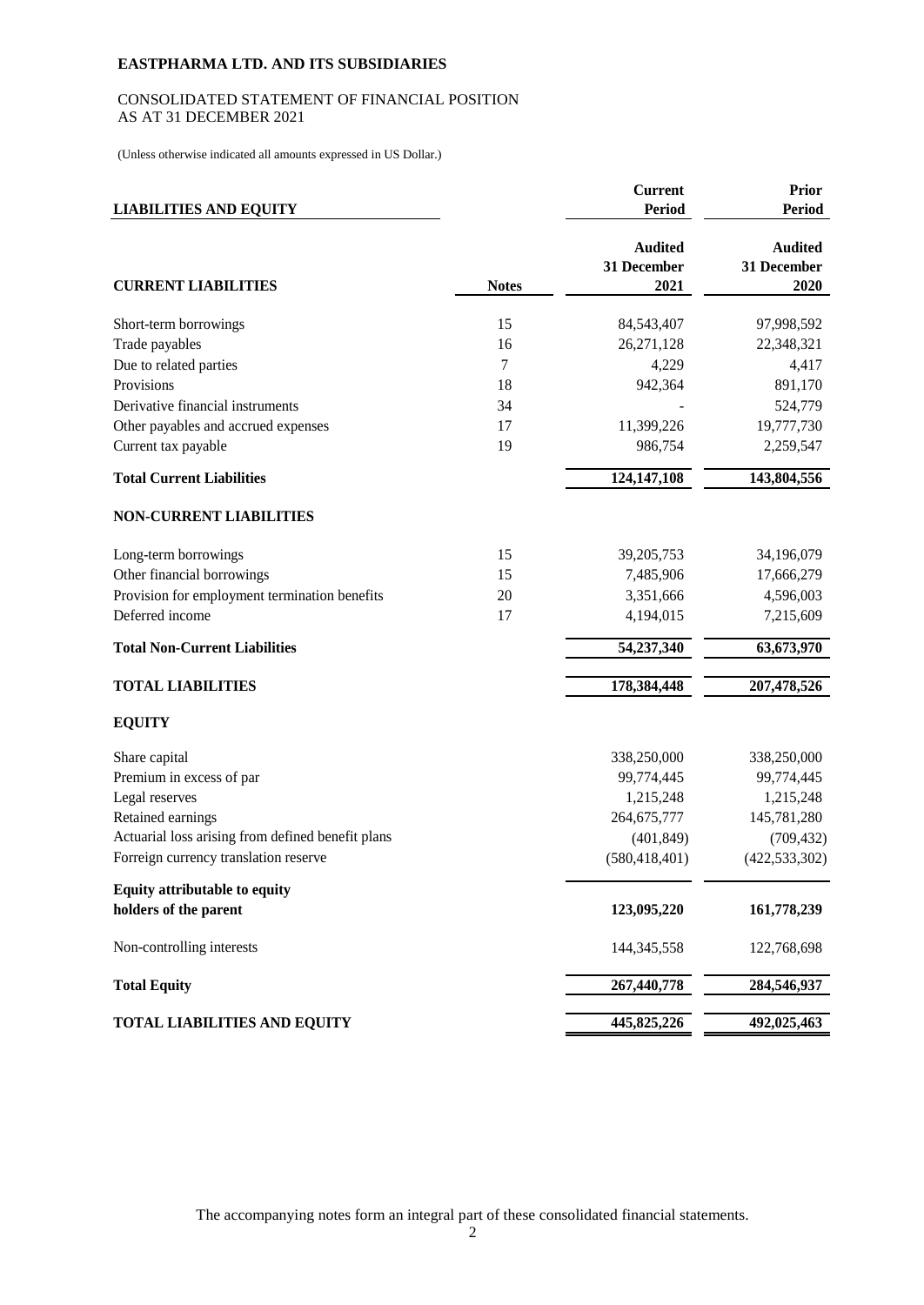## CONSOLIDATED STATEMENT OF PROFIT OR LOSS FOR THE YEAR ENDED 31 DECEMBER 2021

(Unless otherwise indicated all amounts expressed in US Dollar.)

|                                                            |              | <b>Current</b><br><b>Period</b><br><b>Audited</b><br>1 January - | <b>Prior</b><br><b>Period</b><br><b>Audited</b><br>$1$ January $-$ |
|------------------------------------------------------------|--------------|------------------------------------------------------------------|--------------------------------------------------------------------|
|                                                            | <b>Notes</b> | 31 December<br>2021                                              | 31 December<br>2020                                                |
| Revenue                                                    | 23           | 288,617,300                                                      | 289,014,240                                                        |
| Cost of sales                                              | 24           | (116, 568, 909)                                                  | (125, 202, 553)                                                    |
| Gross profit                                               |              | 172,048,391                                                      | 163,811,687                                                        |
| Operating expenses                                         | 25           | (61, 413, 656)                                                   | (60, 377, 421)                                                     |
| Investment revenue                                         | 26           | 1,831,738                                                        | 1,384,513                                                          |
| Finance costs (net)                                        | 27           | (23, 452, 419)                                                   | (16, 636, 893)                                                     |
| Other gains and losses                                     | 28           | 59,330,560                                                       | 18,854,772                                                         |
| Profit before tax                                          |              | 148,344,614                                                      | 107,036,658                                                        |
| Current tax expense                                        | 19           | (1,679,751)                                                      | (2,716,039)                                                        |
| Deferred tax expense                                       | 19           | (1,082,279)                                                      | 69,149                                                             |
| Tax expense                                                |              | (2,762,030)                                                      | (2,646,890)                                                        |
| Net profit for the period                                  |              | 145,582,584                                                      | 104,389,768                                                        |
| <b>Attributable to:</b>                                    |              |                                                                  |                                                                    |
| Equity holders of the parent                               |              | 119,606,753                                                      | 85,645,590                                                         |
| Non-controlling interests                                  |              | 25,975,831                                                       | 18,744,178                                                         |
|                                                            |              | 145,582,584                                                      | 104,389,768                                                        |
| <b>Basic and diluted earnings</b><br>per share (US Dollar) | 31           | 1.768                                                            | 1.266                                                              |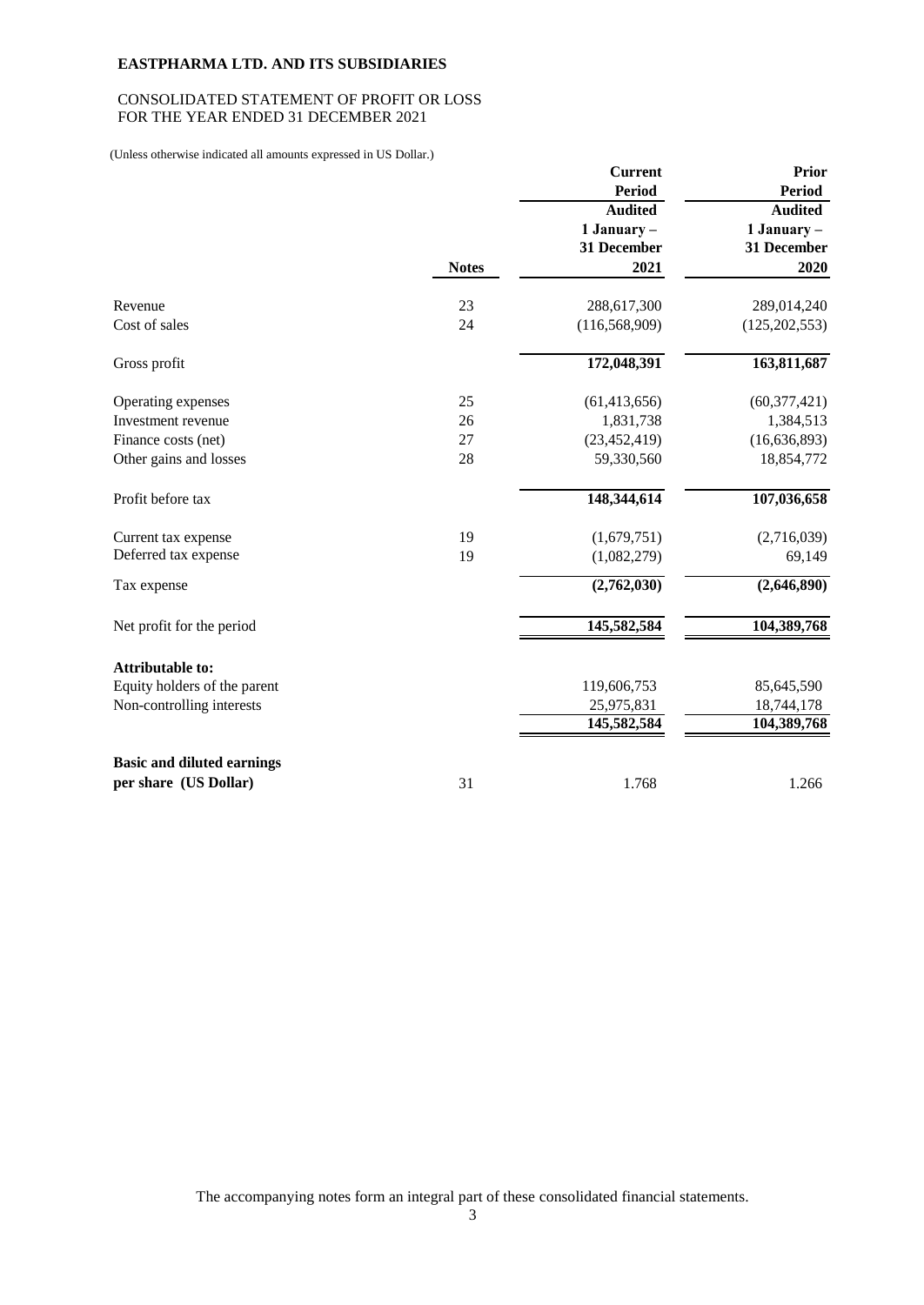## CONSOLIDATED STATEMENT OF OTHER COMPREHENSIVE INCOME FOR THE YEAR ENDED 31 DECEMBER 2021

(Unless otherwise indicated all amounts expressed in US Dollar.)

|                                                                                                      |              | <b>Current</b><br><b>Period</b><br><b>Audited</b><br>$1$ January $-$<br>31 December | <b>Prior</b><br><b>Period</b><br><b>Audited</b><br>1 January –<br>31 December |
|------------------------------------------------------------------------------------------------------|--------------|-------------------------------------------------------------------------------------|-------------------------------------------------------------------------------|
|                                                                                                      | <b>Notes</b> | 2021                                                                                | 2020                                                                          |
| Net income for the period                                                                            |              | 145,582,584                                                                         | 104,389,768                                                                   |
| Other Comprehensive Income / (Loss):                                                                 |              |                                                                                     |                                                                               |
| Items not to be reclassified subsequently to<br>profit or loss                                       |              | (11, 152)                                                                           | 132,526                                                                       |
| Actuarial loss arising from defined benefit plans<br>Tax effect of other comprehensive income not to | 20           | (14, 870)                                                                           | 165,657                                                                       |
| be reclassified to profit or loss                                                                    | 19           | 3,718                                                                               | (33, 131)                                                                     |
| Items that are or may be reclassified<br>subsequently to profit or loss:                             |              | (156, 222, 187)                                                                     | (44,260,169)                                                                  |
| Foreign currency translation loss                                                                    |              | (156, 222, 187)                                                                     | (44,260,169)                                                                  |
| Total comprehensive income /(loss) for the<br>period                                                 |              | (10,650,755)                                                                        | 60,262,125                                                                    |
| <b>Total comprehensive income (loss)</b><br>attributable to:                                         |              |                                                                                     |                                                                               |
| Equity holders of the parent                                                                         |              | (37,970,763)                                                                        | 37, 147, 352                                                                  |
| Non-controlling interests                                                                            |              | 27,320,008                                                                          | 23,114,773                                                                    |
|                                                                                                      |              | (10,650,755)                                                                        | 60,262,125                                                                    |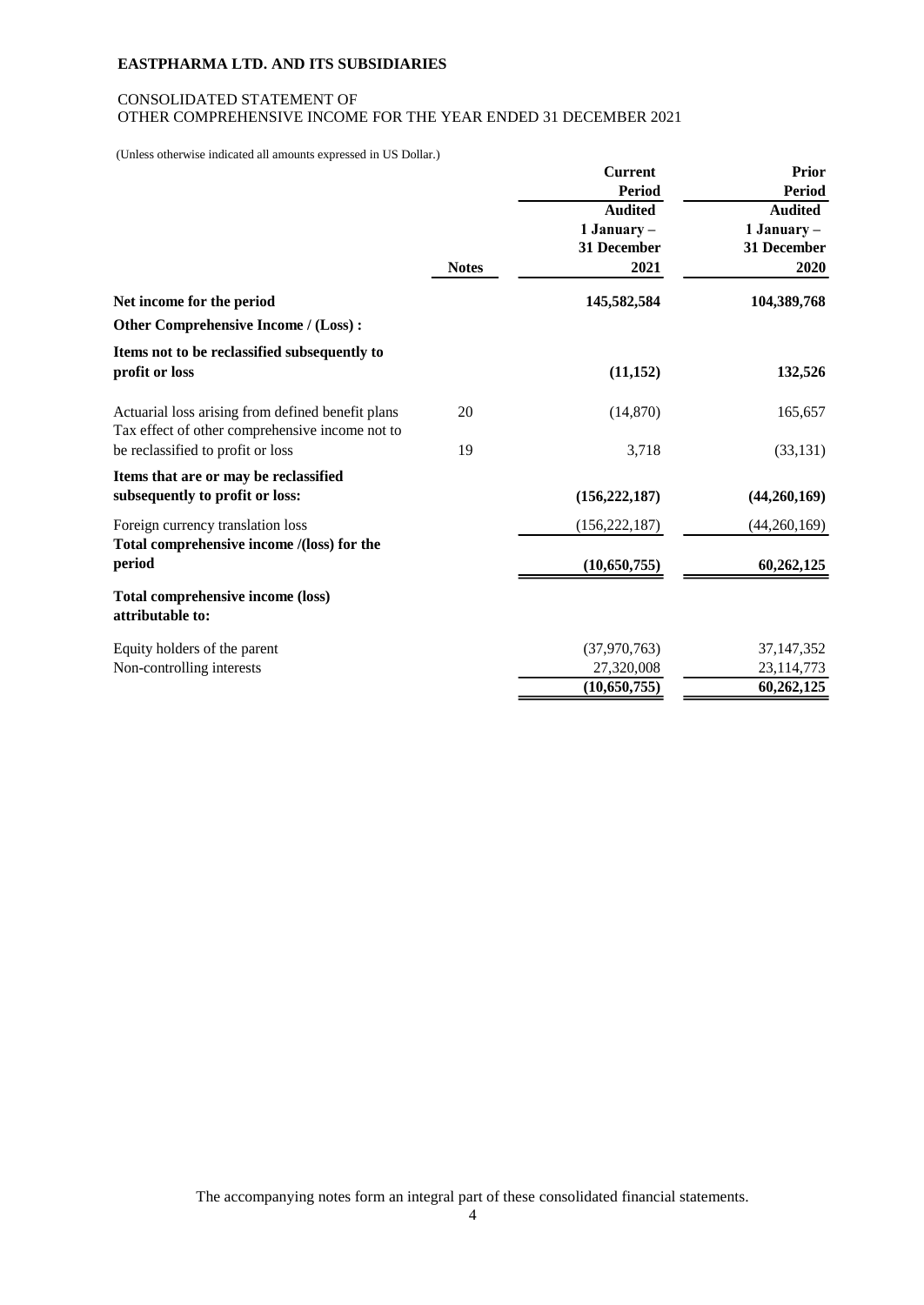## CONSOLIDATED STATEMENT OF CHANGES IN EQUITY FOR THE YEAR ENDED 31 DECEMBER 2021

(Unless otherwise indicated all amounts expressed in US Dollar.)

|                                                                                                           | <b>Notes</b> | <b>Share</b><br>capital | <b>Premium</b> in<br>excess of<br>par | Legal<br>reserves | <b>Actuarial loss</b><br>arising from<br>defined benefit<br>plans | Forreign<br>currency<br>translation<br>reserve | <b>Retained</b><br>earnings             | <b>Total equity</b><br>attributable to<br>equity holders<br>of the parent | Non-<br>controlling<br>interests | <b>Total</b>                                |
|-----------------------------------------------------------------------------------------------------------|--------------|-------------------------|---------------------------------------|-------------------|-------------------------------------------------------------------|------------------------------------------------|-----------------------------------------|---------------------------------------------------------------------------|----------------------------------|---------------------------------------------|
| <b>Balance as of</b><br>1 January 2020                                                                    | 22           | 338,250,000             | 99,774,445                            | 1,215,248         | (1,036,340)                                                       | (373,708,156)                                  | 60,893,471                              | 125,388,668                                                               | 102,050,144                      | 227,438,812                                 |
| Actuarial loss arising from<br>defined benefit plans<br>Currency translation<br>Net profit for the period |              |                         |                                       |                   | 132,526<br>194,382                                                | (48, 825, 146)                                 | 85,645,590                              | 132,526<br>(48,630,764)<br>85,645,590                                     | 4,370,595<br>18,744,178          | 132,526<br>(44,260,169)<br>104,389,768      |
| Total comprehensive<br>income $/$ (loss)<br>Dividends                                                     |              |                         |                                       |                   | 326,908                                                           | (48, 825, 146)                                 | 85,645,590<br>(757, 781)                | 37, 147, 352<br>(757, 781)                                                | 23,114,773<br>(2,396,219)        | 60,262,125<br>(3,154,000)                   |
| <b>Balance as of</b><br>31 December 2020                                                                  |              | 338,250,000             | 99,774,445                            | 1,215,248         | (709, 432)                                                        | (422, 533, 302)                                | 145,781,280                             | 161,778,239                                                               | 122,768,698                      | 284,546,937                                 |
| <b>Balance as of</b><br>1 January 2021<br>Actuarial loss arising from                                     | 22           | 338,250,000             | 99,774,445                            | 1,215,248         | (709, 432)                                                        | (422, 533, 302)                                | 145,781,280                             | 161,778,239                                                               | 122,768,698                      | 284,546,937                                 |
| defined benefit plans<br>Currency translation<br>Net profit for the period                                |              |                         |                                       |                   | (11, 152)<br>318,735                                              | (157, 885, 099)                                | $\overline{\phantom{a}}$<br>119,606,753 | (11, 152)<br>(157, 566, 364)<br>119,606,753                               | 1,344,177<br>25,975,831          | (11, 152)<br>(156, 222, 187)<br>145,582,584 |
| Total comprehensive<br>income $/$ (loss)                                                                  |              |                         |                                       |                   | 307,583                                                           | (157, 885, 099)                                | 119,606,753                             | (37,970,763)                                                              | 27,320,008                       | (10, 650, 755)                              |
| Dividends<br><b>Balance as of</b><br>31 December 2021                                                     |              | 338,250,000             | 99,774,445                            | 1,215,248         | (401, 849)                                                        | (580, 418, 401)                                | (712, 256)<br>264,675,777               | (712, 256)<br>123,095,220                                                 | (5,743,148)<br>144, 345, 558     | (6,455,404)<br>267,440,778                  |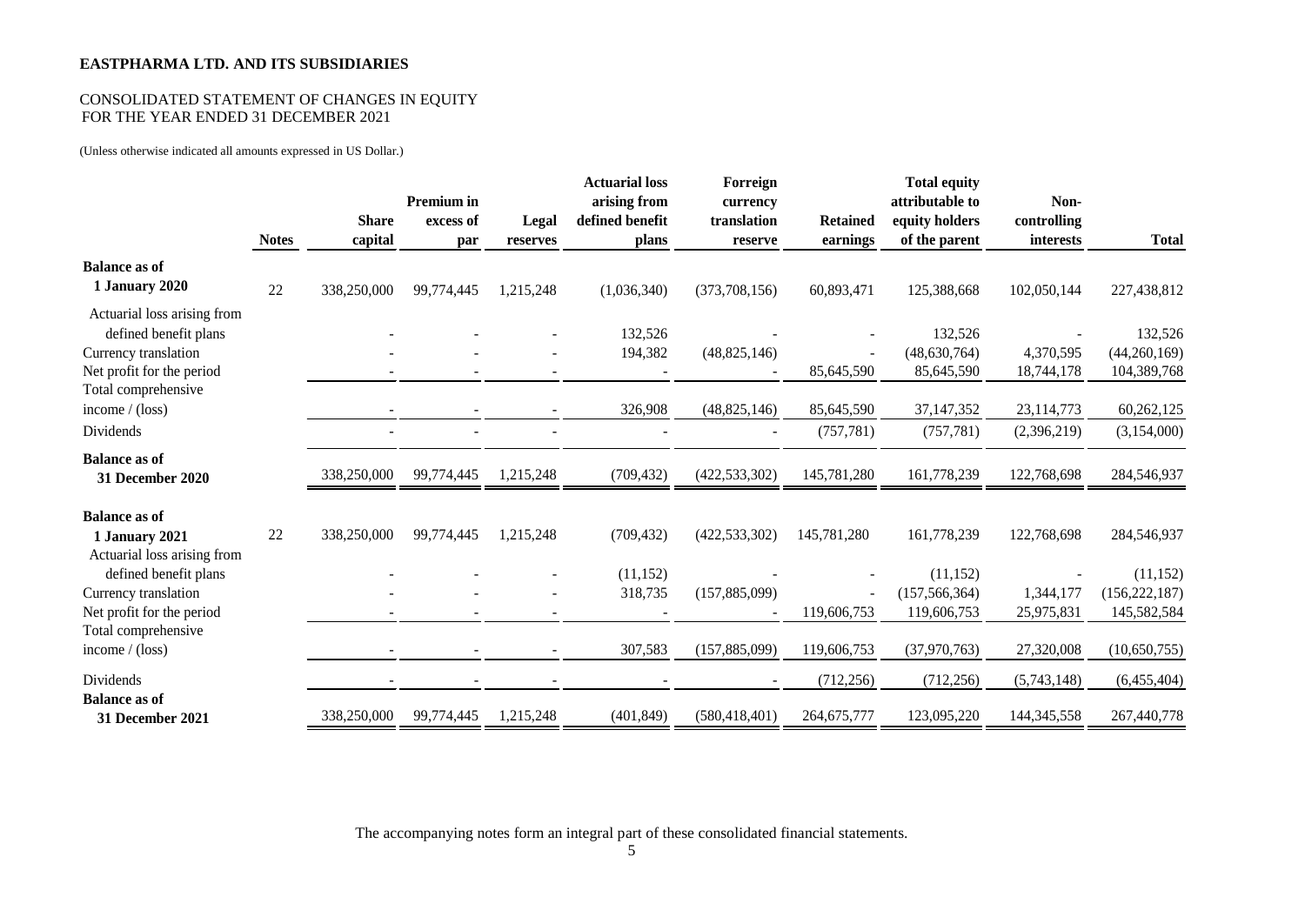# CONSOLIDATED STATEMENT OF CASH FLOWS FOR THE YEAR ENDED 31 DECEMBER 2021

(Unless otherwise indicated all amounts expressed in US Dollar.)

|                                                           |              | <b>Audited</b> | <b>Audited</b> |
|-----------------------------------------------------------|--------------|----------------|----------------|
|                                                           |              | 1 January-     | 1 January-     |
|                                                           |              | 31 December    | 31 December    |
|                                                           | <b>Notes</b> | 2021           | 2020           |
| <b>CASH FLOWS FROM OPERATING ACTIVITIES</b>               |              |                |                |
| Net profit for the period                                 |              | 145,582,584    | 104,389,768    |
| Adjustments to reconcile net profit to net                |              |                |                |
| cash provided by/ (used in) operating activities:         |              |                |                |
| Depreciation of property, plant and equipment             | 24,25        | 4,452,245      | 4,440,149      |
| Amortization of right of use assets                       | 25           | 2,447,249      | 1,835,987      |
| Amortization of intangible assets                         | 25           | 2,443,934      | 2,713,315      |
| Impairment losses on intangible assets                    | 12           | 9,845,095      | 12,462,523     |
| Provision for employment termination benefits             | 20           | 1,140,339      | 1,251,683      |
| Gain, on sale and disposal of property, plant             |              |                |                |
| and equipment and intangible assets                       | 28           | (1,991,337)    | (818, 397)     |
| Gain / (Loss) on derivative financial instruments         | 27           | (2,929,338)    | (1,862,281)    |
| Allowance for doubtful receivables, net                   | 6            | 1,037          |                |
| Amortization of discount                                  | 26           | (69,260)       | (37, 227)      |
| Provisions                                                | 18           | 806,501        | 475,928        |
| Interest expense                                          | 27           | 21,491,839     | 13,472,536     |
| Bonds issued interest expense                             | 27           | 4,849,237      | 4,308,445      |
| Change in allowance for diminution                        |              |                |                |
| in value of inventories                                   | 8            | 1,281,125      | 5,252,546      |
| Unrealized foreign exchange gain                          | 27, 28       | (55,840,668)   | (15,956,112)   |
| Interest income                                           | 26           | (1,762,478)    | (1,342,198)    |
| Tax expense                                               | 19           | 2,762,030      | 2,646,890      |
| Changes in working capital:                               |              |                |                |
| Increase in trade and other receivables                   |              | (70, 479, 951) | (30,623,985)   |
| Increase in inventories                                   |              | (84, 353, 008) | (34, 215, 035) |
| Increase in other current assets                          |              | (5,066,839)    | (7,490,151)    |
| Increase in trade payables                                |              | 89,739,893     | 22,929,072     |
| Decrease in due to related parties                        |              | (188)          | (98)           |
| (Decrease) / increase in derivative financial instruments |              | (524, 779)     | (207,768)      |
| Increase in other payables and accrued expenses           |              | 9,976,563      | 9,359,025      |
| <b>Cash generated from operations</b>                     |              | 73,801,825     | 92,984,615     |
| Income tax paid                                           |              | (4,010,530)    | (779, 150)     |
| Provisions utilized                                       | 18           | (354, 919)     | (539, 130)     |
| Employment termination benefits paid                      | 20           | (350, 689)     | (279, 835)     |
| Net cash provided by operating activities                 |              | 69,085,687     | 91,386,500     |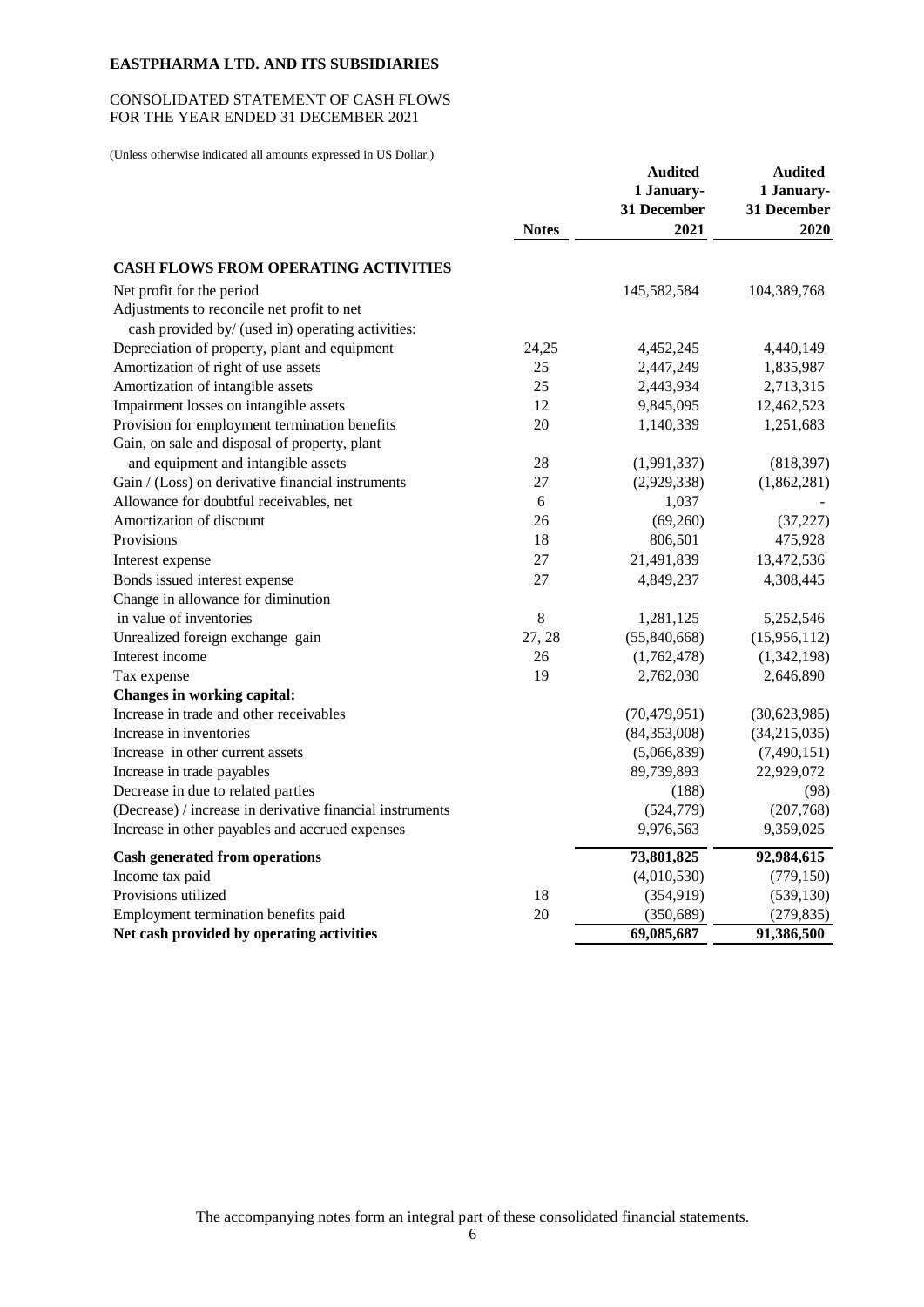## CONSOLIDATED STATEMENT OF CASH FLOWS FOR THE YEAR ENDED 31 DECEMBER 2021

(Unless otherwise indicated all amounts expressed in US Dollar.)

|                                                             |              | <b>Audited</b>  | <b>Audited</b> |
|-------------------------------------------------------------|--------------|-----------------|----------------|
|                                                             |              | 1 January-      | 1 January-     |
|                                                             |              | 31 December     | 31 December    |
|                                                             | <b>Notes</b> | 2021            | 2020           |
| <b>CASH FLOWS FROM INVESTING ACTIVITIES</b>                 |              |                 |                |
| Purchases of property, plant and equipment                  | 10           | (39,505,348)    | (40,590,955)   |
| Proceeds on right of use assets                             | 11           | (3,378,167)     | (3,265,534)    |
| Purchases of intangible assets                              | 12           | (19,747,507)    | (15,250,779)   |
| Proceeds on disposal of property, plant and                 |              |                 |                |
| equipment                                                   | 10,28        | 2,038,507       | 846,309        |
| Net cash used in investing activities                       |              | (60, 592, 515)  | (58,260,959)   |
| <b>CASH FLOWS FROM FINANCING ACTIVITIES</b>                 |              |                 |                |
| Interest received                                           |              | 1,036,080       | 1,351,977      |
| Interest paid                                               |              | (22, 530, 636)  | (13, 248, 374) |
| Proceeds from borrowings                                    | 15           | 153, 171, 329   | 152,380,508    |
| Repayment of borrowings                                     | 15           | (116, 371, 440) | (136,890,224)  |
| Payments of issued debt instruments                         | 15           | (4,876,585)     | (10,898,440)   |
| Repayment of lease liabilities                              | 15           | (3,485,659)     | (1,727,475)    |
| Provided by bonds issued                                    | 15           | (9, 491, 318)   | 21,608,060     |
| Dividends paid                                              |              | (6,455,404)     | (3,154,000)    |
| Net cash used in financing activities                       |              | (9,003,633)     | 9,422,032      |
| NET CHANGES IN CASH AND CASH EQUIVALENTS                    |              | (510, 461)      | 42,547,573     |
| CASH AND CASH EQUIVALENTS AT THE BEGINNING                  |              |                 |                |
| OF THE PERIOD                                               |              | 103,953,561     | 57,386,904     |
| Effect of exchange rate changes on the balance of cash held |              |                 |                |
| in foreign currencies                                       |              | 19,541,921      | 4,019,084      |
| CASH AND CASH EQUIVALENTS AT THE END OF                     |              |                 |                |
| <b>THE PERIOD</b>                                           | 5            | 122,985,021     | 103,953,561    |

Changes in working capital include currency translation of US Dollar 74,445,028 (1 January – 31 December 2020: US Dollar 45,247,475). The distribution of the currency translation effect for the period is as follows:

|                                      | 1 January-<br>31 December<br>2021 | 1 January-<br>31 December<br><b>2020</b> |
|--------------------------------------|-----------------------------------|------------------------------------------|
| Trade receivables                    | (70, 479, 951)                    | (30,623,985)                             |
| Inventories                          | (84,353,008)                      | (34,215,035)                             |
| Other receivables and current assets | (5,066,839)                       | (7,490,151)                              |
| Trade payables                       | 89,739,893                        | 22,929,072                               |
| Other payables and accrued expenses  | 9,451,784                         | 9, 151, 257                              |
| Financial liabilities                | (13, 736, 907)                    | (4,998,633)                              |
|                                      | (74, 445, 028)                    | (45, 247, 475)                           |
|                                      |                                   |                                          |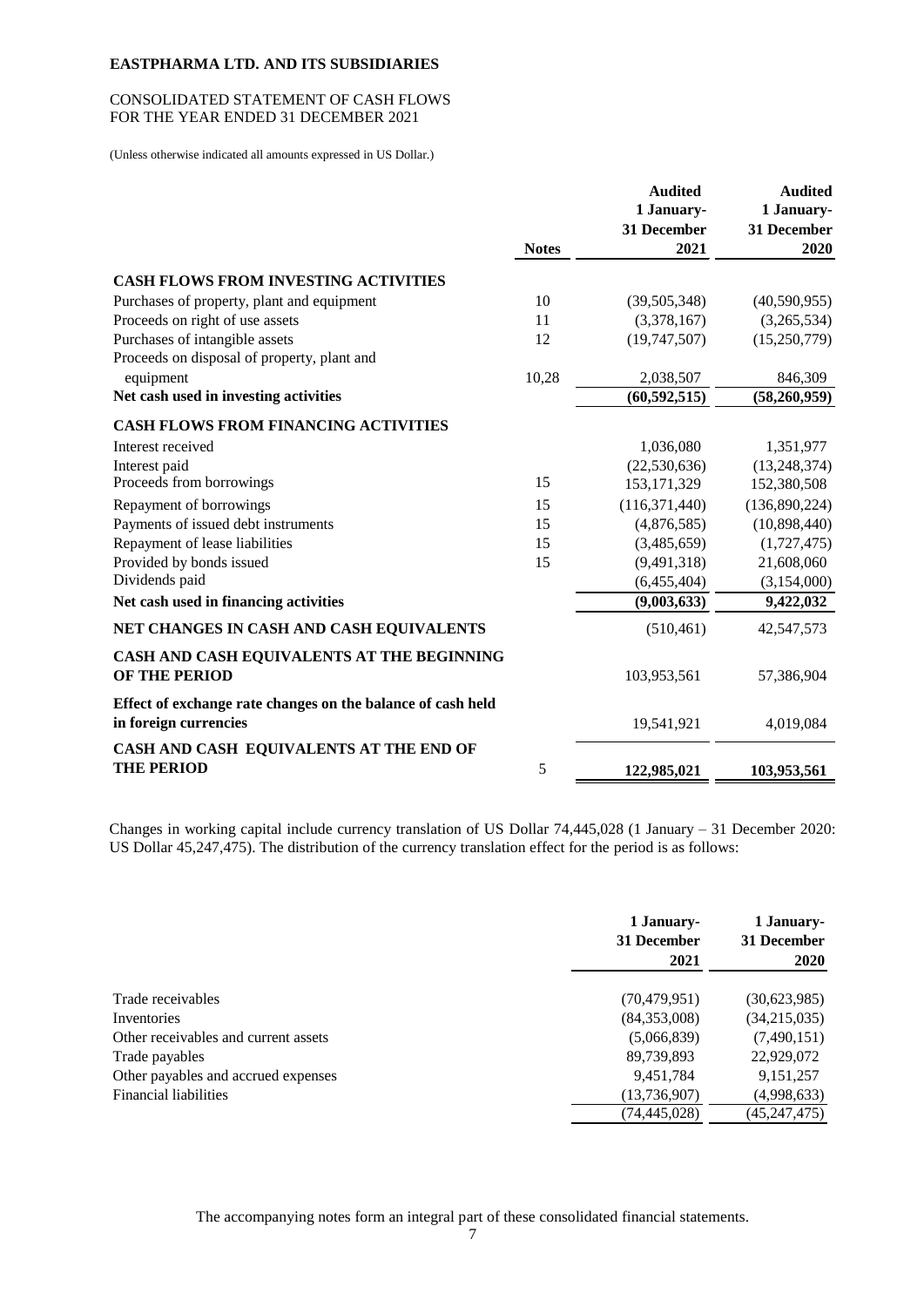## NOTES TO THE CONSOLIDATED FINANCIAL STATEMENTS FOR THE YEAR ENDED 31 DECEMBER 2021

(Unless otherwise indicated all amounts expressed in US Dollar.)

## **1. ORGANIZATION AND OPERATIONS OF THE GROUP**

EastPharma Ltd. (the "Company" or "EastPharma") is a limited company incorporated in Bermuda. The Company was established on 17 August 2006 and the address of its registered office is Church Street Hamilton, Bermuda. EastPharma is the indirect holding company of Deva Holding A.Ş. ("Deva"), a pharmaceutical company incorporated in Istanbul, Turkey which was acquired on 27 November 2006 and Saba İlaç Sanayi ve Ticaret A.Ş. ("Saba"), a pharmaceutical company incorporated in Istanbul, Turkey which was acquired on 10 May 2007. EastPharma and its subsidiaries are collectively referred to as the "Group" in this report.

The Group operates in the pharmaceutical industry and is one of the branded generic players in the Turkish market. The Group has a wide range of product portfolio and a country-wide organized sales force.

The Group has 208 pharmaceutical molecules in 416 pharmaceutical forms ranging from antimicrobial agents to antineoplastics and antihypertensive.

The Group has four production facilities which operate in compliance with the Good Manufacturing Practice ("GMP"). During February 2008, the Company signed a definitive Asset Purchase Agreement with F. Hoffmann-La Roche Ltd ("Roche") for the purchase of all rights, liabilities and registrations of eight Roche products registered in Turkey. There is no termination date for the Asset Purchase Agreement. In addition, on 16 May 2008, the Company signed a License and Supply Agreement allowing EastPharma SARL to license an additional eight Roche products on an exclusive basis for Turkey. The necessary regulatory approvals of the Turkish Competition Board were obtained on 16 May 2008 and the agreement became effective on 19 June 2008.

The details of the Company's direct and indirect subsidiaries as at 31 December 2021 and 31 December 2020 are as follows:

|                                         | Ownership %         |                     | Place of<br>incorporation | Principal activity                                                        |
|-----------------------------------------|---------------------|---------------------|---------------------------|---------------------------------------------------------------------------|
| Direct holdings:                        | 31 December<br>2021 | 31 December<br>2020 |                           |                                                                           |
| EastPharma S.a r.l                      | 100%                | 100%                | Luxembourg                | Direct parent company of<br>Deva                                          |
| Indirect holdings:<br>Deva Holding A.S. | 82.2%               | 82.2%               | Turkey                    | Production and sales of                                                   |
| Saba Ilaç A.Ş.                          | 100%                | 99.9%               | Turkey                    | human pharmaceuticals<br>Production and sales of<br>human pharmaceuticals |
| EastPharma Ilaç A.Ş.                    | 100%                | 100%                | Turkey                    | $Non-operating$                                                           |

The Group has also interest of 21.75% (2020: 21.75 %) in a company incorporated in Singapore, Lypanosys PTE LTD of which principal activities are production and sales of human pharmaceuticals. (Note 14)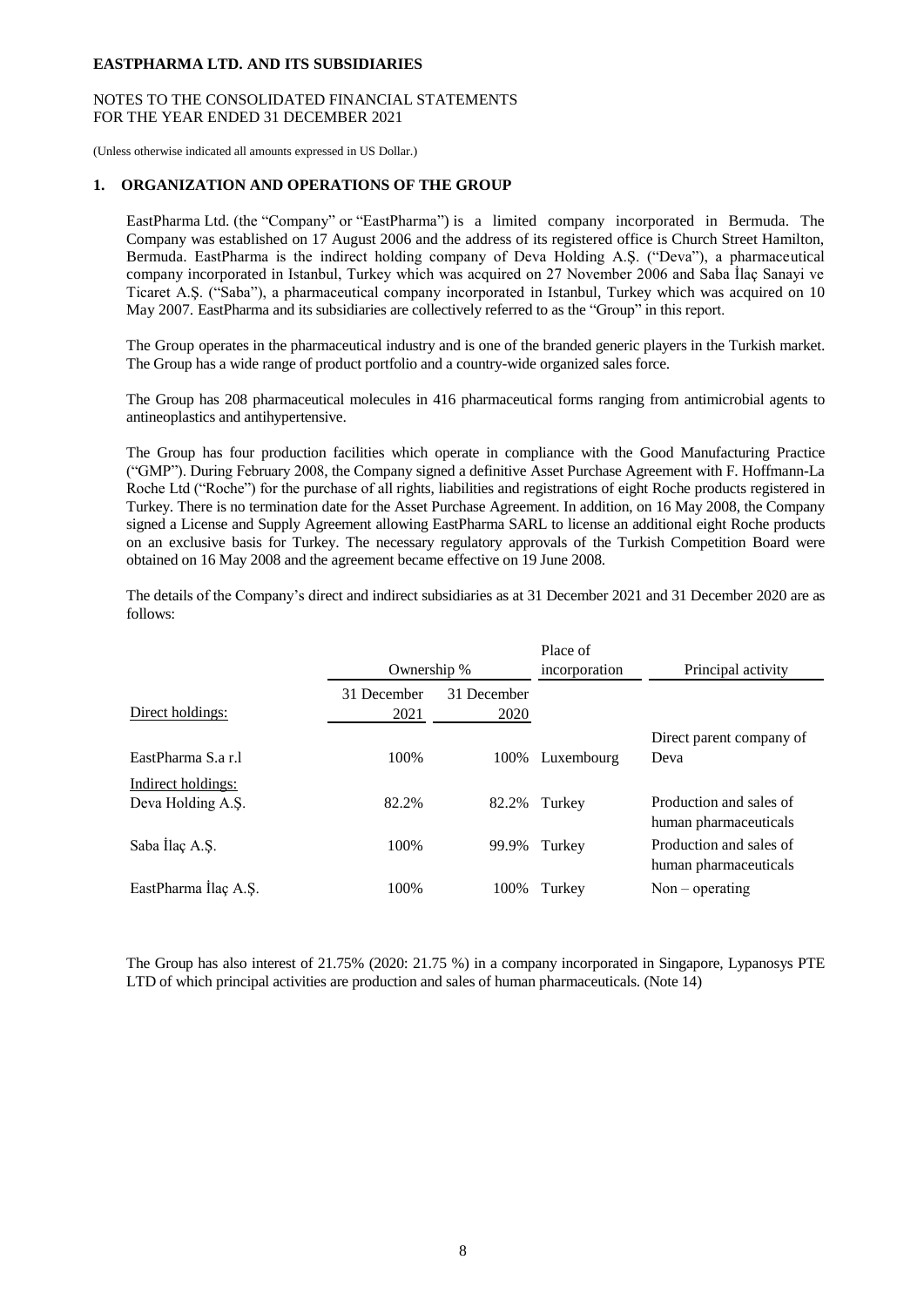# NOTES TO THE CONSOLIDATED FINANCIAL STATEMENTS FOR THE YEAR ENDED 31 DECEMBER 2021

(Unless otherwise indicated all amounts expressed in US Dollar.)

# **1. ORGANIZATION AND OPERATIONS OF THE GROUP (cont.)**

Main subsidiary of EastPharma is Deva Holding A.Ş., it owns 82,2% of the shares of Deva as of 31 December 2021. Non-controlling interest amount is mainly related to these shares.

A summary of financial information on material partly-owned subsidiary Deva, in US Dollar terms, is as follows;

|                                                                 | 31 December     | 31 December     |
|-----------------------------------------------------------------|-----------------|-----------------|
| <b>Deva Holding</b>                                             | 2021            | 2020            |
|                                                                 |                 |                 |
| <b>Current assets</b>                                           | 253,090,601     | 265,518,418     |
| Non-current assets                                              | 127,899,585     | 154,979,097     |
| <b>Current liabilities</b>                                      | (122, 466, 734) | (134, 499, 212) |
| Non-current liabilities                                         | (53,992,630)    | (63, 498, 851)  |
| Equity attributable to equity                                   | (204, 530, 822) | (222, 499, 452) |
| holders of the parent                                           |                 |                 |
|                                                                 | 1 January-      | 1 January-      |
|                                                                 | 31 December     | 31 December     |
|                                                                 | 2021            | 2020            |
|                                                                 |                 |                 |
| Sales                                                           | 263,591,024     | 266,756,401     |
| Expenses                                                        | (134, 566, 079) | (174, 045, 819) |
| Net profit for the period                                       | 129,024,945     | 92,710,582      |
| <b>Attributable to:</b>                                         |                 |                 |
| Equity attributable to equity                                   |                 |                 |
| holders of the parent                                           | 129,024,945     | 92,710,582      |
| Net profit for the period                                       | 129,024,945     | 92,710,582      |
| Net profit for the period                                       | 129,024,945     | 92,710,582      |
| Actuarial loss arising from defined benefit plans               | (14, 726)       | 172,304         |
| Tax effect other comprehensive income not to be reclassified to |                 |                 |
| profit or loss                                                  | 3,682           | (34, 461)       |
| Foreign currency translation                                    | 2,490,426       | 642,785         |
| Total comprehensive income for the period                       | 131,504,327     | 93,491,210      |
| <b>Total comprehensive income</b>                               |                 |                 |
| attributable to:                                                | 131,504,327     | 93,491,210      |
| Equity attributable to equity                                   | 131,504,327     | 93,491,210      |
| holders of the parent                                           |                 |                 |
|                                                                 | 131,504,327     | 93,491,210      |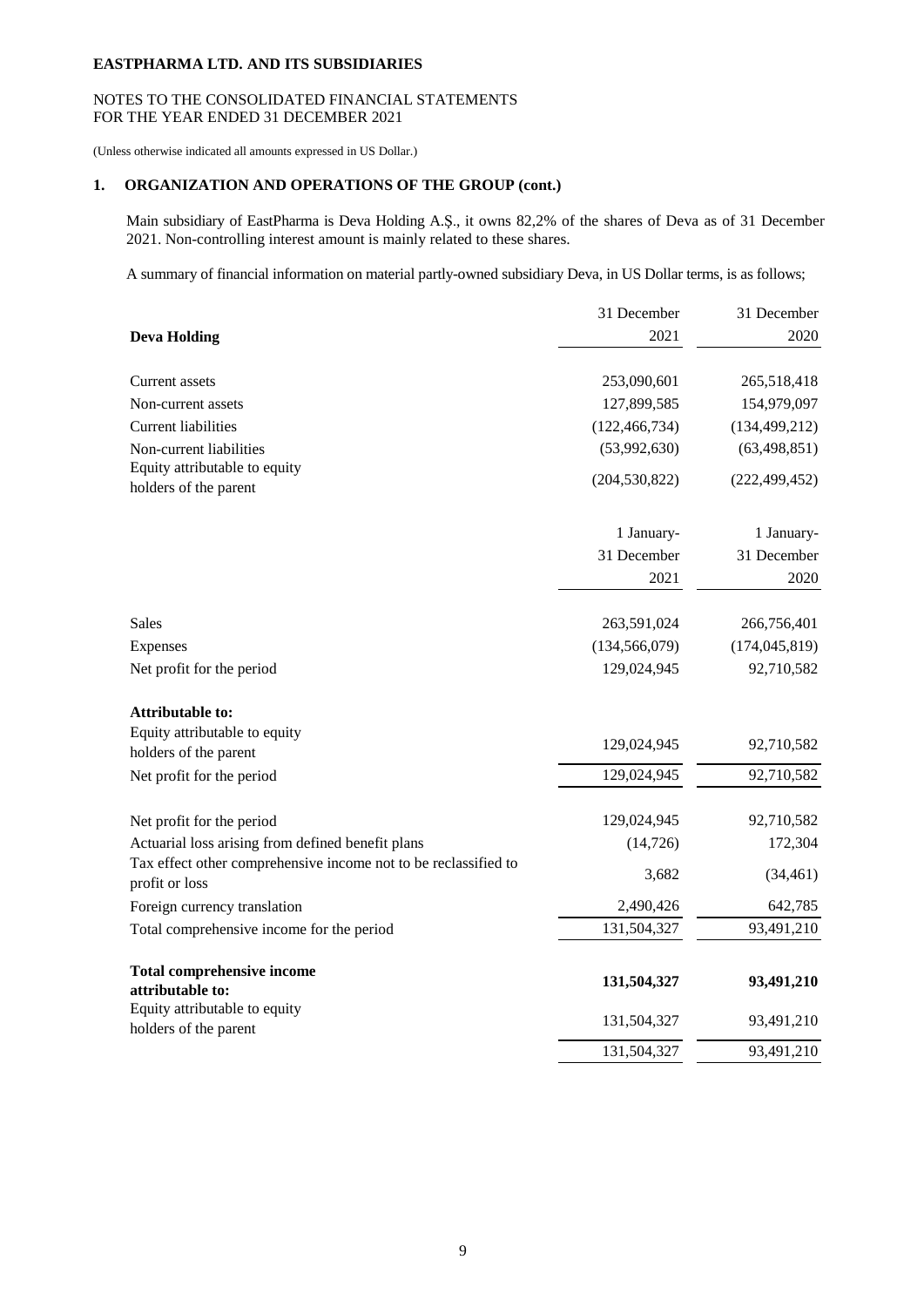## NOTES TO THE CONSOLIDATED FINANCIAL STATEMENTS FOR THE YEAR ENDED 31 DECEMBER 2021

(Unless otherwise indicated all amounts expressed in US Dollar.)

## **1. ORGANIZATION AND OPERATIONS OF THE GROUP (cont.)**

#### **Description of operations:**

The Group classifies its operations into three business segments: production and sale of human pharmaceuticals, veterinary products and other. These segments are the basis on which the Group reports its segment information. Further segment information about the Group's operations is presented in Note 30.

The human pharmaceuticals segment derives the majority of its revenues from the sale of branded generic and licensed products. Branded generic products are finished pharmaceutical products that Deva produces and sells under its trademarked name rather than the chemical name of the active pharmaceutical compound. Licensed products are finished pharmaceutical products that the Company produces and sells under licenses from other pharmaceutical companies that hold the rights to the pharmaceutical compound. The business encompasses a wide range of medicines combating diseases in the musculoskeletal, alimentary, metabolism and cardiovascular system and infections. Corporate expenses and assets are included in the human pharmaceuticals segment.

In addition to Group's manufacturing activities, the Group also conducts, at its microbiology laboratories, tests and research on the adaptation of raw materials, selection of micro-organisms, formulation of culture mediums, and executes various test and research fermentations on pilot fermentor.

The veterinary products segment derives its revenue from the sale of products that meet the needs of veterinarians and animal breeders. Revenues of the veterinary products segment are derived from the sale of 90 pharmaceutical molecules in 138 pharmaceutical forms.

The operations in the other segment include cologne.

The Group's operations and production facilities are located in Turkey.

## **2. ADOPTION OF NEW AND REVISED INTERNATIONAL FINANCIAL REPORTING STANDARDS ("IFRS")**

The accounting policies adopted in preparation of the consolidated financial statements as at 31 December 2021 are consistent with those of the previous financial year, except for the adoption of new and amended IFRS and IFRIC interpretations effective as of 1 January 2021. The effects of these standards and interpretations on the Group's financial position and performance have been disclosed in the related paragraphs.

2.1 The new standards, amendments and interpretations which are effective as at January 1, 2021 are as follows:

# *Amendments to IFRS 9, IAS 39, IFRS 7, IFRS 4 and IFRS 16 Interest Rate Benchmark Reform — Phase 2*

The amendments in Interest Rate Benchmark Reform — Phase 2 (Amendments to IFRS 9, IAS 39, IFRS 7, IFRS 4 and IFRS 16) introduce a practical expedient for modifications required by the reform, clarify that hedge accounting is not discontinued solely because of the IBOR reform, and introduce disclosures that allow users to understand the nature and extent of risks arising from the IBOR reform to which the entity is exposed to and how the entity manages those risks as well as the entity's progress in transitioning from IBORs to alternative benchmark rates, and how the entity is managing this transition.

The amendments to IFRS 9, IAS 39, IFRS 7, IFRS 4 and IFRS 16 are all effective for annual periods beginning on or after 1 January 2021. Early application is permitted.

The Group assessed that the adoption of this amendment does not have any effect on the Group's consolidated financial statements.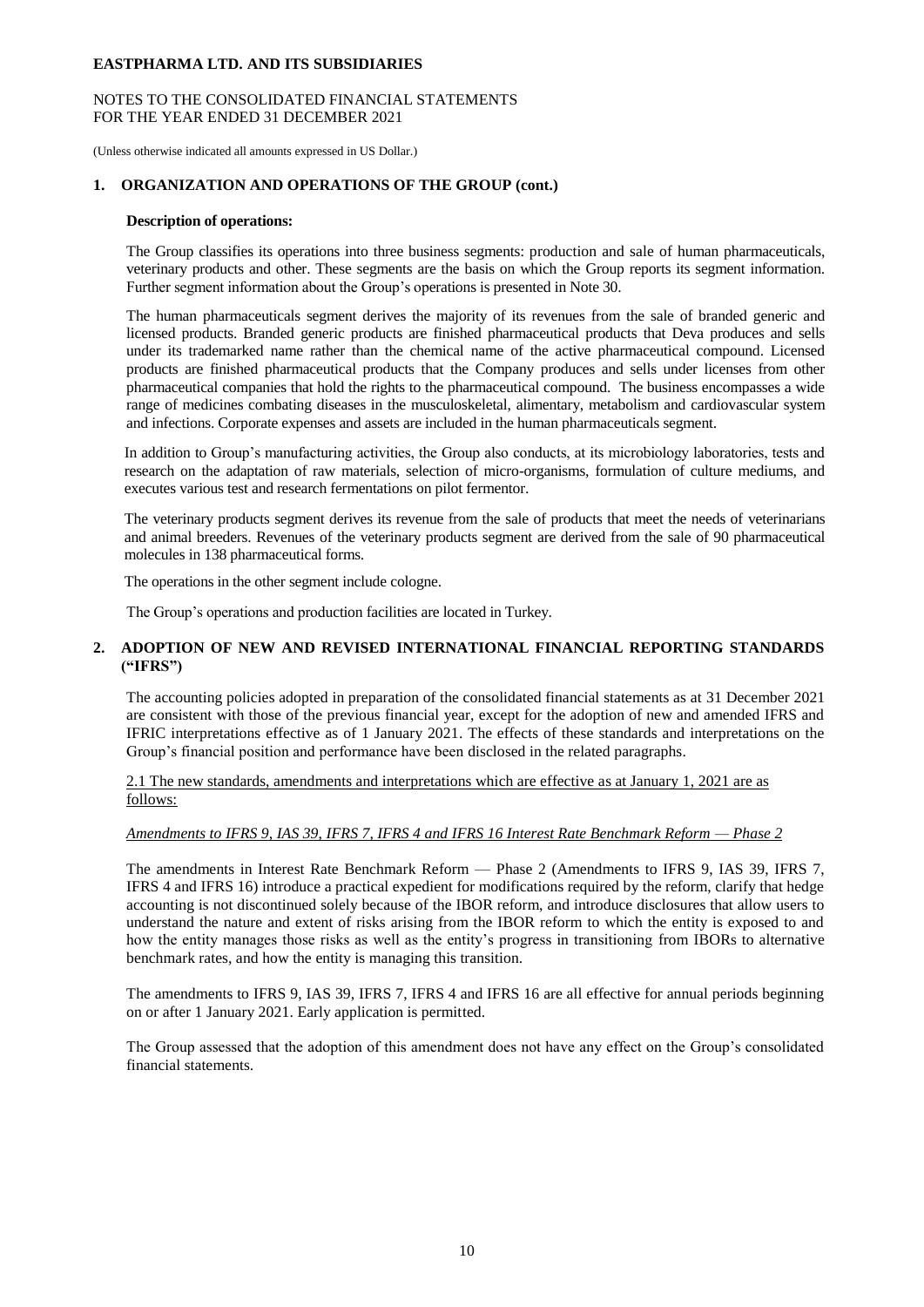## NOTES TO THE CONSOLIDATED FINANCIAL STATEMENTS FOR THE YEAR ENDED 31 DECEMBER 2021

(Unless otherwise indicated all amounts expressed in US Dollar.)

# **2. ADOPTION OF NEW AND REVISED INTERNATIONAL FINANCIAL REPORTING STANDARDS ("IFRS") (cont.)**

# **2.2 Standards issued but not yet effective and not early adopted**

The Group has not yet adopted the following standards and amendments and interpretations to the existing standards:

| <i>Insurance Contracts</i>                                    |
|---------------------------------------------------------------|
| Classification of Liabilities as Current or Non-Current       |
| Reference to the Conceptual Framework                         |
| Property, Plant and Equipment - Proceeds before Intended Use  |
| Onerous Contracts – Cost of Fulfilling a Contract             |
| Amendments to IFRS 1, IFRS 9 and IAS 41                       |
|                                                               |
| Extension of the Temporary Exemption from Applying IFRS 9     |
| COVID-19 Related Rent Concessions beyond 30 June 2021         |
| Disclosure of Accounting Policies                             |
| <b>Definition of Accounting Estimates</b>                     |
| Deferred Tax related to Assets and Liabilities arising from a |
| <b>Single Transaction</b>                                     |
| Initial Application of IFRS 17 and IFRS $9 -$ Comparative     |
| <i>Information</i>                                            |
|                                                               |

## *IFRS 17 Insurance Contracts*

IFRS 17 requires insurance liabilities to be measured at a current fulfillment value and provides a more uniform measurement and presentation approach for all insurance contracts. These requirements are designed to achieve the goal of a consistent, principle-based accounting for insurance contracts. IFRS 17 supersedes IFRS 4 Insurance Contracts as of 1 January 2023.

#### *Amendments to IAS 1 Classification of Liabilities as Current or Non-Current*

The amendments aim to promote consistency in applying the requirements by helping companies determine whether, in the statement of financial position, debt and other liabilities with an uncertain settlement date should be classified as current (due or potentially due to be settled within one year) or non-current.

Amendment defers the effective date by one year. Amendments to IAS 1 are effective for annual reporting periods beginning on or after 1 January 2023 and earlier application is permitted.

## *Amendments to IFRS 3 Reference to the Conceptual Framework*

The amendments update an outdated reference to the Conceptual Framework in IFRS 3 without significantly changing the requirements in the standard.

The amendments are effective for annual periods beginning on or after 1 January 2022. Early application is permitted if an entity also applies all other updated references (published together with the updated Conceptual Framework) at the same time or earlier.

#### *Amendments to IAS 16 Proceeds before Intended Use*

The amendments prohibit deducting from the cost of an item of property, plant and equipment any proceeds from selling items produced while bringing that asset to the location and condition necessary for it to be capable of operating in the manner intended by management. Instead, an entity recognizes the proceeds from selling such items, and the cost of producing those items, in profit or loss.

The amendments are effective for annual periods beginning on or after 1 January 2022. Early application is permitted.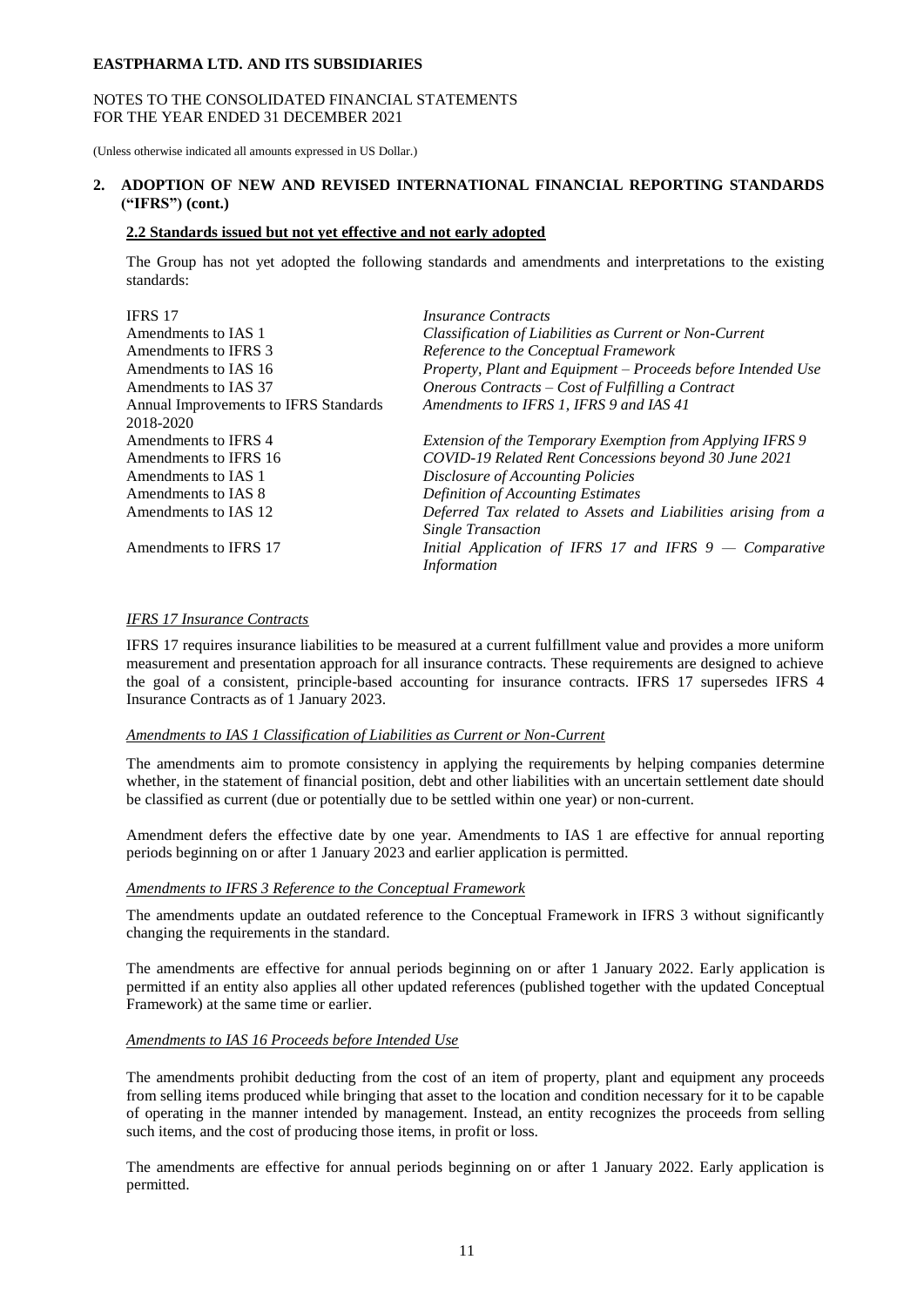#### NOTES TO THE CONSOLIDATED FINANCIAL STATEMENTS FOR THE YEAR ENDED 31 DECEMBER 2021

(Unless otherwise indicated all amounts expressed in US Dollar.)

## **2. ADOPTION OF NEW AND REVISED INTERNATIONAL FINANCIAL REPORTING STANDARDS ("IFRS") (cont.)**

#### **2.2 Standards issued but not yet effective and not early adopted (cont.)**

## *Amendments to IAS 37 Cost of Fulfilling a Contract*

The amendments specify that the 'cost of fulfilling' a contract comprises the 'costs that relate directly to the contract'. Costs that relate directly to a contract can either be incremental costs of fulfilling that contract (examples would be direct labour, materials) or an allocation of other costs that relate directly to fulfilling contracts.

The amendments are effective for annual periods beginning on or after 1 January 2022. Early application is permitted.

#### *Amendments to IFRS 4 Extension of the Temporary Exemption from Applying IFRS 9*

The amendment changes the fixed expiry date for the temporary exemption in IFRS 4 Insurance Contracts from applying IFRS 9 Financial Instruments, so that entities would be required to apply IFRS 9 for annual periods beginning on or after 1 January 2023.

## *Amendments to IFRS 16 COVID-19 Related Rent Concessions beyond 30 June 2021*

The International Auditing and Assurance Standards Board ("IAASB") has published COVID-19 Related Rent Concessions beyond 30 June 2021 (Amendment to IFRS 16) that extends, by one year, the June 2020 amendment that provides lessees with an exemption from assessing whether a COVID-19 related rent concession is a lease modification.

On issuance, the practical expedient was limited to rent concessions for which any reduction in lease payments affects only payments originally due on or before 30 June 2021. Since lessors continue to grant COVID-19 related rent concessions to lessees and since the effects of the COVID-19 pandemic are ongoing and significant, the POA decided to extend the time period over which the practical expedient is available for use.

The new amendment is effective for lessees for annual reporting periods beginning on or after 1 April 2021. Earlier application is permitted.

#### *Amendments to IAS 1 Disclosure of Accounting Policies*

The amendments require that an entity discloses its material accounting policies, instead of its significant accounting policies.

Amendments to IAS 1 are effective for annual reporting periods beginning on or after 1 January 2023 and earlier application is permitted.

## *Amendments to IAS 8 Definition of Accounting Estimates*

With this amendment, the definition of "a change in accounting estimates" has been replaced with the definition of "an accounting estimate", sample and explanatory paragraphs regarding estimates have been added, and the differences between application of an estimate prospectively and correction of errors retrospectively have been clarified.

Amendments to IAS 8 are effective for annual reporting periods beginning on or after 1 January 2023 and earlier application is permitted.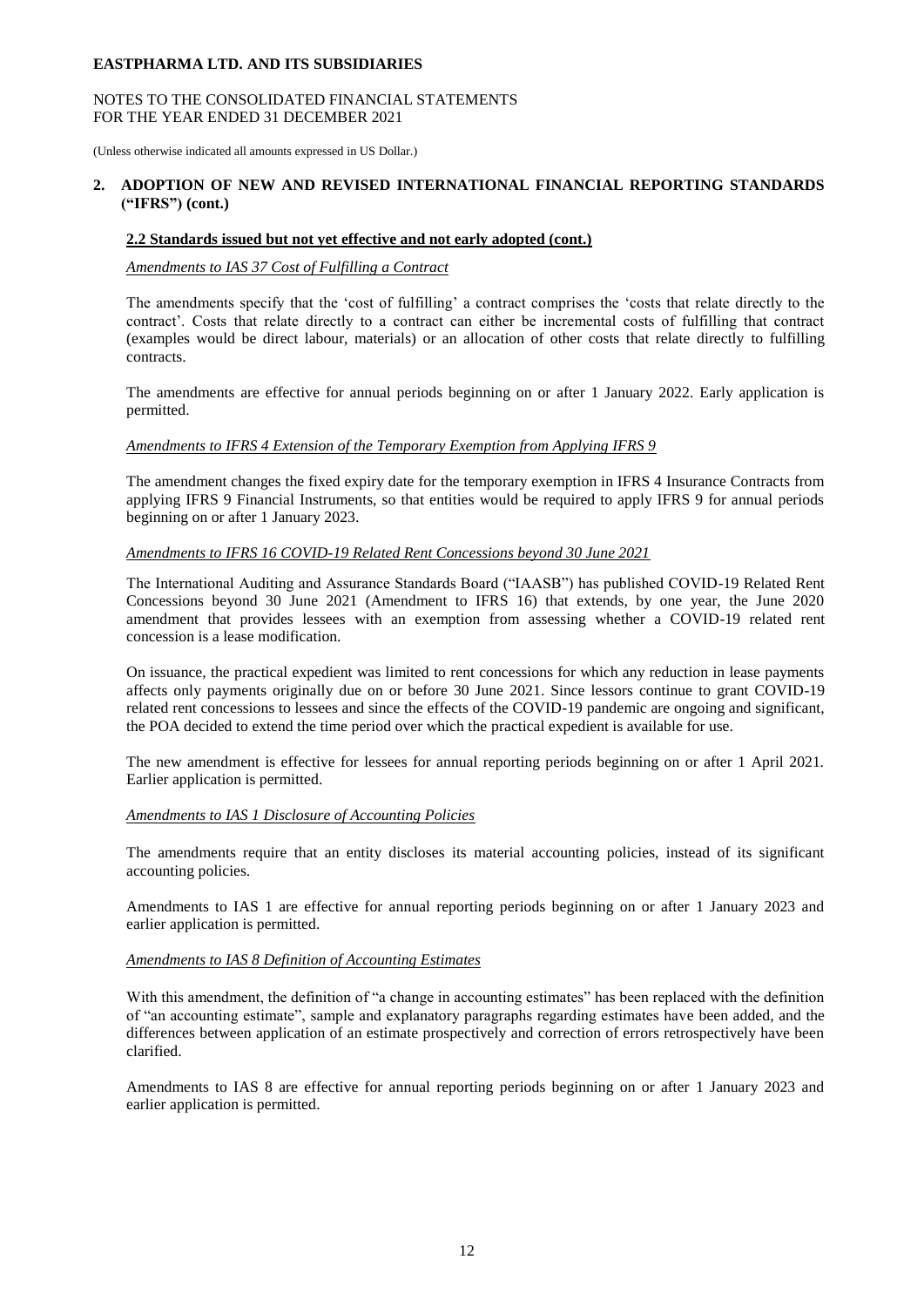## NOTES TO THE CONSOLIDATED FINANCIAL STATEMENTS FOR THE YEAR ENDED 31 DECEMBER 2021

(Unless otherwise indicated all amounts expressed in US Dollar.)

## **2. ADOPTION OF NEW AND REVISED INTERNATIONAL FINANCIAL REPORTING STANDARDS ("IFRS") (cont.)**

## **2.2 Standards issued but not yet effective and not early adopted (cont.)**

*Amendments to IAS 12 Deferred Tax related to Assets and Liabilities arising from a Single Transaction* 

The amendments clarify that the initial recognition exemption does not apply to transactions in which equal amounts of deductible and taxable temporary differences arise on initial recognition.

Amendments to IAS 12 are effective for annual reporting periods beginning on or after 1 January 2023 and earlier application is permitted.

## *Amendments to IFRS 17 Initial Application of IFRS 17 and IFRS 9 — Comparative Information*

The amendment permits entities that first apply IFRS 17 and IFRS 9 at the same time to present comparative information about a financial asset as if the classification and measurement requirements of IFRS 9 had been applied to that financial asset before.

The amendments are applied when IFRS 17 is first applied.

The Group evaluates the effects of these standards, amendments and improvements on the consolidated financial statements.

## **2.3 Annual Improvements – 2018–2020 Cycle**

#### *Amendments to IFRS 1 First time adoption of International Financial Reporting Standards*

The amendment permits a subsidiary that applies paragraph  $D16(a)$  of IFRS 1 to measure cumulative translation differences using the amounts reported by its parent, based on the parent's date of transition to IFRSs.

#### *Amendments to IFRS 9 Financial Instruments*

The amendment clarifies which fees an entity includes in assessing whether to derecognize a financial liability. An entity includes only fees paid or received between the entity (the borrower) and the lender, including fees paid or received by either the entity or the lender on the other's behalf.

#### *Amendments to IAS 41 Agriculture*

The amendment removes the requirement in paragraph 22 of IAS 41 for entities to exclude taxation cash flows when measuring the fair value of a biological asset using a present value technique. This will ensure consistency with the requirements in IFRS 13.

The amendments to IFRS 1, IFRS 9 and IAS 41 are all effective for annual periods beginning on or after 1 January 2022. Early application is permitted.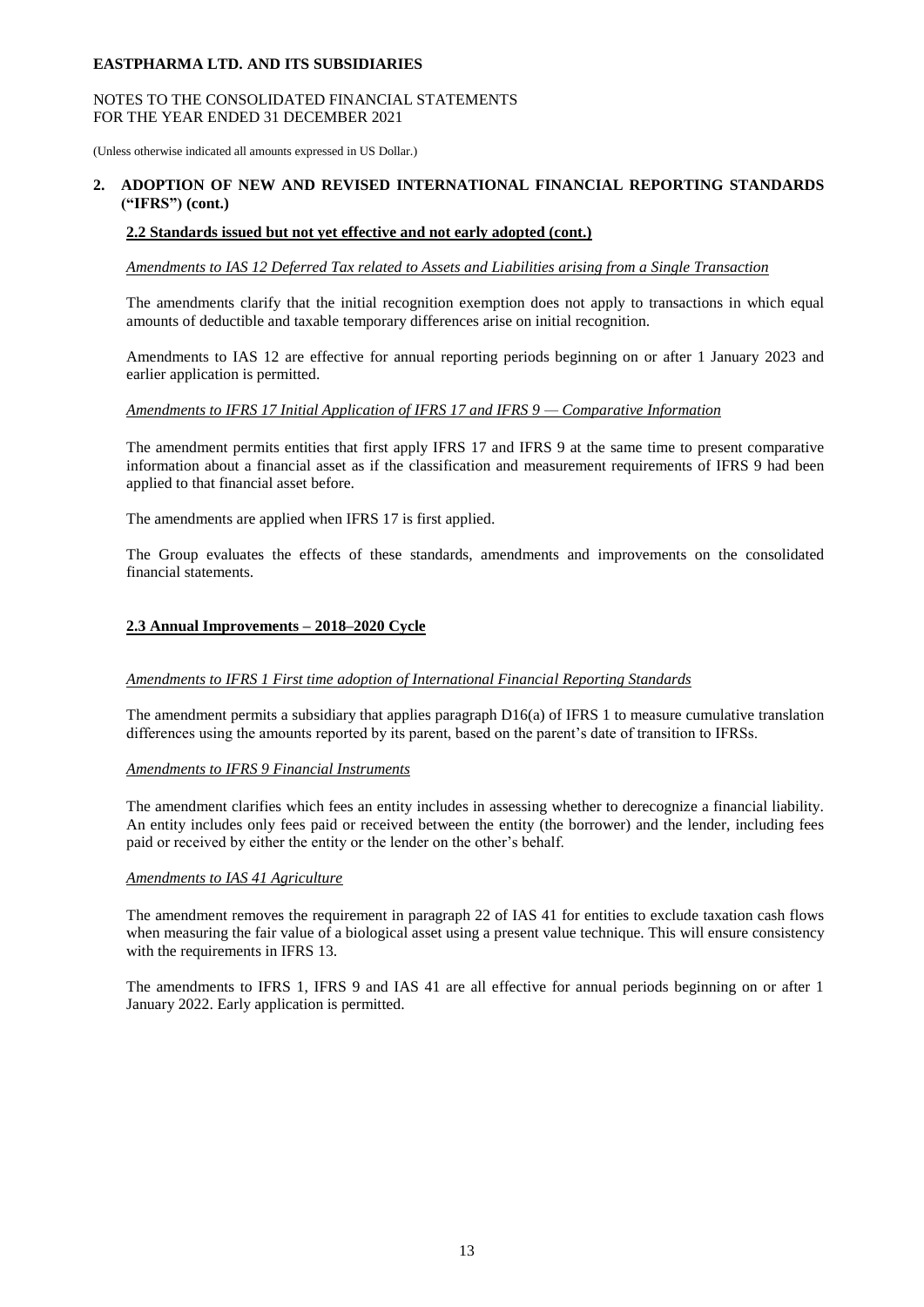#### NOTES TO THE CONSOLIDATED FINANCIAL STATEMENTS FOR THE YEAR ENDED 31 DECEMBER 2021

(Unless otherwise indicated all amounts expressed in US Dollar.)

## **3. SIGNIFICANT ACCOUNTING POLICIES**

#### *Statement of compliance*

The accompanying consolidated financial statements have been prepared in accordance with International Financial Reporting Standards ("IFRS"). The consolidated financial statements have been prepared on the historical cost basis except for the revaluation of certain assets. The principal accounting policies are set out below.

#### *Functional and reporting currency*

The functional and reporting currency of the Company is the US Dollar, which reflects the economic substance of its operations. The Company uses the US Dollar in measuring items in its financial statements and as the reporting currency of the Group. All currencies other than US Dollar are treated as foreign currencies.

The individual financial statements of each group entity are presented in the currency of the primary economic environment in which the entity operates (its functional currency); functional currency of Deva is Turkish Lira (TRY), Saba is TRY and EP SARL is USD. For the purpose of the consolidated financial statements, the results and financial position of each entity are expressed in US Dollar, which is the functional currency of the Company.

In preparing the financial statements of the individual entities, transactions in currencies other than each entity's functional currency are recorded at the rates of exchange prevailing on the dates of the transactions. At each balance sheet date, monetary assets and liabilities that are denominated in foreign currencies are retranslated at the rates prevailing on the balance sheet date. Non-monetary items carried at fair value that are denominated in foreign currencies are translated at the rates prevailing on the date when the fair value was determined. Non-monetary items that are measured in terms of historical cost in a foreign currency are not retranslated.

The translation for foreign currency transactions that are not in the functional currency of the Company are recorded in profit and loss.

The translation of Group's foreign operations financial statements from their functional currency to the Group's functional currency is performed as follows:

- Assets and liabilities are translated at closing exchange rate at the date of each consolidated balance sheet presented;
- All income and expenses are translated at the average exchange rates for the period presented;
- Resulting exchange differences are included in equity and presented separately as "Foreign currency translation reserve".

The US Dollar/TRY, US Dollar/EUR and EUR/TRY year end exchange rates and average exchange rates for the year ended 31 December 2021 and 2020 are as follows:

|         |             | <b>Period End</b> |             | Average     |  |
|---------|-------------|-------------------|-------------|-------------|--|
|         | 31 December | 31 December       | 31 December | 31 December |  |
|         | 2021        | 2020              | 2021        | 2020        |  |
| USD/TL  | 13.329      | 7.3405            | 8.8719      | 7.0034      |  |
| USD/EUR | 0.8835      | 0.8149            | 0.8484      | 0.8877      |  |
| EUR/TL  | 15.0867     | 9.0079            | 10.4572     | 8.0140      |  |

#### *Approval of the financial statements*

The accompanying financial statements have been approved by the Board of Directors and are authorized for issue on 4 March 2021.

#### *Going Concern*

The Group prepared consolidated financial statements in accordance with the going concern assumption.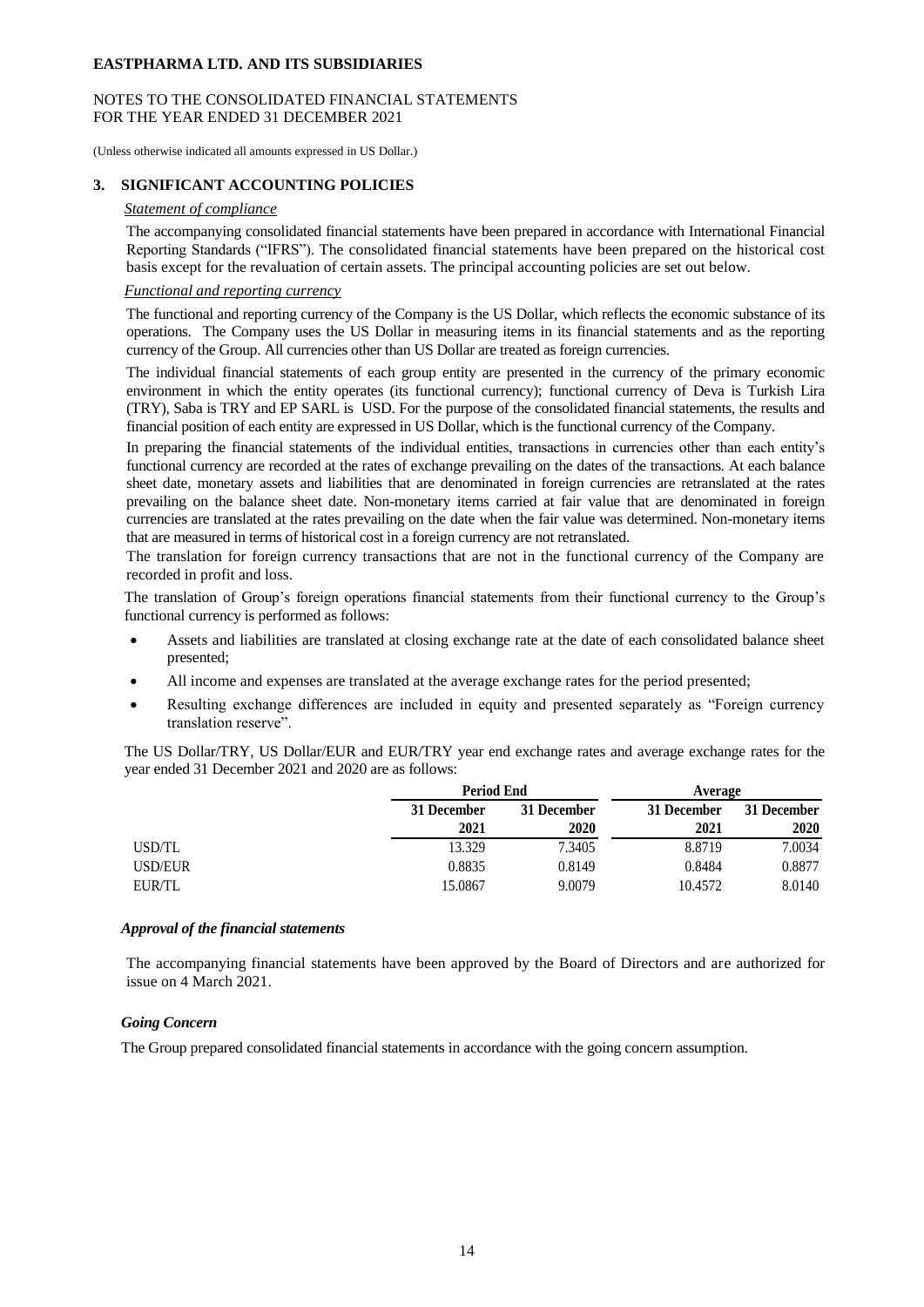## NOTES TO THE CONSOLIDATED FINANCIAL STATEMENTS FOR THE YEAR ENDED 31 DECEMBER 2021

(Unless otherwise indicated all amounts expressed in US Dollar.)

## **3. SIGNIFICANT ACCOUNTING POLICIES (cont.)**

#### *Consolidation*

The consolidated financial statements incorporate the financial statements of the Company and entities controlled by the Company and its subsidiaries. Control is achieved when the Company:

- Has power over the investee
- is exposed, or has rights, to variable returns from its involvement with the investee, and
- has the ability to use its power to affect its returns.

The Company reassesses whether or not it controls an investee if facts and circumstances indicate that there are changes to one or more of the three elements of control listed above. Consolidation of a subsidiary begins when the Company obtains control over the subsidiary and ceases when the Company loses control of the subsidiary.

Where necessary, adjustments are made to the financial statements of subsidiaries to bring their accounting policies in line with those used by other members of the Group. All intra-group transactions, balances, income and expenses are eliminated on consolidation.

Changes in the Group's ownership interests in subsidiaries that do not result in the Group losing control over the subsidiaries are accounted for as equity transactions. The carrying amounts of the Group's interests and the noncontrolling interests are adjusted to reflect the changes in their relative interests in the subsidiaries. Any difference between the amount by which the non-controlling interests are adjusted and the fair value of the consideration paid or received is recognised directly in equity and attributed to owners of the Company.

When the Group loses control of a subsidiary, the profit or loss on disposal is calculated as the difference between (i) the aggregate of the fair value of the consideration received and the fair value of any retained interest and (ii) the previous carrying amount of the assets (including goodwill), and liabilities of the subsidiary and any non-controlling interests. When assets of the subsidiary are carried at revalued amounts or fair values and the related cumulative gain or loss has been recognised in other comprehensive income and accumulated in equity, the amounts previously recognised in other comprehensive income and accumulated in equity are accounted for as if the Company had directly disposed of the relevant assets (i.e. reclassified to profit or loss or transferred directly to retained earnings as specified by applicable IFRSs). The fair value of any investment retained in the former subsidiary at the date when control is lost is regarded as the fair value on initial recognition for subsequent accounting under IAS 39 Financial Instruments: Recognition and Measurement or, when applicable, the cost on initial recognition of an investment in an associate or a jointly controlled entity.

#### *Business combinations*

The acquisition of subsidiaries and businesses are accounted for using the acquisition method. The consideration transferred in a business combination is measured at fair value, which is calculated as the sum of the acquisition-date fair values of the assets transferred by the Group, liabilities incurred by the Group to the former owners of the acquire and the equity interests issued by the Group in exchange for control of acquire. Acquisition-related costs are generally recognized in profit or loss as incurred.

At the acquisition date, the identifiable assets acquired and the liabilities assumed are recognized at their fair value at the acquisition date, except that:

- deferred tax assets or liabilities related to employee benefit arrangements are recognized and measured in accordance with IAS 12 *Income Taxes* and IAS 19 *Employee Benefits* respectively;
- liabilities or equity instruments related to share-based payment arrangements of the acquire or share-based payment arrangements of the Group entered into to replace share-based payment arrangements of the acquire are measured in accordance with IFRS 2 *Share-based Payment* at the acquisition date; and;
- assets (or disposal groups) that are classified as held for sale in accordance with IFRS 5 *Non-current Assets Held for Sale and Discontinued Operations* are measured in accordance with that Standard.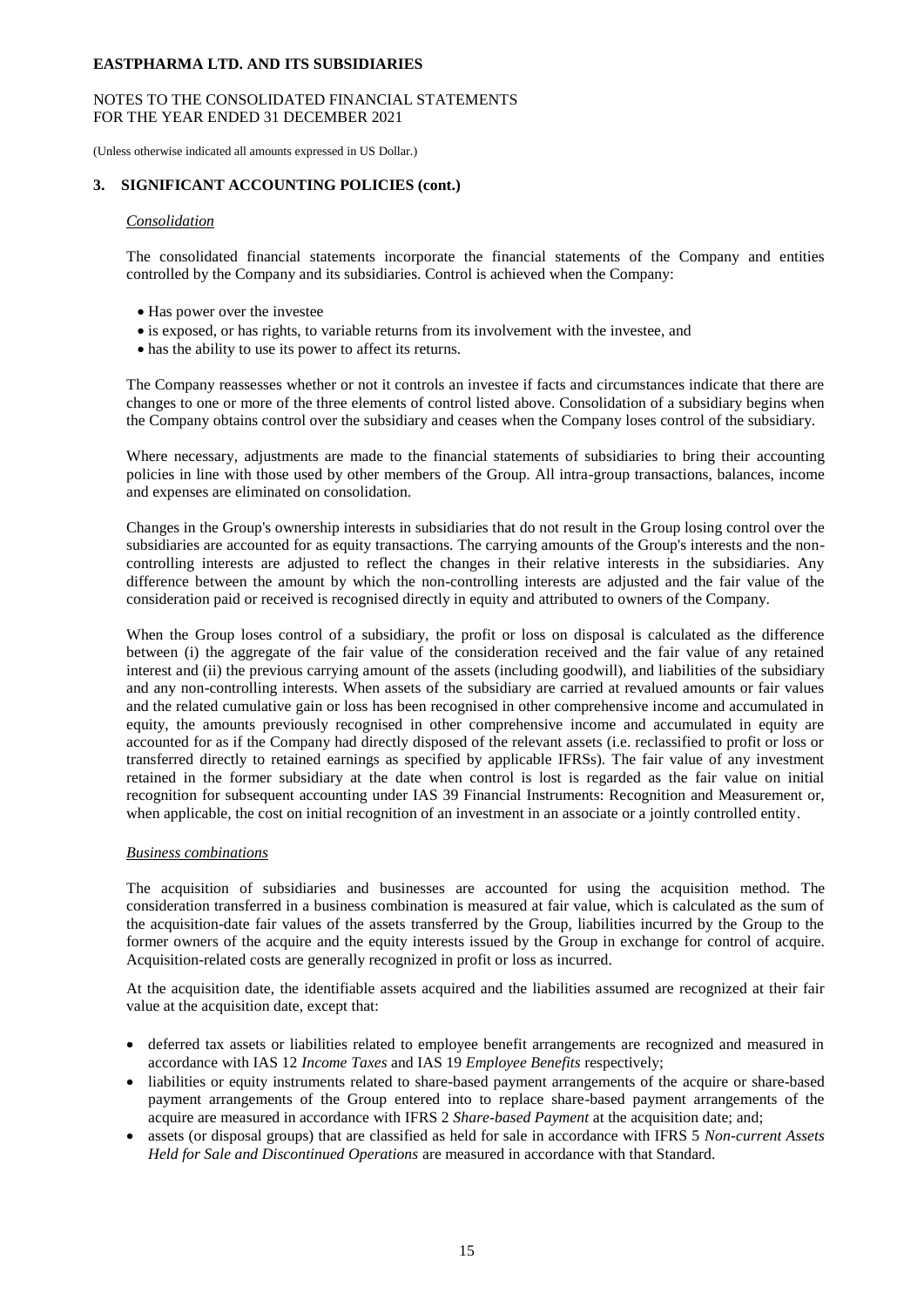## NOTES TO THE CONSOLIDATED FINANCIAL STATEMENTS FOR THE YEAR ENDED 31 DECEMBER 2021

(Unless otherwise indicated all amounts expressed in US Dollar.)

## **3. SIGNIFICANT ACCOUNTING POLICIES (cont.)**

#### *Business combinations (cont.)*

Goodwill is measured as the excess of the sum of the consideration transferred, the amount of any noncontrolling interests in the acquire, and the fair value of the acquirer's previously held equity interest in the acquire (if any) over the net of the acquisition-date amounts of the identifiable assets acquired and the liabilities assumed. If, after reassessment, the net of the acquisition-date amounts of the identifiable assets acquired and liabilities assumed exceeds the sum of the consideration transferred, the amount of any non-controlling interests in the acquire and the fair value of the acquirer's previously held interest in the acquiree (if any), the excess is recognized immediately in profit or loss as a bargain purchase gain.

When the consideration transferred by the Group in a business combination includes assets or liabilities resulting from a contingent consideration arrangement, the contingent consideration is measured at its acquisition-date fair value and included as part of the consideration transferred in a business combination. Changes in the fair value of the contingent consideration that qualify as measurement period adjustments are adjusted retrospectively, with corresponding adjustments against goodwill. Measurement period adjustments are adjustments that arise from additional information obtained during the 'measurement period' (which cannot exceed one year from the acquisition date) about facts and circumstances that existed at the acquisition date.

The subsequent accounting for changes in the fair value of the contingent consideration that do not qualify as measurement period adjustments depends on how the contingent consideration is classified. Contingent consideration that is classified as equity is not re-measured at subsequent reporting dates and its subsequent settlement is accounted for within equity. Contingent consideration that is classified as an asset or a liability is re-measured at subsequent reporting dates in accordance with IAS 39 *Financial Instruments: Recognition and Measurement*, or IAS 37 *Provisions, Contingent Liabilities and Contingent Assets*, as appropriate, with the corresponding gain or loss being recognized in profit or loss.

When a business combination is achieved in stages, the Group's previously held equity interest in the acquire is re-measured to fair value at the acquisition date (i.e. the date when the Group obtains control) and the resulting gain or loss, if any, is recognized in profit or loss. Amounts arising from interests in the acquire prior to the acquisition date that have previously been recognized in other comprehensive income are reclassified to profit or loss where such treatment would be appropriate if that interest were disposed of.

If the initial accounting for a business combination is incomplete by the end of the reporting period in which the combination occurs, the Group reports provisional amounts for the items for which the accounting is incomplete. Those provisional amounts are adjusted during the measurement period (see above), or additional assets or liabilities are recognized, to reflect new information obtained about facts and circumstances that existed at the acquisition date that, if known, would have affected the amounts recognized at that date.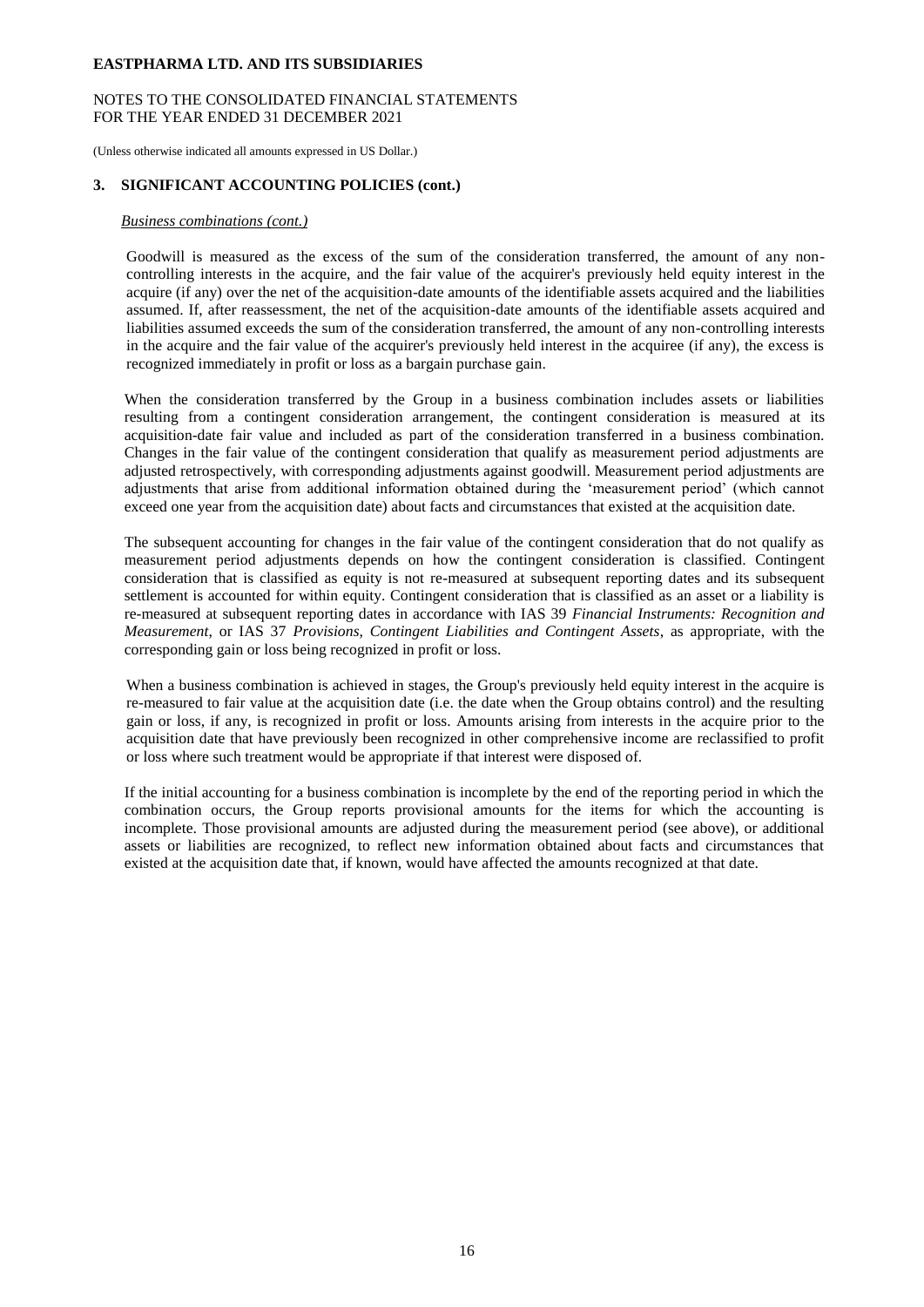## NOTES TO THE CONSOLIDATED FINANCIAL STATEMENTS FOR THE YEAR ENDED 31 DECEMBER 2021

(Unless otherwise indicated all amounts expressed in US Dollar.)

## **3. SIGNIFICANT ACCOUNTING POLICIES (cont.)**

## Investments in associates

An associate is an entity over which the Group has significant influence and that is neither a subsidiary nor an interest in a joint venture. Significant influence is the power to participate in the financial and operating policy decisions of the investee but is not control or joint control over those policies.

The results and assets and liabilities of associates are incorporated in these consolidated financial statements using the equity method of accounting, except when the investment is classified as held for sale, in which case it is accounted for under IFRS 5 *Non-current Assets Held for Sale and Discontinued Operations*. Under the equity method, an investment in associate is initially recognized in the consolidated statement of financial position at cost and adjusted thereafter to recognize the Group's share of the profit or loss and other comprehensive income of the associate. When the Group's share of losses of an associate exceeds the Group's interest in that associate (which includes any long-term interests that, in substance, form part of the Group's net investment in the associate), the Group discontinues recognizing its share of further losses. Additional losses are recognized only to the extent that the Group has incurred legal or constructive obligations or made payments on behalf of the associate.

Any excess of the cost of acquisition over the Group's share of the net fair value of the identifiable assets, liabilities and contingent liabilities of the associate recognized at the date of acquisition is recognized as goodwill which is included within the carrying amount of the investment. Any excess of the Group's share of the net fair value of the identifiable assets, liabilities and contingent liabilities over the cost of acquisition, after reassessment, is recognized immediately in profit or loss.

Where a group entity transacts with its associate, profits and losses resulting from the transactions with the associate are recognized in the Group's consolidated financial statements only to the extent of interests in the associate that are not related to the Group.

## *Goodwill*

Goodwill arising on the acquisition of a subsidiary represents the excess of the cost of acquisition over the Group's interest in the net fair value of the identifiable assets, liabilities and contingent liabilities of the subsidiary recognized at the date of acquisition. Goodwill is initially recognized as an asset at cost and is subsequently measured at cost less any accumulated impairment losses. Goodwill is translated at closing exchange rate at the date of each consolidated balance sheet presented and the difference is accounted as foreign exchange gain or loss.

For the purpose of impairment testing, goodwill is allocated to each of the Group's cash-generating units "CGU" expected to benefit from the synergies of the combination. CGUs to which goodwill has been allocated are tested for impairment, annually or more frequently when there is an indication that the unit may be impaired. If the recoverable amount of the CGU is less than the carrying amount of the unit, the impairment loss is allocated first to reduce the carrying amount of any goodwill allocated to the unit and then to the other assets of the unit pro-rata on the basis of the carrying amount of each asset in the unit. An impairment loss recognized for goodwill is not reversed in a subsequent period.

On disposal of a subsidiary or a jointly controlled entity, the attributable amount of goodwill is included in the determination of the profit or loss on disposal.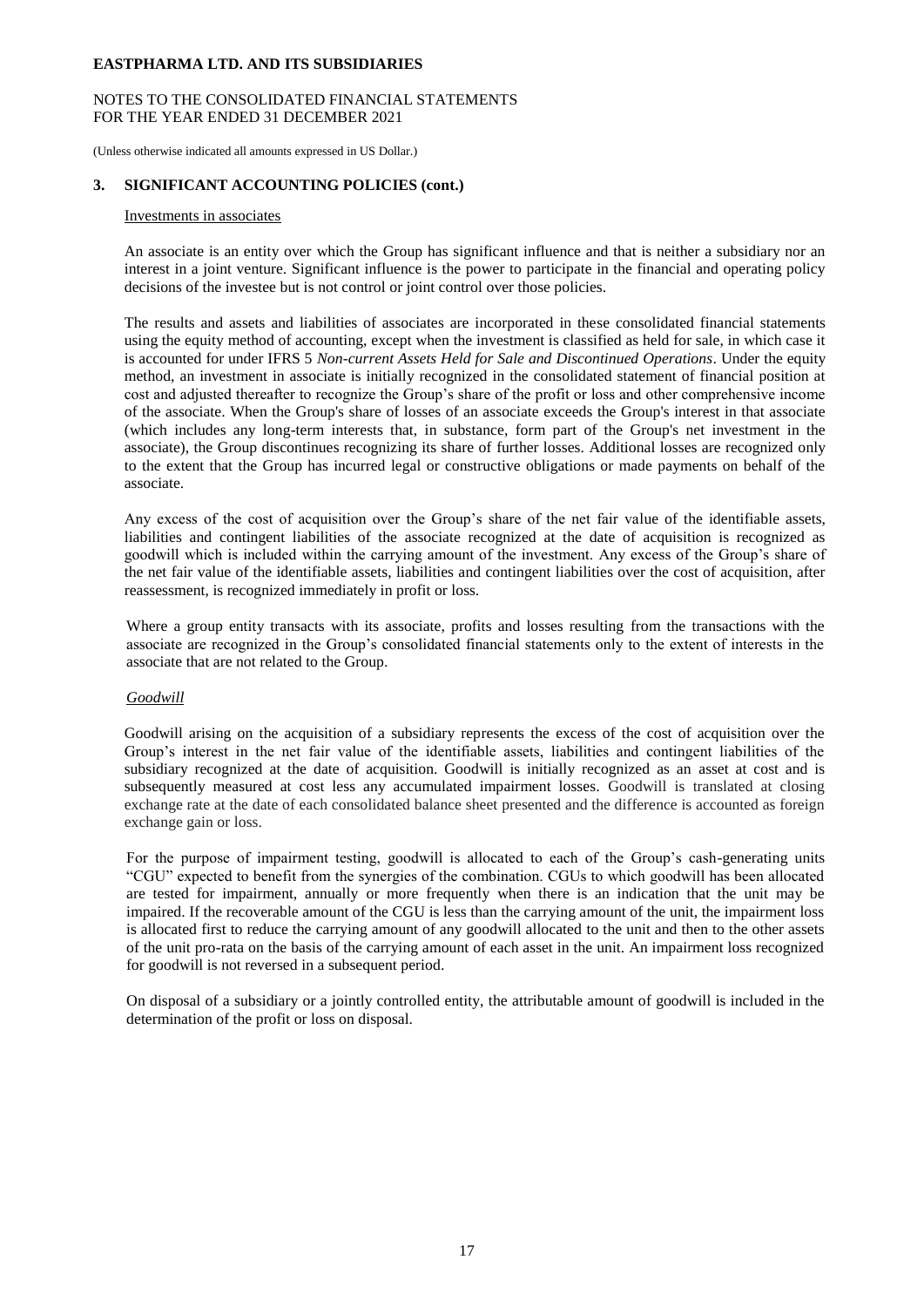## NOTES TO THE CONSOLIDATED FINANCIAL STATEMENTS FOR THE YEAR ENDED 31 DECEMBER 2021

(Unless otherwise indicated all amounts expressed in US Dollar.)

## **3. SIGNIFICANT ACCOUNTING POLICIES (cont.)**

#### *Revenue recognition*

#### *Sale of goods*

Revenue is generated from the sale of pharmaceutical goods to third party warehouse distributors. Revenue is measured at the fair value of the consideration received or receivable for goods provided in the normal course of business, net of related taxes, and incentives.

The Group grants price concessions to its distributors, including sales and volume discounts and price refunds. Certain discounts are granted at the point of sale or based upon volumes purchased in a period. Subsequent to a decrease in the reference price of any of its products, the Group may decide to refund its distributors a portion of the amounts paid for their prior purchases of such product. All price concessions are recorded as a reduction in revenue. At the end of each period, a provision is recorded for the best estimate of these price concessions, based on facts available at the time and the Group's historical experience.

Standard prices for pharmaceutical products in Turkey are established by the Ministry of Health. Gross product sales are subject to sales discounts, volume discounts and free of charge goods incentives.

Sales discounts are granted at the point of sale based on a fixed percentage and are recorded as a reduction of revenue in the period of the sale. Sales discount percentages vary depending on the product sold. Volume discounts are granted in the period of sale based on a fixed percentage and the total sales made in the period. Volume discount percentages vary depending on the distributor. The estimate for volume discounts is based on actual invoiced sales within each period at a fixed discount rate and is recorded as a reduction of revenue in the period of the sale.

The Group also provides distributors with sales incentives in the form of free products (free of charge goods). The free of charge goods incentive allows distributors to provide its customers with free products at no cost to the distributor as the Group will provide an equivalent amount of product to the distributor. Distributors have the option to be reimbursed for the cost of the free products through a reduction in amounts owed (sales credit) rather than free goods. At the end of each period, distributors provide the Group with a total amount of goods provided to customers for free. The estimate for sales credit is estimated based on the actual number of products given for free during the period and is recorded as a reduction of revenue.

Revenue from sale of goods is recognized when all the following conditions are satisfied:

- The Group has transferred to the buyer the significant risks and rewards of ownership of the goods which occurs upon delivery of the goods to the customer;
- The Group retains neither continuing managerial involvement to the degree usually associated with ownership nor effective control over the goods sold;
- The amount of revenue can be measured reliably;
- It is probable that the economic benefits associated with the transaction will flow to the Group; and
- The costs incurred or to be incurred in respect of the transaction can be measured reliably.

#### *Interest revenue*

Interest revenue is accrued on a time basis, by reference to the principal outstanding and at the effective interest rate applicable, which is the rate that discounts estimated future cash receipts through the expected life of the financial asset to that asset's net carrying amount.

#### *Cost of sales - free of charge goods*

Free of charge goods provided to distributors are estimated based on the actual number of free products given by the distributors to its customers during the period and the cost of the free of charge goods are included as part of cost of sales.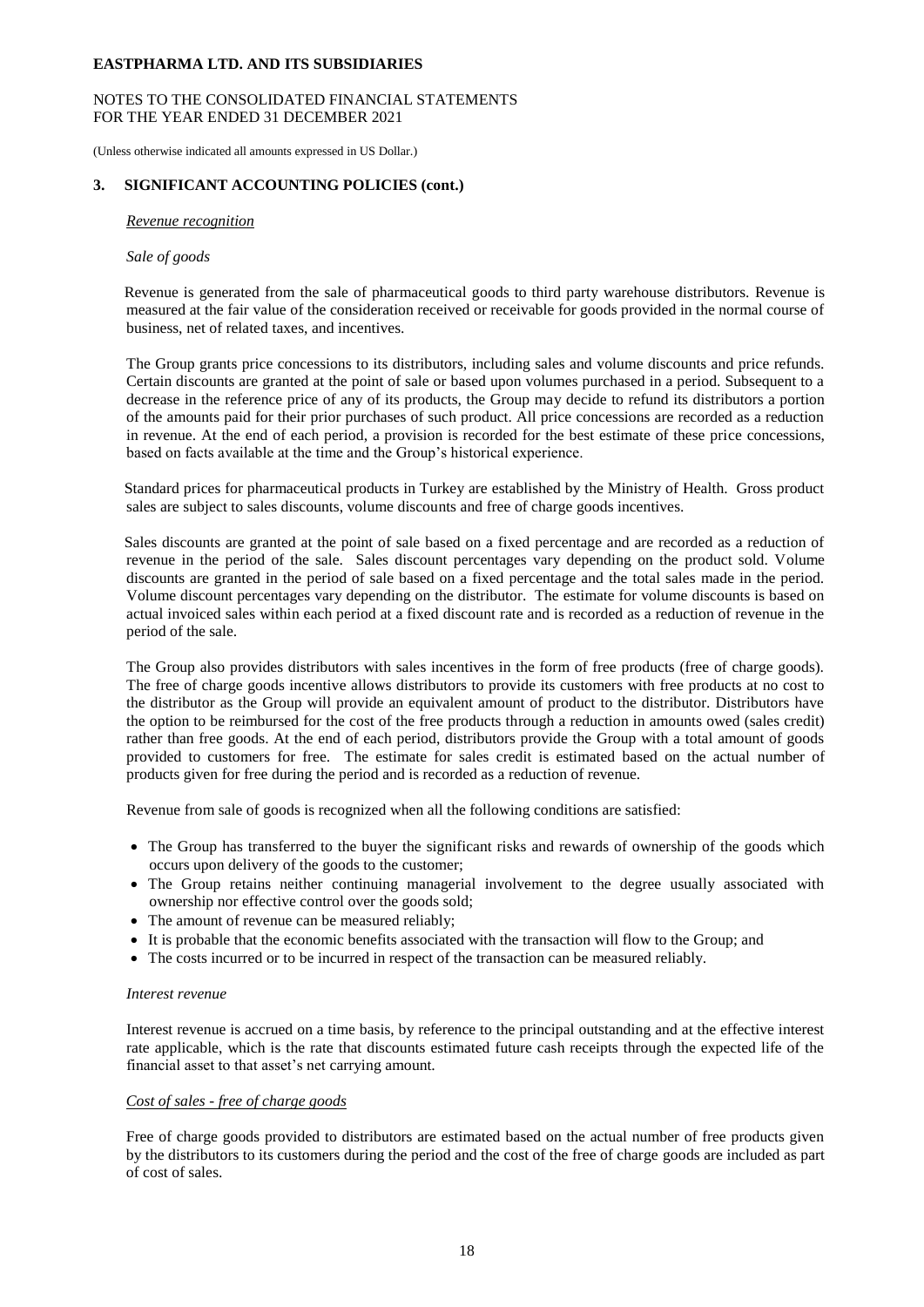## NOTES TO THE CONSOLIDATED FINANCIAL STATEMENTS FOR THE YEAR ENDED 31 DECEMBER 2021

(Unless otherwise indicated all amounts expressed in US Dollar.)

## **3. SIGNIFICANT ACCOUNTING POLICIES (cont.)**

#### *Inventories*

Inventories are stated at the lower of cost and net realizable value. Costs, including an appropriate portion of fixed and variable overhead expenses, are assigned to inventories held by the method most appropriate to the particular class of inventory, with being valued on a standard costing basis. At the end of the each reporting period, the standard costs are updated based on the actual costs. Net realizable value represents the estimated selling price less all estimated costs of completion and costs necessary to make a sale.

#### *Property, plant and equipment*

Land and buildings held for use in the production or supply of goods or services, or for administrative purposes, are carried at cost less accumulated depreciation and any accumulated impairment loss.

Furniture and equipment are carried at cost less accumulated depreciation and any accumulated impairment loss. Depreciation is charged so as to write off the cost of assets, other than land and construction in progress, over their estimated useful lives, using the straight line method. Assets held under finance leases are depreciated over their expected useful lives on the same basis as owned assets. However, when there is no reasonable certainty that ownership will be obtained by the end of the lease term, assets are depreciated over the shorter of the lease term and their useful lives.

The depreciation periods for property, plant and equipment are as follows:

|                         | Useful life |
|-------------------------|-------------|
| <b>Buildings</b>        | $25 - 50$   |
| Machinery and equipment | $4 - 30$    |
| <b>Vehicles</b>         |             |
| Furniture and fixtures  | 5.          |
| Leasehold improvements  | $2 - 3$     |

The gain or loss arising on the disposal or retirement of an item of property, plant and equipment is determined as the difference between the sales proceeds and the carrying amount of the asset and is recognized in profit or loss.

## *Right-of-use assets*

The Group recognises right-of-use assets at the commencement date of the lease (i.e., the date the underlying asset is available for use). Right-of-use assets are measured at cost, less any accumulated depreciation and impairment losses, and adjusted for any remeasurement of lease liabilities.

- The cost of right-of-use assets includes:
- a) the amount of lease liabilities recognised,
- b) lease payments made at or before the commencement date less any lease incentives received.
- c) initial direct costs incurred and

Unless the Group is reasonably certain to obtain ownership of the leased asset at the end of the lease term, the recognised right-of-use assets are depreciated on a straight-line basis over the shorter of its estimated useful life and the lease term.

## *Derivative financial instruments*

Derivative financial instruments are initially recognised at the acquisition cost reflecting the fair value on the date on which a derivative contract is entered into and are subsequently remeasured at fair value. The derivative instruments of the Group mainly consist of foreign exchange forward contracts. These derivative transactions, even though providing effective economic hedges under the Group risk management position, do not generally qualify for hedge accounting under the specific rules and are therefore treated as derivatives held for trading in the consolidated financial statements. The fair value changes for these derivatives are recognised in the consolidated income statement.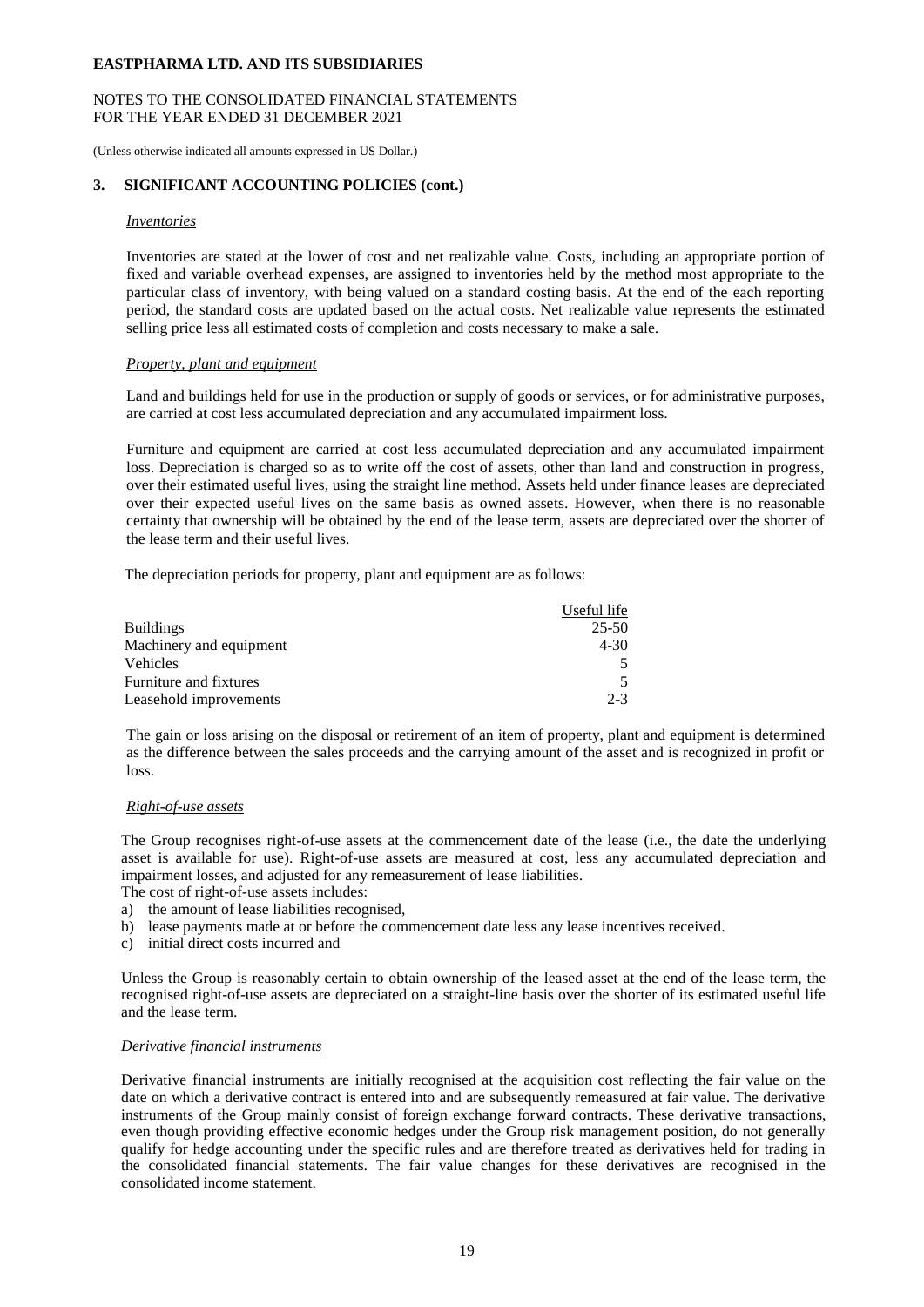## NOTES TO THE CONSOLIDATED FINANCIAL STATEMENTS FOR THE YEAR ENDED 31 DECEMBER 2021

(Unless otherwise indicated all amounts expressed in US Dollar.)

## **3. SIGNIFICANT ACCOUNTING POLICIES (cont.)**

#### *Impairment of Non-Financial Assets*

At each balance sheet date, the Group reviews the carrying amounts of its tangible and intangible assets to determine whether there is any indication that those assets have suffered an impairment loss. If any such indication exists, the recoverable amount of the asset is estimated in order to determine the extent of the impairment loss (if any). Where it is not possible to estimate the recoverable amount of an individual asset, the Group estimates the recoverable amount of the cash-generating unit to which the asset belongs. Where a reasonable and consistent basis of allocation can be identified, corporate assets are also allocated to individual cash-generating units, or otherwise they are allocated to the smallest group of cash-generating units for which a reasonable and consistent allocation basis can be identified.

## *Intangible assets*

## *Intangible assets acquired separately*

Intangibles are carried at cost less accumulated amortization and any permanent impairment loss. Amortization is charged on a straight-line basis over their estimated useful lives. The estimated useful life and amortization method are reviewed at the end of each annual reporting period, with the effect of any changes in estimate being accounted for on a prospective basis.

## *Internally-generated intangible assets – research and development expenditure*

Expenditure on research activities is recognized as an expense in the period in which it is incurred.

An internally-generated intangible asset arising from development (or from the development phase of an internal project) is recognized only if, all of the following have been demonstrated:

- The technical feasibility of completing the intangible asset so that it will be available for use or sale;
- The intention to complete the intangible asset and use or sell it;
- The ability to use or sell the intangible asset;
- How the intangible asset will generate probable future economic benefits;
- The availability of adequate technical, financial and other resources to complete the development and to use or sell the intangible asset; and
- The ability to measure reliably expenditure attributable to intangible asset during its development.

The amount initially recognized for internally-generated intangible assets is the sum of expenditure incurred from the date when the intangible asset first meets the recognition criteria listed above. Where no internallygenerated intangible asset can be recognized, development expenditure is charged to profit or loss in the period in which it is incurred. Subsequent to initial recognition, internally-generated intangible assets are reported at cost less accumulated amortization and impairment losses, on the same basis as intangible assets acquired separately.

#### *Intangible assets acquired in a business combination*

Intangible assets acquired in a business combination are identified and recognized separately from goodwill where they satisfy the definition of an intangible asset and their fair values can be measured reliably. The cost of such intangible assets is their fair value at the acquisition date. Subsequent to initial recognition, intangible assets acquired in a business combination are reported at cost less accumulated amortization and accumulated impairment losses, on the same basis as intangible assets acquired separately.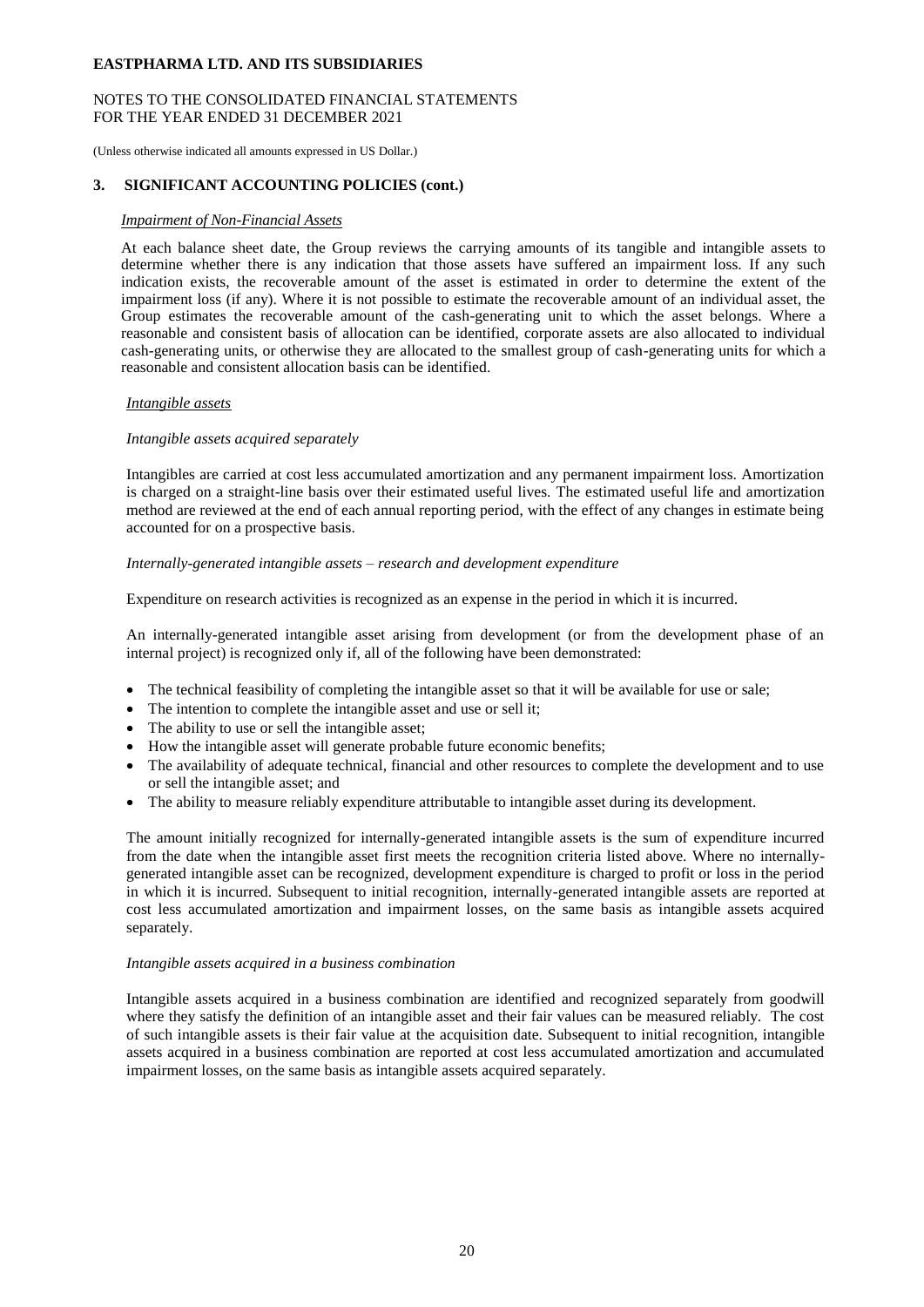## NOTES TO THE CONSOLIDATED FINANCIAL STATEMENTS FOR THE YEAR ENDED 31 DECEMBER 2021

(Unless otherwise indicated all amounts expressed in US Dollar.)

## **3. SIGNIFICANT ACCOUNTING POLICIES (cont.)**

#### *Impairment of tangible and intangible assets excluding goodwill*

At each balance sheet date, the Group reviews the carrying amounts of its tangible and intangible assets to determine whether there is any indication that those assets have suffered an impairment loss. If any such indication exists, the recoverable amount of the asset is estimated in order to determine the extent of the impairment loss (if any). Where it is not possible to estimate the recoverable amount of an individual asset, the Group estimates the recoverable amount of the cash-generating unit to which the asset belongs. Where a reasonable and consistent basis of allocation can be identified, corporate assets are also allocated to individual cash-generating units, or otherwise they are allocated to the smallest group of cash-generating units for which a reasonable and consistent allocation basis can be identified.

Recoverable amount is the higher of fair value less costs to sell and value in use. In assessing value in use, the estimated future cash flows are discounted to their present value using a pre-tax discount rate that reflects current market assessments of the time value of money and the risks specific to the asset for which the estimates of future cash flows have not been adjusted. If the recoverable amount of an asset (or cash-generating unit) is estimated to be less than its carrying amount, the carrying amount of the asset (cash-generating unit) is reduced to its recoverable amount. An impairment loss is recognized immediately in profit or loss.

Where an impairment loss subsequently reverses, the carrying amount of asset (cash-generating unit) is increased to the revised estimate of its recoverable amount, but so that the increased carrying amount does not exceed the carrying amount that would have been determined had no impairment loss been recognized for the asset (cash-generating unit) in prior years. Reversal of an impairment loss is recognized immediately in profit or loss.

#### *Borrowing costs*

Borrowing costs directly attributable to the acquisition, construction or production of qualifying assets are added to the cost of those assets, until such time as the assets are substantially ready for their intended use or sale. Investment income earned on the temporary investment of specific borrowings pending their expenditure on qualifying assets is deducted from the borrowing costs eligible for capitalization. All other borrowing costs are recorded in the consolidated statement of income and comprehensive income in the period in which they are incurred. Assets that necessarily take a substantial period of time to get ready for intended use or sale of the Group are license development costs. Transformation of these costs to be ready for sale state may take more than one financial year. Borrowing costs incurred for development costs are added to cost of the related asset until it is ready for sale. During the year ended 31 December 2021 US Dollar 702,012 (31 December 2020: US Dollar 475,172) amount was capitalized on qualifying assets. The weighted average capitalization rate on funds borrowed generally is 9.8% per annum (2020: 8.5% for per annum).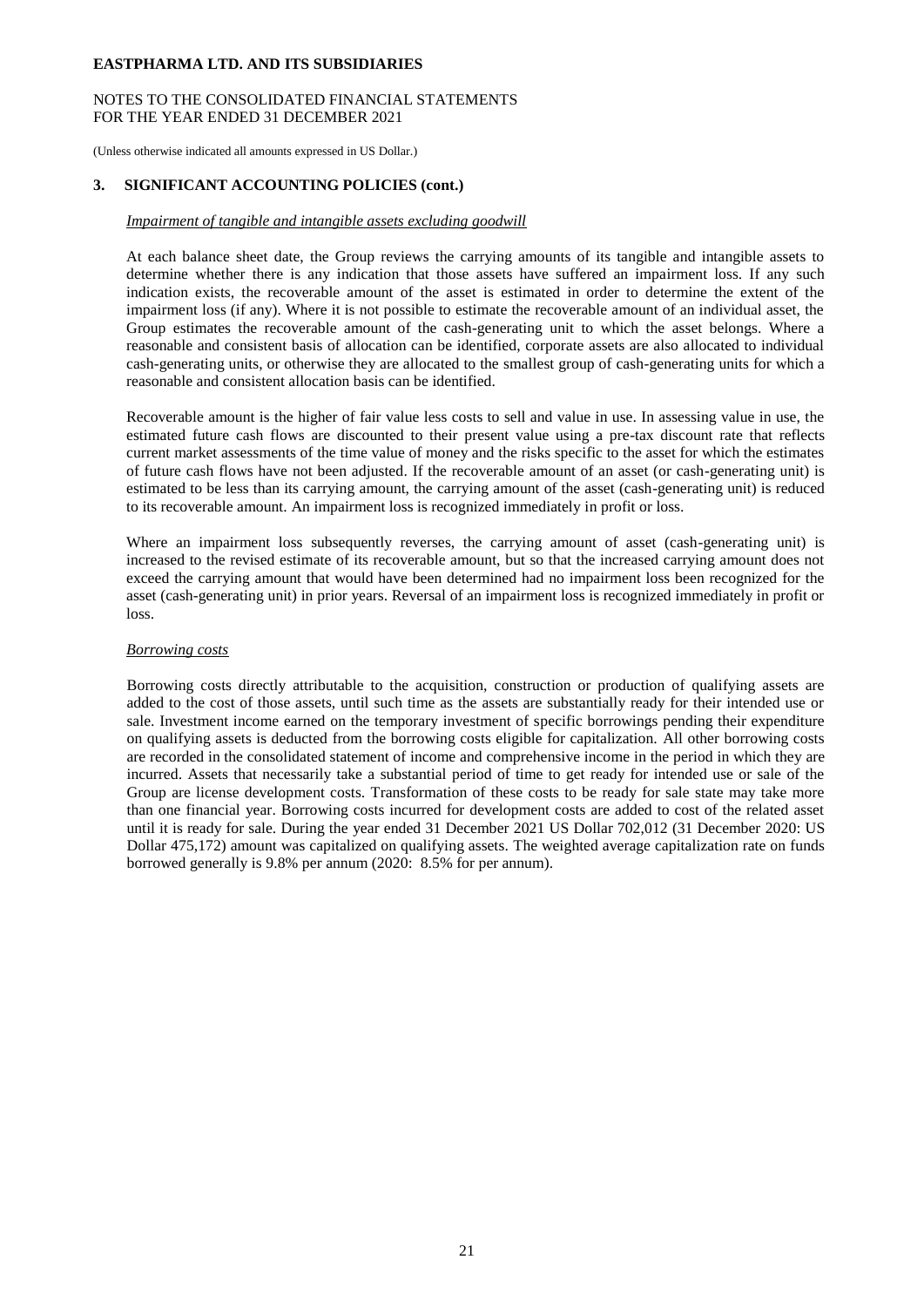#### NOTES TO THE CONSOLIDATED FINANCIAL STATEMENTS FOR THE YEAR ENDED 31 DECEMBER 2021

(Unless otherwise indicated all amounts expressed in US Dollar.)

#### **3. SIGNIFICANT ACCOUNTING POLICIES (cont.)**

#### *Government grants and incentives*

Grants from the government are recognized at their fair value where there is reasonable assurance that the grant will be received and the Group will comply with all attached conditions. Government grants relating to capitalized development costs are deferred and recognized in the consolidated statement of income and comprehensive income over the period necessary to match them with the costs that they are intended to compensate. Government grants relating to property, plant and equipment are included in non-current liabilities as deferred income and are credited to consolidated statement of income and comprehensive income on a straight-line basis over the expected lives of the related assets.

The Group receives assistance from Scientific and Technological Research Council of Turkey ("TUBITAK"). TUBITAK runs a program to organize and regulate the Republic of Turkey's support to encourage research and technology development activities of the industries in Turkey. Within the framework of this program, a certain portion of the development expenditures of the industrial companies are reimbursed.

#### *Taxation and deferred income taxes*

Income tax expense represents the sum of the tax currently payable and deferred tax. Bermuda levies no tax on profits, dividends or income, nor is there any withholding tax or capital gains tax. Turkish tax legislation does not permit a parent company and its subsidiary to file a consolidated tax return. Therefore, provisions for taxes for Turkish subsidiaries, as reflected in the accompanying consolidated financial statements, have been calculated on a separate-entity basis.

#### *Current tax*

The tax currently payable is based on taxable profit for the period. Taxable profit differs from profit as reported in the consolidated statement of profit or loss and other comprehensive income because it excludes items of income or expense that are taxable or deductible in other years and it further excludes items that are never taxable or deductible. The Group's liability for current tax is calculated using tax rates that have been enacted or substantively enacted by the balance sheet date.

## *Deferred tax*

Deferred tax is recognized on differences between the carrying amounts of assets and liabilities in the consolidated financial statements and the corresponding tax bases used in the computation of taxable profit are accounted for using the balance sheet liability method. Deferred tax liabilities are generally recognized for all taxable temporary differences and deferred tax assets are recognized for all deductible temporary differences to the extent that it is probable that taxable profits will be available against which those deductible temporary differences can be utilized. Such assets and liabilities are not recognized if the temporary difference arises from goodwill or from the initial recognition (other than in a business combination) of other assets and liabilities in a transaction that affects neither the taxable profit nor the accounting profit.

The carrying amount of deferred tax assets is reviewed at each balance sheet date and reduced to the extent that it is no longer probable that sufficient taxable profits will be available to allow all or part of asset to be recovered. Deferred tax assets and liabilities are measured at the tax rates that are expected to apply in the period in which the liability is settled or the asset realized, based on tax rates (and tax laws) that have been enacted or substantively enacted by the balance sheet date. Deferred tax is charged or credited to profit or loss, except when it relates to items charged or credited directly to equity, in which case the deferred tax is also dealt with in equity.

Prepaid corporation taxes and corporation tax liabilities are offset as they relate to income taxes levied by the same taxation authority. Deferred tax asset and liabilities for each separate subsidiary are not offset on a consolidated basis. However, deferred tax assets and liabilities are offset in the individual financial statements of the subsidiary as they are due to the same tax authority.

## *Provision for employment termination benefits*

Under Turkish law and union agreements, lump sum payments are made to employees retiring or involuntarily leaving the Group. Such payments are considered as being part of defined retirement benefit plan as per International Accounting Standard No. 19 (revised) "Employee Benefits" ("IAS 19"). The retirement benefit obligation recognized in the balance sheet represents the present value of the defined benefit obligation.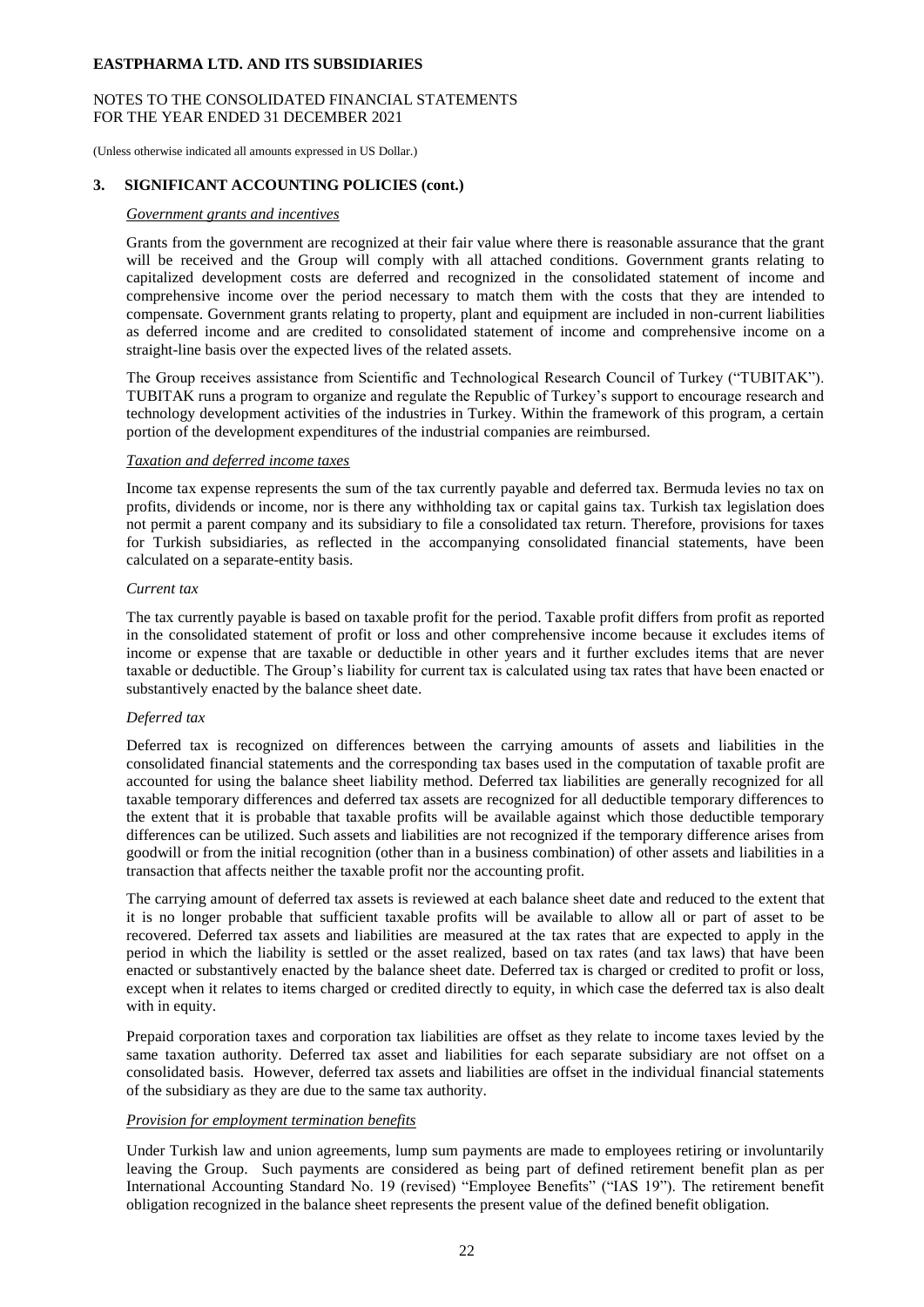## NOTES TO THE CONSOLIDATED FINANCIAL STATEMENTS FOR THE YEAR ENDED 31 DECEMBER 2021

(Unless otherwise indicated all amounts expressed in US Dollar.)

## **3. SIGNIFICANT ACCOUNTING POLICIES (cont.)**

#### *Leasing - the Group as lessee*

Leases are classified as finance leases whenever the terms of the lease transfer substantially all the risks and rewards of ownership to the lessee. All other leases are classified as operating leases.

Assets held under finance leases are recognized as assets of the Group at their fair value at the inception of the lease or, if lower, at the present value of the minimum lease payments. The corresponding liability to the lessor is included in the balance sheet as a finance lease obligation. Lease payments are apportioned between finance charges and reduction of the lease obligation so as to achieve a constant rate of interest on the remaining balance of the liability. Finance charges are charged to profit or loss.

Rentals payable under operating leases are charged to profit or loss on a straight-line basis over the term of the relevant lease. Benefits received and receivable as an incentive to enter into an operating lease are also spread on a straight-line basis over the lease term.

#### *Earnings per share*

Earnings per common share for 31 December 2021 and 2020 have been determined using the weighted average number of the Company's shares, respectively. There are no potentially dilutive securities.

#### *Financial instruments*

Financial assets and financial liabilities are recognized on the Group's balance sheet when the Group becomes a party to the contractual provisions of the instrument.

#### *Cash and cash equivalents*

Cash and cash equivalents comprise cash on hand and demand deposits and other short-term highly liquid investments which have an original maturity of three months or less from date of acquisition and that are readily convertible to a known amount of cash and are subject to an insignificant risk of changes in value. The carrying amount of these assets approximates their fair value.

#### *Trade receivables, amounts due from related parties and other receivables*

Trade receivables, amounts due from related parties and other receivables are measured at initial recognition at fair value, and are subsequently measured at amortized cost using the effective interest rate method. Appropriate allowances for estimated irrecoverable amounts are recognized in profit or loss when there is objective evidence that the asset is impaired. The allowance recognized is measured as the difference between the asset's carrying amount and the present value of estimated future cash flows discounted at the effective interest rate computed at initial recognition. The carrying amount of trade receivables, due from related parties and other receivables approximates their fair value.

#### *Bank borrowings*

Interest-bearing bank loans and overdrafts are initially measured at fair value, and are subsequently measured at amortized cost, using the effective interest rate method. Any difference between the proceeds (net of transaction costs) and the settlement or redemption of borrowings is recognized over the term of the borrowings in accordance with the Group's accounting policy for borrowing costs.

#### *Trade payables, amounts due to related parties and other payables*

Trade payables, amounts due to related parties and other payables are initially measured at fair value, and are subsequently measured at amortized cost, using the effective interest rate method. The carrying amount of trade and other payables approximates their fair value.

#### *Bonds issued*

Bonds issued are initially measured at fair value, net of transaction costs and are subsequently measured at amortised cost using the effective interest method, with interest expense recognised on an effective yield basis. The effective interest method is a method of calculating the amortised cost of a financial liability and of allocating interest expense over the relevant period. The effective interest rate is the rate that exactly discounts estimated future cash payments through the expected life of the financial liability, or, where appropriate, a shorter period.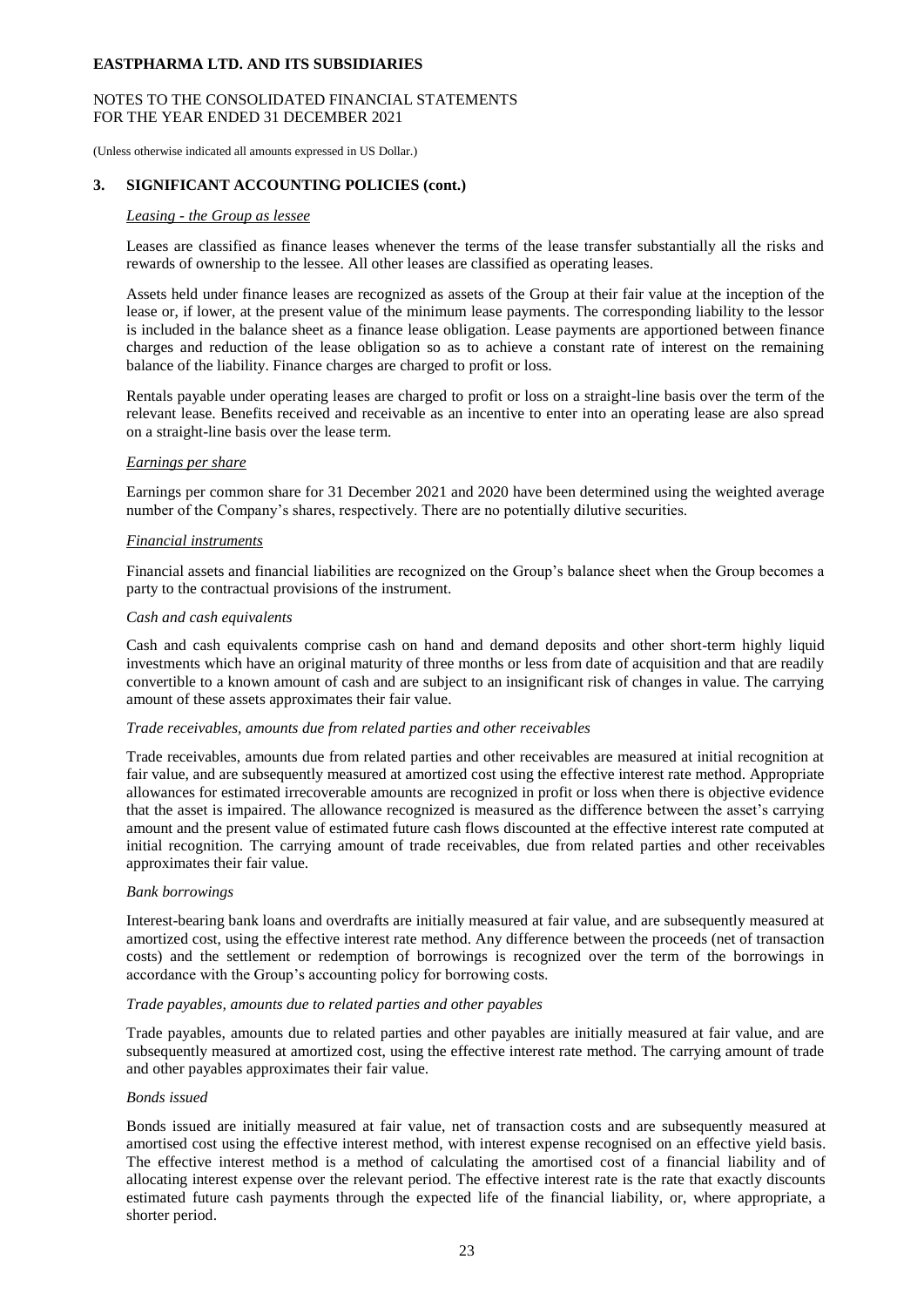## NOTES TO THE CONSOLIDATED FINANCIAL STATEMENTS FOR THE YEAR ENDED 31 DECEMBER 2021

(Unless otherwise indicated all amounts expressed in US Dollar.)

## **3. SIGNIFICANT ACCOUNTING POLICIES (cont.)**

## *Provisions and contingent liabilities*

A provision is recognized when the Group has a present obligation (legal or constructive) as a result of a past event and (i) it is probable that an outflow of resources embodying economic benefits will be required to settle the obligation, and (ii) a reliable estimate can be made of the amount of the obligation.

The amount recognized as a provision is the best estimate of the consideration required to settle the present obligation at the balance sheet date, taking into account the risks and uncertainties surrounding the obligation. Where a provision is measured using the cash flows estimated to settle the present obligation, its carrying amount is the present value of those cash flows.

Contingent liabilities are assessed continually to determine whether an outflow of resources embodying economic benefits has become probable. If it becomes probable that an outflow of future economic benefits will be required for an item previously identified as a contingent liability, a provision is made in the consolidated financial statements of the period in which the change in probability occurs (except in the circumstances where no reliable estimate can be made).

A restructuring provision is recognized when the Group has developed a detailed formal plan for the restructuring and has raised a valid expectation in those affected that it will carry out the restructuring by starting to implement the plan and announcing its main features to those affected by it. The measurement of a restructuring provision includes only the direct expenditures arising from the restructuring, which are those amounts that are both necessarily entailed by the restructuring and not associated with the ongoing activities of the Group.

## *Events after the reporting period*

The Group adjusts the amounts recognised in its financial statements to reflect the adjusting events after the balance sheet date. If non-adjusting events after the balance sheet date have material influence on the economic decisions of users of the financial statements, they are disclosed in the notes to the consolidated financial statements.

#### **4. CRITICAL ACCOUNTING JUDGMENTS AND KEY SOURCES OF ESTIMATION UNCERTAINTY**

#### Critical judgments, estimates and assumptions in applying the Group's accounting policies

In the process of applying the Group's accounting policies, which are described in Note 3, the Group Management has made the following judgments that have the most significant effect on the amounts recognized in the consolidated financial statements (apart from those involving estimations, which are dealt with below).

#### *Recoverability of internally-generated intangible assets*

An internally-generated intangible asset arising from development (or from the development phase of an internal project) is recognized only if the technical feasibility and the intention to complete the intangible asset, the ability to use or sell the intangible asset are demonstrated, how the intangible asset will generate probable future economic benefits is determined, adequate technical, financial and other resources to complete the development and to use or sell the intangible asset is available and the expenditure attributable to the intangible asset during its development can be reliably measured. Other development expenditures that do not meet these criteria are recognized as expense when incurred.

During the year ended 31 December 2021, the Group Management reconsidered the recoverability of its internally-generated intangible assets. Management reviews the projects regularly for any impairment. Determining whether assets are impaired requires an estimation of the value in use of the internally-generated intangible assets. The value in use calculation requires the Group Management to estimate the future cash flows expected to arise from the sale of the products developed and a suitable discount rate in order to calculate present value. The first step for the estimation of the future cash flows is the assessment of the licensing process, the application to the Ministry of Health and marketability of the product. The second step of the impairment testing involves the review and comparison of the projected cash flows with the actual financial data and assessment of the market activity.

During the year ended 31 December 2021, the Group Management has recognized an impairment loss of US Dollar 9,845,095 and written-off the impaired amount from product lines, license and supply agreements (31 December 2020: US Dollar 12,462,523).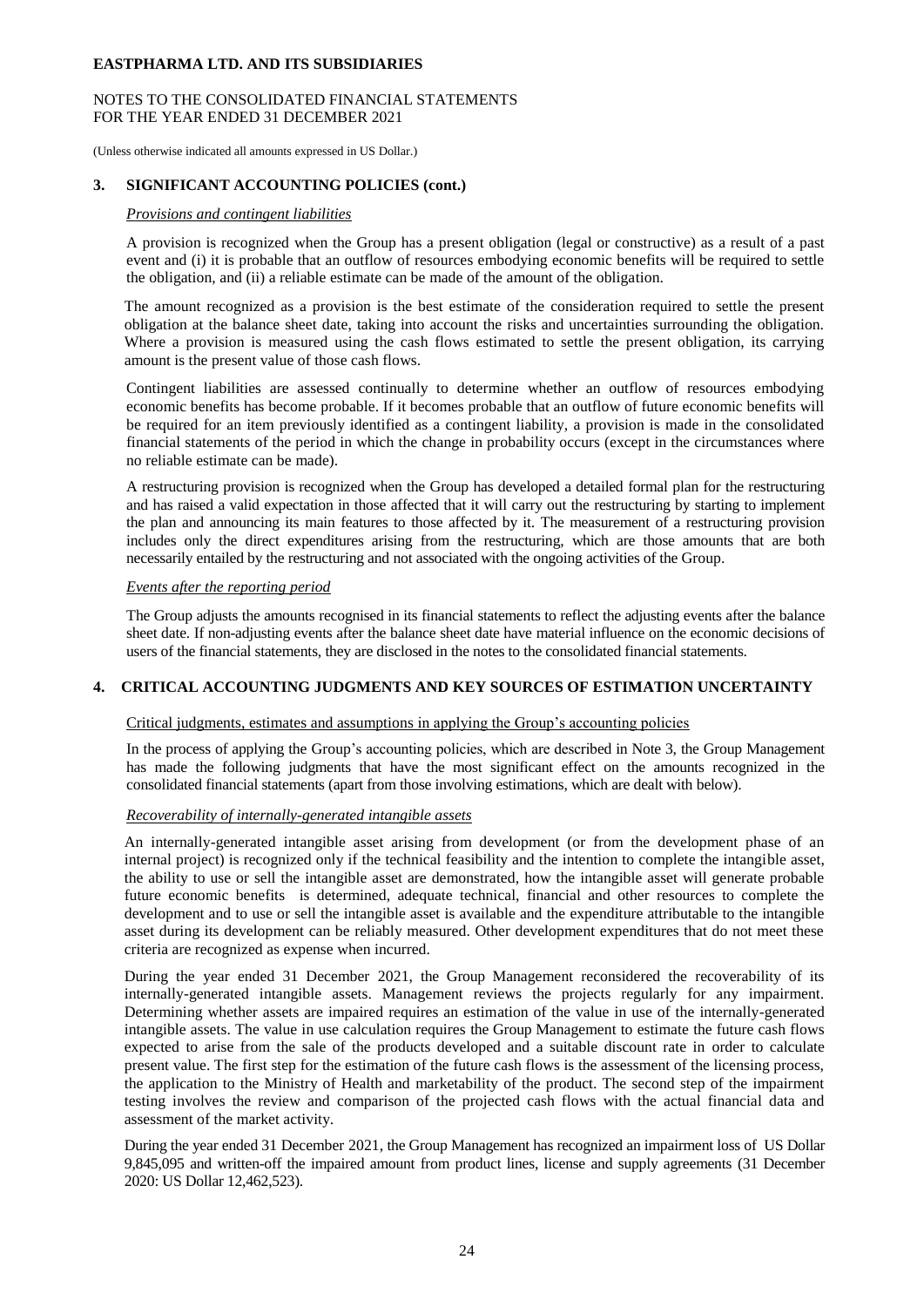## NOTES TO THE CONSOLIDATED FINANCIAL STATEMENTS FOR THE YEAR ENDED 31 DECEMBER 2021

(Unless otherwise indicated all amounts expressed in US Dollar.)

## **4. CRITICAL ACCOUNTING JUDGMENTS AND KEY SOURCES OF ESTIMATION UNCERTAINTY (cont.)**

## Critical judgments, estimates and assumptions in applying the Group's accounting policies (cont.)

#### *Intangible asset acquired in business combination*

The valuations of the Group's product lines, license and supply agreement and customer relationships were performed by an independent valuation firm to determine the fair value of product lines and customer relationships (which is regarded as their cost). Valuations were conducted to serve as a basis for allocation of the purchase price to the various classes of assets acquired in accordance with IFRS 3 *Business Combinations* and IAS 38 *Intangible Assets*. For IFRS 3 and IAS 38 purposes, the fair value defined is the amount for which an asset could be exchanged, or a liability settled, between knowledgeable, willing parties. In determining the fair value of the intangible assets, the three traditional approaches to valuation were considered: the cost approach, the market approach and the income approach. The cost approach was utilized in the valuation of the Group's customer relationships as well as in valuing the total assembled workforce, which is not considered a separately identifiable intangible asset for financial reporting purposes. The income approach was utilized in arriving at the value of the acquired product rights, license and supply agreement.

## *Impairment of goodwill*

Determining whether goodwill is impaired requires an estimation of the value in use of the CGUs to which goodwill has been allocated. The value in use calculation requires the Group to estimate the future cash flows expected to arise from the CGU and a suitable discount rate in order to calculate present value. The recoverable amounts of the CGUs are determined from value in use calculations. The key assumptions for the value in use calculations are the discount rates, growth rates and expected changes to selling prices and direct costs during the period. The Group estimates discount rates using pre-tax rates that reflect current market assessments of the time value of money and the risks specific to the CGUs. The growth rates are based on industry forecasts. Changes in selling prices and direct costs are based on past practices and expectations of future changes in the market.

As at 31 December 2021, the recoverable amount of the CGUs is determined based on the value in use calculation which uses cash flow projections based on financial budgets approved by management covering a five-year period, and a discount rate of 28.3% per annum. Cash flows beyond that five-year period have been extrapolated by using a steady real growth rate of 9.0% which inflation rate forecast between the years 2024- 2028 for Turkey.

In allocating the impairment loss the Company considered the higher of the fair value less costs to sell of the cash-generating unit or its value in use. The fair value less costs to sell is determined by using market approach which included guideline company method, guideline transaction method and publicly traded stock of the cashgenerating unit. Fair value less cost to sell also incorporated the value in use calculated from the cash flow projections approved by the Group Management. Weighting factors were utilized to conclude on the fair value of the cash-generating unit.

As at 31 December 2021 and 2020, no impairment loss is recognized in the accompanying consolidated financial statements.

## *Deferred taxes*

Deferred tax assets and liabilities are recorded using substantially enacted tax rates for the effect of temporary differences between book and tax bases of assets and liabilities. Currently, there are deferred tax assets resulting from operating loss carry-forwards and deductible temporary differences, all of which could reduce taxable income in the future. Based on available evidence, both positive and negative, it is determined whether it is probable that all or a portion of the deferred tax assets will be realized. The main factors which are considered include future earnings potential; cumulative losses in recent years; history of loss carry-forwards and other tax assets expiring; the carry-forward period associated with the deferred tax assets; future reversals of existing taxable temporary differences; tax-planning strategies that would, if necessary, be implemented, and the nature of the income that can be used to realize the deferred tax asset. If based on the weight of all available evidence, it is the Group's belief that taxable profit will not be available sufficient to utilize some portion of these deferred tax assets, then some portion of or all of the deferred tax assets are not recognized.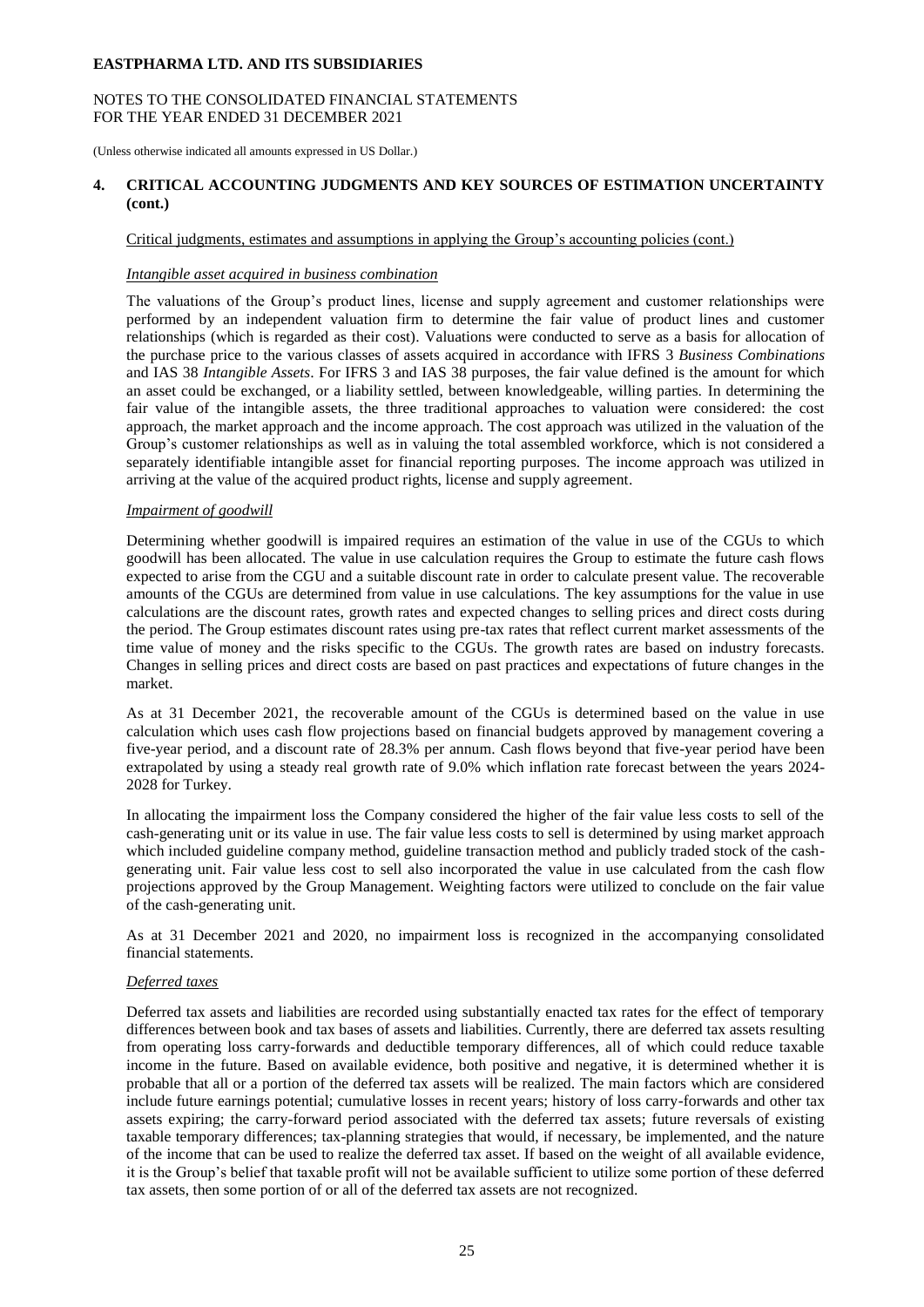## NOTES TO THE CONSOLIDATED FINANCIAL STATEMENTS FOR THE YEAR ENDED 31 DECEMBER 2021

(Unless otherwise indicated all amounts expressed in US Dollar.)

## **4. CRITICAL ACCOUNTING JUDGMENTS AND KEY SOURCES OF ESTIMATION UNCERTAINTY (cont.)**

## Critical judgments, estimates and assumptions in applying the Group's accounting policies (cont.)

## *Net realizable value*

Inventories are stated at the lower of cost and net realizable value. Costs, including an appropriate portion of fixed and variable overhead expenses, are assigned to inventories held by the method most appropriate to the particular class of inventory, with being valued on standard costing basis. At the end of the each reporting period, the standard costs are updated based on the actual costs. Net realizable value represents the estimated selling price less all estimated costs of completion and costs necessary to make a sale.

When the net realizable value of inventory is less than its cost, the inventory is written down to the net realizable value and the expense is included in the consolidated statement of income and comprehensive income in the period the write-down or loss occurred. According to the calculations based on the management's assumptions, a part of the inventories are written down to their net realizable value since the net realizable value of these inventories is less than their cost.

## *Useful life of intangibles*

Product lines include trademarks, bio-license certificates, and internally-generated intangible assets. Internallygenerated intangible assets represent the costs associated with obtaining approval from the Ministry of Health for the Group's products. Product lines have an average useful life of 10-15 years. License and Supply agreements have an average useful life of 8 years, and customer relationships have an average useful life of 20 years. Other intangible assets include mainly software rights and have an average useful life of 3 years.

#### *Provision for litigations*

In determining of provision for litigations, the Group considers the probability of legal cases to be resulted against the Group and in case it is resulted against the Group considers its consequences that based on the assessments of legal advisor. The Group management makes its best estimates using the available data that are provided in Note 18.

#### *Provision for doubtful receivables*

Provision for doubtful receivables is an estimated amount that management believes to reflect possible future losses on existing receivables that have collection risk due to current economic conditions. During the impairment test for the receivables, the debtors, are assessed with their prior year performances, their credit risk in the current market, their performance after the balance sheet date up to the issuing date of the financial statements; and also the renegotiation conditions with these debtors are considered. The provision for doubtful receivables is disclosed in the Note 6.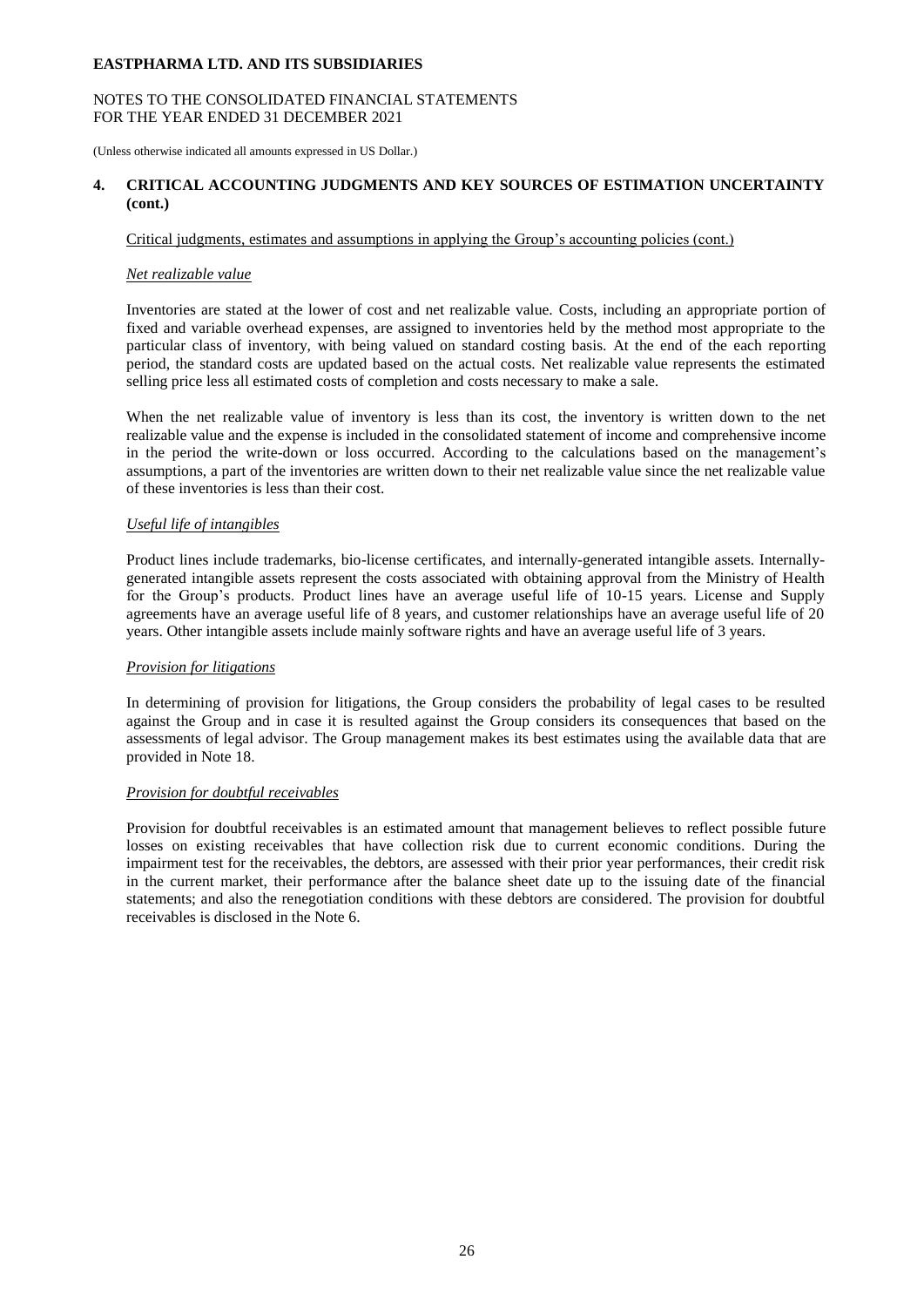#### NOTES TO THE CONSOLIDATED FINANCIAL STATEMENTS FOR THE YEAR ENDED 31 DECEMBER 2021

(Unless otherwise indicated all amounts expressed in US Dollar.)

#### **5. CASH AND CASH EQUIVALENTS**

|                                                  | 31 December | 31 December |
|--------------------------------------------------|-------------|-------------|
|                                                  | 2021        | 2020        |
| Petty cash                                       | 14,320      | 18,080      |
| Demand deposits                                  | 6,748,029   | 1,862,126   |
| Time deposits                                    | 116,194,941 | 102,073,355 |
| Other securities                                 | 27.731      |             |
| Cash and cash equivalents in cash flow statement | 122,985,021 | 103,953,561 |
| Interest income accruals                         | 861,477     | 65,819      |
|                                                  | 123,846,498 | 104,019,380 |

As of 31 December 2021, the Group's time deposits were denominated in Euro, US Dollar and Turkish Lira time deposits, and the average interest rate for Euro time deposit is 0.56%, US Dollar time deposit is 0.76%, and Turkish Lira time deposit is 21.47%. (As of 31 December 2020, the Group's time deposits were denominated in Euro, US Dollar and Turkish Lira time deposit, and the average interest rate for Euro time deposit is 1.90%, US Dollar time deposit is 2.01%, and Turkish Lira time deposit is 17.93%). The Group has made investments in short term time deposits and purchased agreements which have an average maturity of one month.

As at 31 December 2021, the Group does not have any cash deposits pledged against the bank loans used (31 December 2020: None).

## **6. TRADE AND OTHER RECEIVABLES**

The Group's principal financial assets are trade, notes and other receivables. The Group's credit risk is primarily attributable to its trade receivables. As of 31 December 2021, two customers each represented 22% and 23% of the total trade and other receivables balance, respectively (31 December 2020: 16% and 25%, respectively).

|                                                | 31 December<br>2021 | 31 December<br>2020 |
|------------------------------------------------|---------------------|---------------------|
| Trade receivables                              | 29,803,357          | 42, 114, 788        |
| Less: Allowance for doubtful receivables       | (545,746)           | (992, 591)          |
| Notes receivable                               | 46,756,004          | 53,715,454          |
| Other receivables                              | 39,008              | 25,871              |
| Less: Allowance for other doubtful receivables | (3,669)             | (6,662)             |
|                                                | 76,048,954          | 94,856,860          |

Notes receivable represents customer postdated cheques with maturities of less than one year and are noninterest bearing.

As at 31 December 2021 and 31 December 2020, the Group provided provision for uncollectable part of its past due trade and other receivables. The rest of the receivables amount is neither past due nor impaired. For the year ended 31 December 2021, the average credit period on sales is 98 days (31 December 2020: 100 days).

Movement of allowance for doubtful receivables in value for the year ended 31 December 2021 and 2020 is as follows:

|                           | For the year ended | For the year ended |
|---------------------------|--------------------|--------------------|
|                           | 31 December 2021   | 31 December 2020   |
| Balance at 1 January      | 992.591            | 1,226,577          |
| Provision charge          | 1,037              |                    |
| Collections               | (1,927)            |                    |
| <b>Translation effect</b> | (445, 955)         | (233,986)          |
| Balance at 31 December    | 545,746            | 992.591            |

In determining the recoverability of trade receivables, the Group considers any change in the credit quality of the trade receivable from the date credit was initially granted up to the reporting date. The distribution of the Group's human pharmaceutical products is mainly made by the two largest wholesalers in the Turkish market with whom the Group has not had past default experience. There is no concentration risk in other segments of the Group due to the number of smaller customers.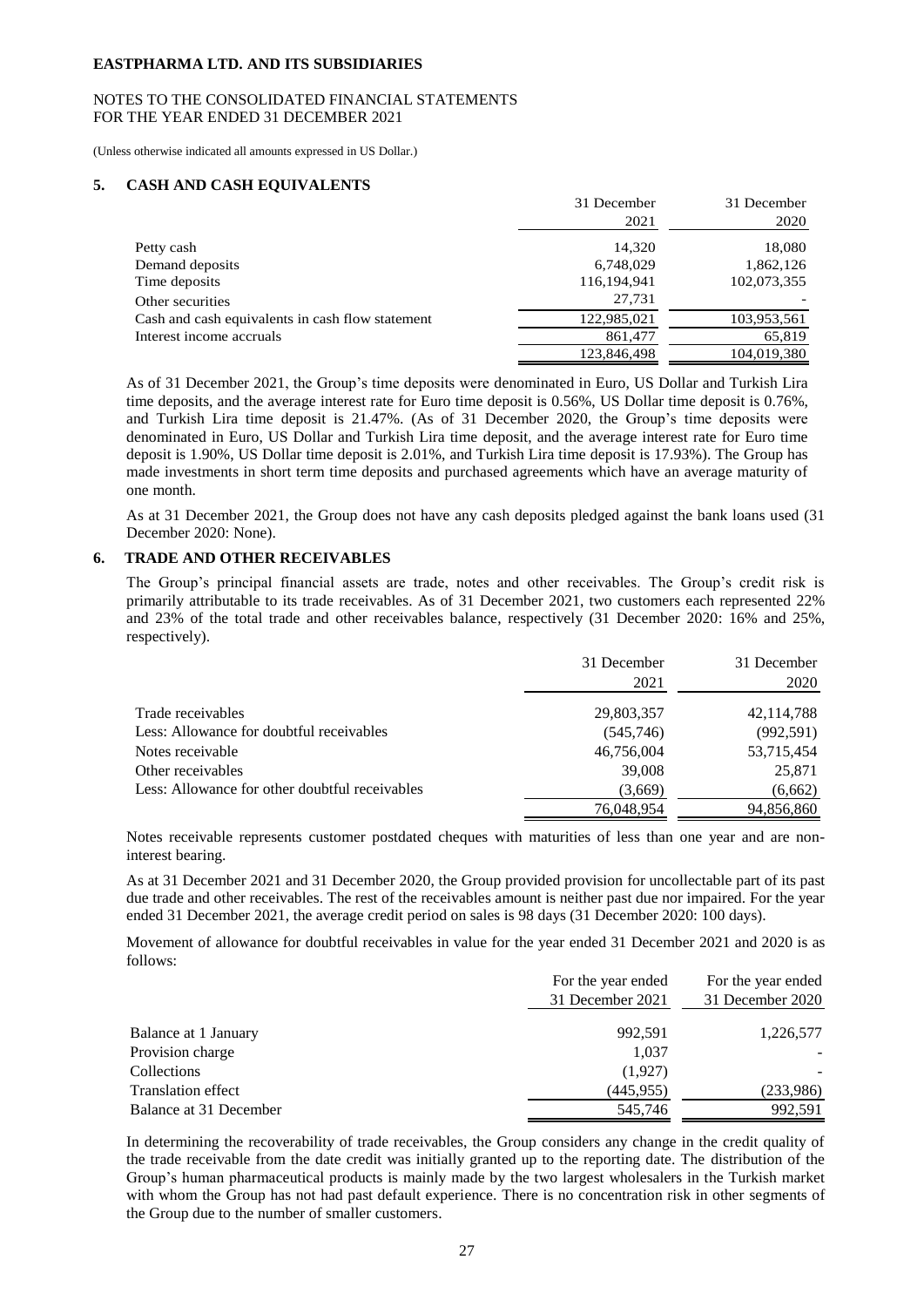## NOTES TO THE CONSOLIDATED FINANCIAL STATEMENTS FOR THE YEAR ENDED 31 DECEMBER 2021

(Unless otherwise indicated all amounts expressed in US Dollar.)

## **6. TRADE AND OTHER RECEIVABLES (cont.)**

|                                             | For the year ended | For the year ended |
|---------------------------------------------|--------------------|--------------------|
| Provision for other doubtful receivables(-) | 31 December 2021   | 31 December 2020   |
| Balance at 1 January                        | 6.662              | 8.233              |
| <b>Translation effect</b>                   | (2.993)            | (1,571)            |
| Balance at 31 December                      | 3.669              | 6.662              |

Collateral received in relation to trade receivables were as follows:

|                       | 31 December | 31 December |
|-----------------------|-------------|-------------|
|                       | 2021        | 2020        |
| Letters of guarantees | 5,891,971   | 11,242,204  |

# **7. BALANCES AND TRANSACTIONS WITH RELATED PARTIES**

Transactions between the Company and its subsidiaries have been eliminated on consolidation and are not disclosed in this note. The related party receivables and payables resulting from operating activities are settled in the normal course of business. Details of transactions with other related parties are disclosed below.

|                                                                           | 31 December | 31 December |
|---------------------------------------------------------------------------|-------------|-------------|
| Due to related parties                                                    | 2021        | 2020        |
| Benefits payable to the Board of Directors and individual<br>shareholders | 4.229       | 4.417       |
|                                                                           | 4.229       | 4.417       |

Total amount of compensation benefits provided to directors and upper level managers, include the salaries, premiums and retirement pay for the year ended 31 December 2021 and 2020 are stated below:

|                                          | For the year ended | For the year ended |
|------------------------------------------|--------------------|--------------------|
| Compensation of key management personnel | 31 December 2021   | 31 December 2020   |
| Short-term benefits                      | 10,505,013         | 11,031,819         |
| Employment termination benefits          | 94.190             | 77.035             |
| Total compensation                       | 10,599,203         | 11,108,854         |
|                                          |                    |                    |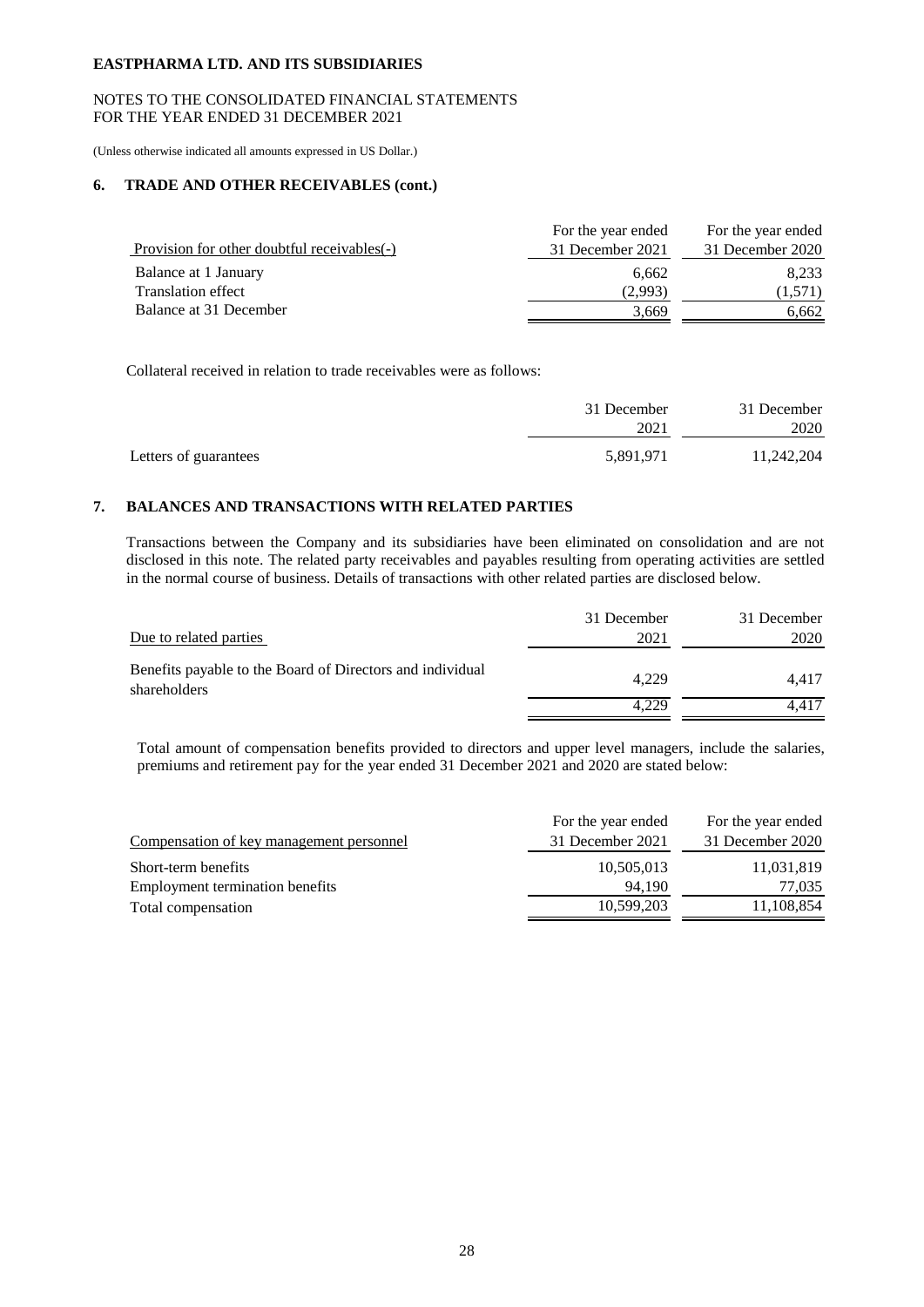## NOTES TO THE CONSOLIDATED FINANCIAL STATEMENTS FOR THE YEAR ENDED 31 DECEMBER 2021

(Unless otherwise indicated all amounts expressed in US Dollar.)

#### **8. INVENTORIES**

|                                                  | 31 December<br>2021 | 31 December<br>2020 |
|--------------------------------------------------|---------------------|---------------------|
| Raw materials                                    | 53,013,053          | 57,895,908          |
| Work-in-progress                                 | 4,552,579           | 5,655,880           |
| Finished goods                                   | 27,057,544          | 31,016,876          |
| Goods in transit                                 | 5,578,350           | 6,976,662           |
| Allowance for diminution in value of inventories | (6,005,381)         | (8,578,381)         |
|                                                  | 84, 196, 145        | 92,966,945          |

Allowance for diminution in value of inventories has been recognized as expense in cost of goods sold and the distribution of allowance by inventory item is as follows:

| 31 December 2020<br>31 December 2021                  |  |
|-------------------------------------------------------|--|
| 8,578,381<br>4,109,842<br>Opening balance             |  |
| 7,195,342<br>Charge for the year<br>1,812,268         |  |
| Provisions utilized<br>(1,942,796)<br>(531, 143)      |  |
| (3,854,125)<br>(784,007)<br><b>Translation effect</b> |  |
| Closing balance<br>8,578,381<br>6,005,381             |  |

# **9. OTHER CURRENT AND NON-CURRENT ASSETS**

| Other current assets             | 31 December<br>2021 | 31 December<br>2020 |
|----------------------------------|---------------------|---------------------|
| Value added tax (VAT) receivable | 3,581,528           | 2,185,022           |
| Business advances given          | 274,082             | 261,247             |
| Income accruals $(*)$            | 1,542,841           | 3,130,524           |
| Prepaid expenses                 | 1,275,474           | 1,588,710           |
| Prepaid taxes                    | 24,293              | 2,362,260           |
| Other assets                     | 94,791              | 330,840             |
|                                  | 6,793,009           | 9,858,603           |

(\*) The Group receives government grants for certain development costs and property, plant and equipment used in research and development activities. The balance mainly consists of the income accrual for the grants receivable from TUBİTAK (Scientific and Technological Research Council of Turkey).

|                            | 31 December | 31 December |
|----------------------------|-------------|-------------|
| Other non - current assets | 2021        | 2020        |
| Prepaid expenses           | 7.851       | 75,872      |
|                            | 7,851       | 75,872      |
|                            |             |             |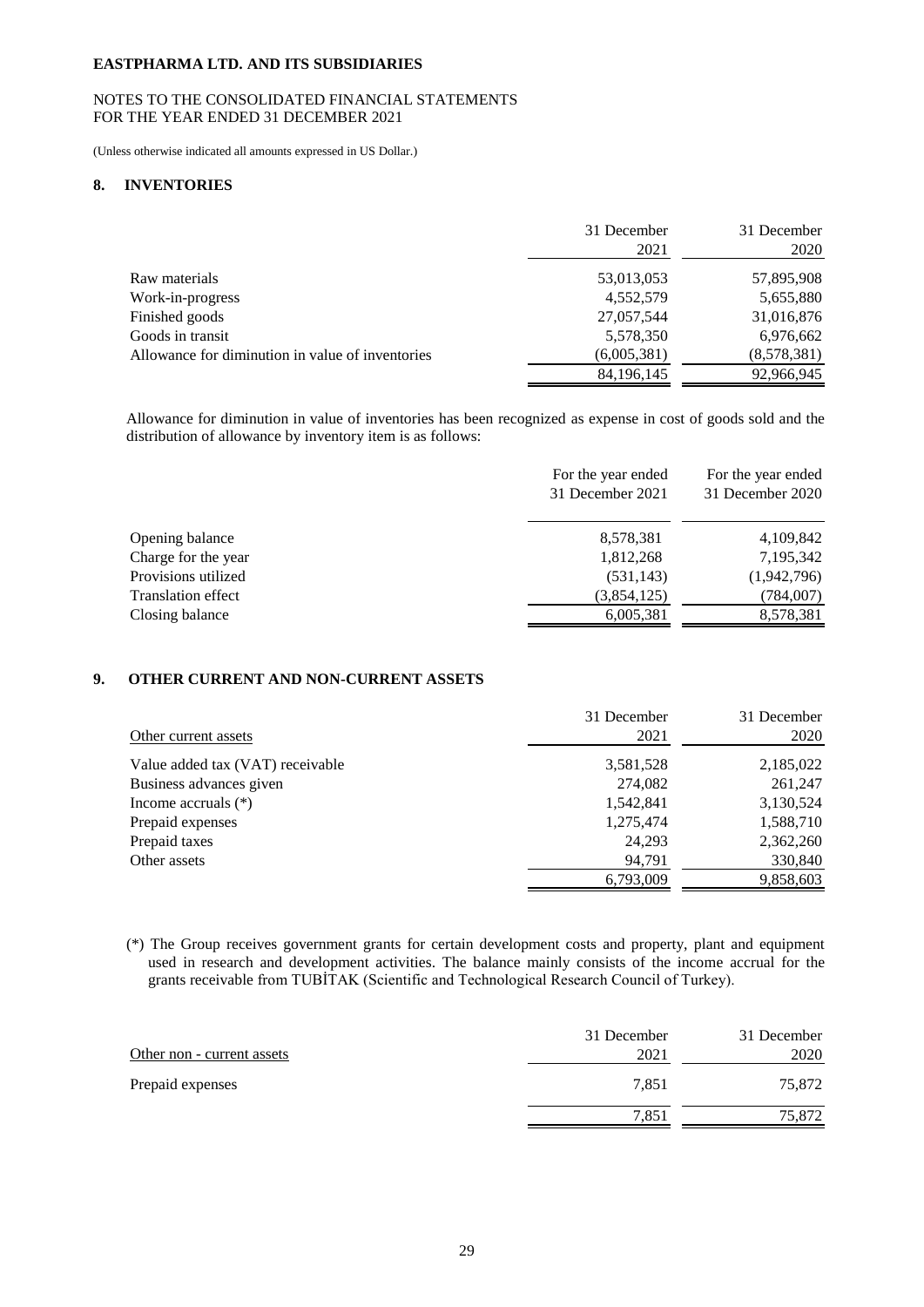#### NOTES TO THE CONSOLIDATED FINANCIAL STATEMENTS FOR THE YEAR ENDED 31 DECEMBER 2021

(Unless otherwise indicated all amounts expressed in US Dollar.)

## **10. PROPERTY, PLANT AND EQUIPMENT**

|                                      |             |              |                  |               |            |               |              | Construction in          |                |
|--------------------------------------|-------------|--------------|------------------|---------------|------------|---------------|--------------|--------------------------|----------------|
|                                      |             | Land         |                  | Machinery and |            | Furniture and | Leasehold    | Progress and             |                |
|                                      | Land        | Improvements | <b>Buildings</b> | Equipment     | Vehicles   | Fixtures      | Improvements | <b>Advances Given</b>    | Total          |
| <b>Acquisition cost</b>              |             |              |                  |               |            |               |              |                          |                |
| At 1 January 2021                    | 4,862,373   | 317,168      | 30,796,958       | 77,903,525    | 674,603    | 5,116,939     | 37,973       | 30,946,985               | 150,656,524    |
| Currency translation                 | (2,280,587) | (142, 498)   | (13,836,566)     | (35,000,770)  | (303,088)  | (2,298,956)   | (17,061)     | (13,903,970)             | (67, 783, 496) |
| <b>Additions</b>                     |             |              |                  |               | 145,171    | 1,428,200     | 9,753        | 37,922,224               | 39,505,348     |
| <b>Transfers</b>                     |             | 8,827        | 4,878,443        | 17,673,878    |            |               |              | (22, 561, 148)           |                |
| Disposals                            | (44, 449)   |              |                  | (34,206)      | (11,340)   | (2,738)       |              |                          | (92, 733)      |
| At 31 December 2021                  | 2,537,337   | 183,497      | 21,838,835       | 60,542,427    | 505,346    | 4,243,445     | 30,665       | 32,404,091               | 122,285,643    |
| <b>Accumulated depreciation</b>      |             |              |                  |               |            |               |              |                          |                |
| At 1 January 2021                    |             | (96, 515)    | (5,811,165)      | (33,798,869)  | (135,008)  | (3,008,051)   | (33,054)     | $\overline{\phantom{a}}$ | (42,882,662)   |
| Currency translation                 |             | 48,900       | 2,951,331        | 16,934,941    | 100,299    | 1,512,681     | 15,422       |                          | 21,563,574     |
| Depreciation capitalized in          |             |              |                  |               |            |               |              |                          |                |
| intangible assets (Note 12) $(*)$    |             |              |                  | (445,740)     |            |               |              |                          | (445,740)      |
| Depreciation charge                  |             |              |                  |               |            |               |              |                          |                |
| for the year                         |             | (16, 561)    | (1,021,163)      | (5,232,393)   | (118, 549) | (482, 110)    | (1,710)      | $\overline{\phantom{a}}$ | (6,872,486)    |
| Disposals                            |             |              |                  | 31,512        | 11,340     | 2,711         |              |                          | 45,563         |
| At 31 December 2021                  |             | (64, 176)    | (3,880,997)      | (22,510,549)  | (141, 918) | (1,974,769)   | (19, 342)    |                          | (28,591,751)   |
| Carrying amount at                   |             |              |                  |               |            |               |              |                          |                |
| 31 December 2021                     | 2,537,337   | 119,321      | 17,957,838       | 38,031,878    | 363,428    | 2,268,676     | 11,323       | 32,404,091               | 93,693,892     |
| Carrying amount at<br>1 January 2021 | 4,862,373   | 220,653      | 24,985,793       | 44,104,656    | 539,595    | 2,108,888     | 4,919        | 30,946,985               | 107,773,862    |
|                                      |             |              |                  |               |            |               |              |                          |                |

(\*) US Dollar 445,740 partial depreciation charge of machinery and equipment is directly attributable to development costs related to product licenses and rights. The balance is capitalized in cost value of intangible assets in respect of IAS 16 and IAS 38 (Note 11) as the projects are in progress as at 31 December 2021.

As of 31 December 2021, insurance coverage on property, plant and equipment amounts to TRY 2,249,897,000 (Equivalent of US Dollar 168,797,134) (31 December 2020: TRY 1,299,881,214 (Equivalent of US Dollar 177,083,470).

The Group's headquarter building and factory and other buildings located in Kocaeli Kartepe and Tekirdağ Çerkezköy and land in Çerkezköy are pledged against the borrowings used at an amount of TRY 55,000,000, TRY 20,000,000, TRY 35,000,000, TRY 34,000,000, TRY 8,400,000, TRY 16,200,000 and TRY 12,900,000 respectively (Note 21).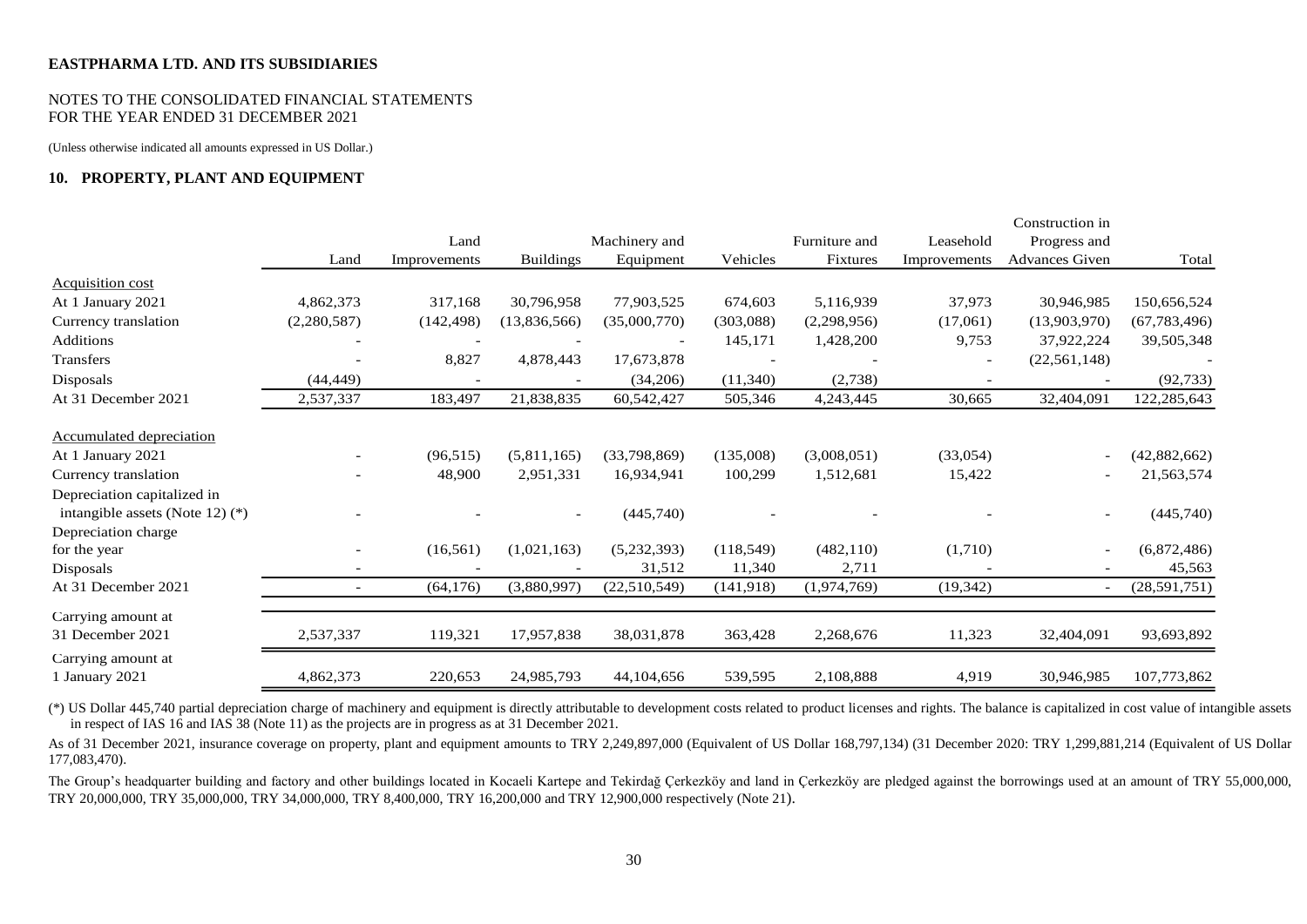## NOTES TO THE CONSOLIDATED FINANCIAL STATEMENTS FOR THE YEAR ENDED 31 DECEMBER 2021

(Unless otherwise indicated all amounts expressed in US Dollar.)

## **10. PROPERTY, PLANT AND EQUIPMENT (cont.)**

|                                   |                          |              |                  |                |           |               |              | Construction in          |              |
|-----------------------------------|--------------------------|--------------|------------------|----------------|-----------|---------------|--------------|--------------------------|--------------|
|                                   |                          | Land         |                  | Machinery and  |           | Furniture and | Leasehold    | Progress and             |              |
|                                   | Land                     | Improvements | <b>Buildings</b> | Equipment      | Vehicles  | Fixtures      | Improvements | <b>Advances Given</b>    | Total        |
| <b>Acquisition cost</b>           |                          |              |                  |                |           |               |              |                          |              |
| At 1 January 2020                 | 5,041,132                | 388,400      | 32,101,902       | 84,691,187     | 314,592   | 5,284,481     | 46,924       | 8,331,267                | 136,199,885  |
| Currency translation              | (1,001,209)              | (74,093)     | (6,123,874)      | (16, 155, 993) | (60, 013) | (1,008,087)   | (8,951)      | (1,589,302)              | (26,021,522) |
| <b>Additions</b>                  |                          |              |                  |                | 420,024   | 848,624       |              | 39,322,307               | 40,590,955   |
| Transfers                         | 822,450                  | 2,861        | 4,818,930        | 9,473,046      |           |               |              | (15, 117, 287)           |              |
| Disposals                         |                          |              |                  | (104, 715)     |           | (8,079)       |              |                          | (112,794)    |
| At 31 December 2020               | 4,862,373                | 317,168      | 30,796,958       | 77,903,525     | 674,603   | 5,116,939     | 37,973       | 30,946,985               | 150,656,524  |
| Accumulated depreciation          |                          |              |                  |                |           |               |              |                          |              |
| At 1 January 2020                 |                          | (95,512)     | (6,599,665)      | (35,764,606)   | (88,308)  | (3,182,876)   | (40, 330)    | $\overline{\phantom{0}}$ | (45,771,297) |
| Currency translation              |                          | 19,146       | 1,281,361        | 7,030,915      | 19,905    | 628,376       | 7,714        | ٠                        | 8,987,417    |
| Depreciation capitalized in       |                          |              |                  |                |           |               |              |                          |              |
| intangible assets (Note 11) $(*)$ |                          |              |                  | (605, 483)     |           |               |              | ٠                        | (605, 483)   |
| Depreciation charge               |                          |              |                  |                |           |               |              |                          |              |
| for the year                      |                          | (20, 149)    | (492, 861)       | (4,536,498)    | (66, 605) | (461, 630)    | (438)        | $\overline{a}$           | (5,578,181)  |
| Disposals                         |                          |              |                  | 76,803         |           | 8,079         |              |                          | 84,882       |
| At 31 December 2020               | $\overline{\phantom{a}}$ | (96, 515)    | (5,811,165)      | (33, 798, 869) | (135,008) | (3,008,051)   | (33,054)     | $\overline{\phantom{a}}$ | (42,882,662) |
| Carrying amount at                |                          |              |                  |                |           |               |              |                          |              |
| 31 December 2020                  | 4,862,373                | 220,653      | 24,985,793       | 44,104,656     | 539,595   | 2,108,888     | 4,919        | 30,946,985               | 107,773,862  |
| Carrying amount at                |                          |              |                  |                |           |               |              |                          |              |
| 1 January 2020                    | 5,041,132                | 292,888      | 25,502,237       | 48,926,581     | 226,284   | 2,101,605     | 6,594        | 8,331,267                | 90,428,588   |

(\*) US Dollar 605,483 partial depreciation charge of machinery and equipment is directly attributable to development costs related to product licenses and rights. The balance is capitalized in cost value of intangible assets in respect of IAS 16 and IAS 38 (Note 11) as the projects are in progress as at 31 December 2020.

As of 31 December 2020, insurance coverage on property, plant and equipment amounts to TRY 1,299,881,214 (Equivalent of US Dollar 177,083,470) (31 December 2019: TRY 1,298,983,000 (Equivalent of US Dollar 218,676,644).

The Group's headquarter building and factory and other buildings located in Kocaeli Kartepe and Tekirdağ Çerkezköy and land in Çerkezköy are pledged against the borrowings used at an amount of TRY 55,000,000, TRY 20,000,000, TRY 35,000,000, TRY 34,000,000, TRY 8,400,000, TRY 16,200,000 and TRY 12,900,000 respectively (Note 21).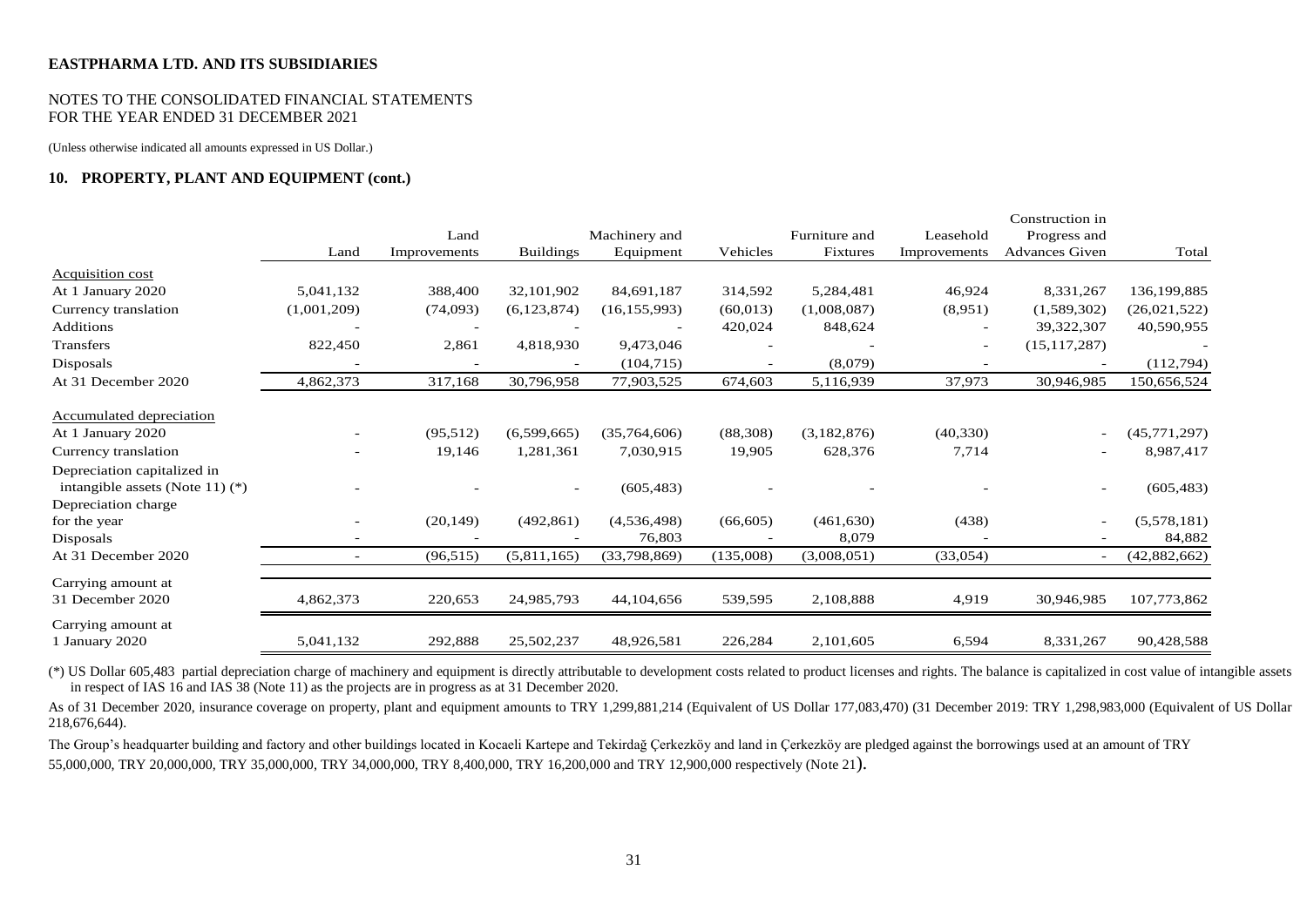## NOTES TO THE CONSOLIDATED FINANCIAL STATEMENTS FOR THE YEAR ENDED 31 DECEMBER 2021

(Unless otherwise indicated all amounts expressed in US Dollar.)

# **10. PROPERTY, PLANT AND EQUIPMENT (cont.)**

Allocation of depreciation on property, plant and equipment and amortization of intangible assets (Note 12) is as follows:

|                          | 31 December 2021 | 31 December 2020 |
|--------------------------|------------------|------------------|
| Cost of goods sold       | 4,253,361        | 3,863,381        |
| Operating expenses       | 5,090,067        | 5,126,070        |
| Capitalized on inventory | 2,420,241        | 1,138,032        |
|                          | 11,763,669       | 10,127,483       |

# **11. RIGHT OF USE ASSETS**

|                                     | Vehicles    | Machinery   | Total       |
|-------------------------------------|-------------|-------------|-------------|
| <b>Acquisition cost</b>             |             |             |             |
| At 1 January 2021                   | 6,596,079   | 2,229,048   | 8,825,127   |
| Net foreign currency translation    | (2,963,512) | (1,001,475) | (3,964,987) |
| <b>Additions</b>                    | 3,302,564   | 75,603      | 3,378,167   |
| Reclassifications (**)              | (1,508,207) |             | (1,508,207) |
| At 31 December 2021                 | 5,426,924   | 1,303,176   | 6,730,100   |
| Accumulated amortization            |             |             |             |
| At 1 January 2021                   | (3,308,401) | (53,938)    | (3,362,339) |
| Net foreign currency translation    | 2,446,756   | 66,308      | 2,513,064   |
| Reclassifications $(**)$            | 1,508,207   |             | 1,508,207   |
| Charge for the year $(*)$           | (2,344,532) | (102,717)   | (2,447,249) |
| At 31 December 2021                 | (1,697,970) | (90, 347)   | (1,788,317) |
| Carrying amount at 31 December 2021 | 3,728,954   | 1,212,829   | 4,941,783   |

(\*) Depreciation charge for period is disclosed in Note 25.

(\*\*) The Group has netted off the right of use asset accounts due to the expiration of the lease contracts.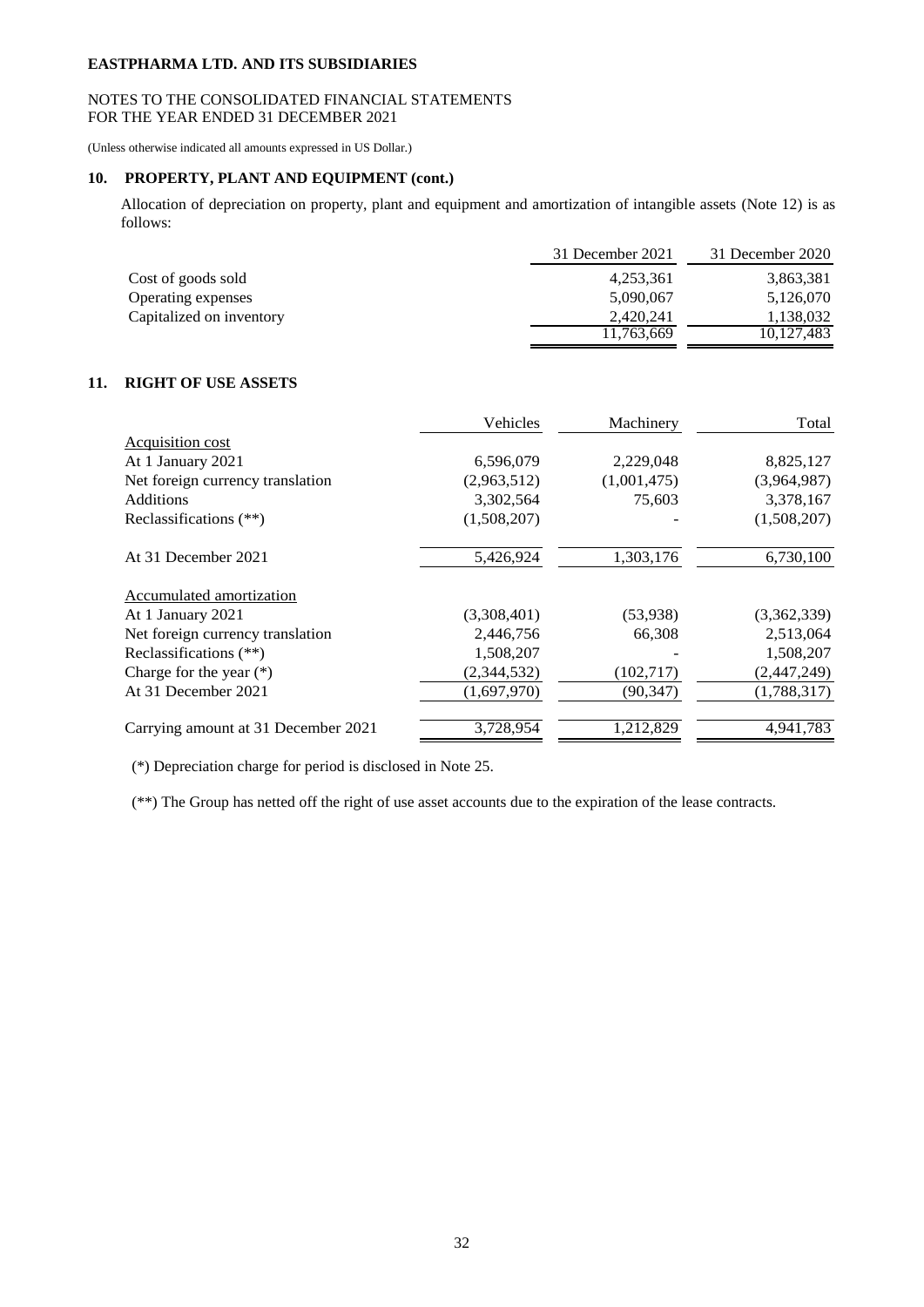# NOTES TO THE CONSOLIDATED FINANCIAL STATEMENTS FOR THE YEAR ENDED 31 DECEMBER 2021

(Unless otherwise indicated all amounts expressed in US Dollar.)

# **11. RIGHT OF USE ASSETS (cont.)**

|                                     | Vehicles    | Machinery | Total       |
|-------------------------------------|-------------|-----------|-------------|
| <b>Acquisition cost</b>             |             |           |             |
| At 1 January 2020                   | 8,079,553   |           | 8,079,553   |
| Net foreign currency translation    | (1,541,284) |           | (1,541,284) |
| <b>Additions</b>                    | 1,032,540   | 2,229,048 | 3,261,588   |
| Reclassifications (**)              | (974, 730)  |           | (974, 730)  |
| Disposals                           |             |           |             |
| At 31 December 2020                 | 6,596,079   | 2,229,048 | 8,825,127   |
| <b>Accumulated amortization</b>     |             |           |             |
| At 1 January 2020                   | (3,199,736) |           | (3,199,736) |
| Net foreign currency translation    | 692,112     | 2,596     | 694,708     |
| Reclassifications (**)              | 974,730     |           | 974,730     |
| Charge for the year $(*)$           | (1,779,453) | (56, 534) | (1,835,987) |
| Disposals                           | 3,946       |           | 3,946       |
| At 31 December 2020                 | (3,308,401) | (53,938)  | (3,362,339) |
| Carrying amount at 31 December 2020 | 3,287,678   | 2,175,110 | 5,462,788   |

(\*) Depreciation charge for period is disclosed in Note 25.

(\*\*) The Group has netted off the right of use asset accounts due to the expiration of the lease contracts.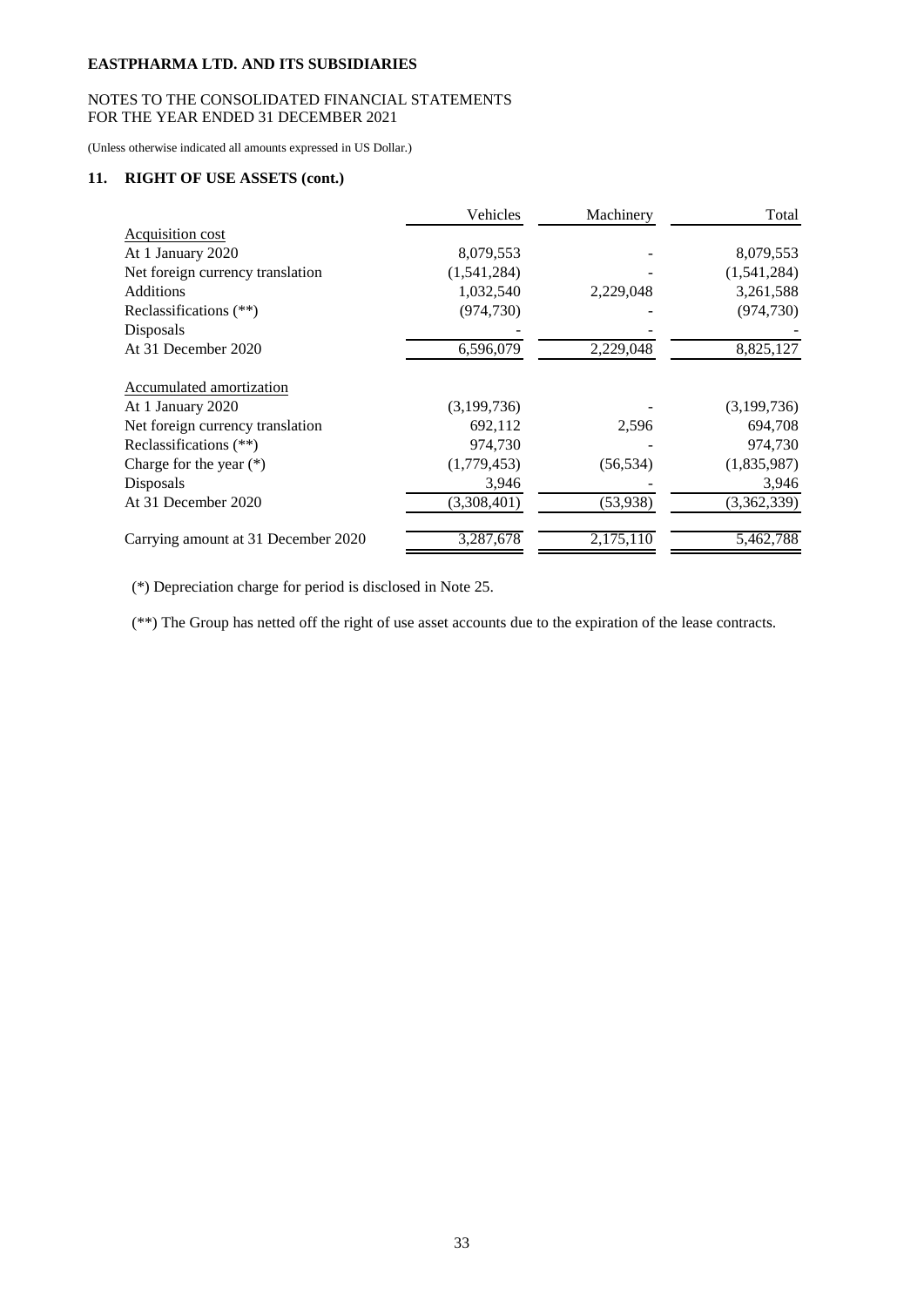# NOTES TO THE CONSOLIDATED FINANCIAL STATEMENTS FOR THE YEAR ENDED 31 DECEMBER 2021

(Unless otherwise indicated all amounts expressed in US Dollar.)

# **12. INTANGIBLE ASSETS**

|                                              | Product lines license | Customer      | Other intangible |                |
|----------------------------------------------|-----------------------|---------------|------------------|----------------|
| Acquisition cost                             | and supply agreement  | relationships | assets           | Total          |
| At 1 January 2021                            | 85,335,095            | 14,179,418    | 7,929,244        | 107,443,757    |
| Currency translation                         | (30, 931, 668)        | (2,826,431)   | (310,089)        | (34,068,188)   |
| Additions (*)                                | 20,350,764            |               |                  | 20,350,764     |
| Capitalized depreciation                     |                       |               |                  |                |
| from property, plant and equipment (Note 10) |                       |               | 445,740          | 445,740        |
| Disposals                                    | (10, 272, 029)        |               |                  | (10, 272, 029) |
| At 31 December 2021                          | 64,482,162            | 11,352,987    | 8,064,895        | 83,900,044     |
| Accumulated amortization and impairment      |                       |               |                  |                |
| At 1 January 2021                            | (46, 468, 730)        | (2,642,624)   | (432, 192)       | (49, 543, 546) |
| Currency translation                         | 9,244,436             | 1,401,145     | 296,527          | 10,942,108     |
| Charge for the year                          | (2,380,122)           | (63, 812)     |                  | (2,443,934)    |
| Disposals                                    | 426,934               |               |                  | 426,934        |
| At 31 December 2021                          | (39, 177, 482)        | (1,305,291)   | (135,665)        | (40, 618, 438) |
| Carrying amount at<br>31 December 2021       | 25,304,680            | 10,047,696    | 7,929,230        | 43,281,606     |
| Carrying amount at<br>1 January 2021         | 38,866,365            | 11,536,794    | 7,497,052        | 57,900,211     |

As of 31 December 2021, capitalized borrowing cost amounts to US Dollar 702,012 (31 December 2020: US Dollar 475,172).

(\*) Additions mainly consist of internally generated and technology-transfer products.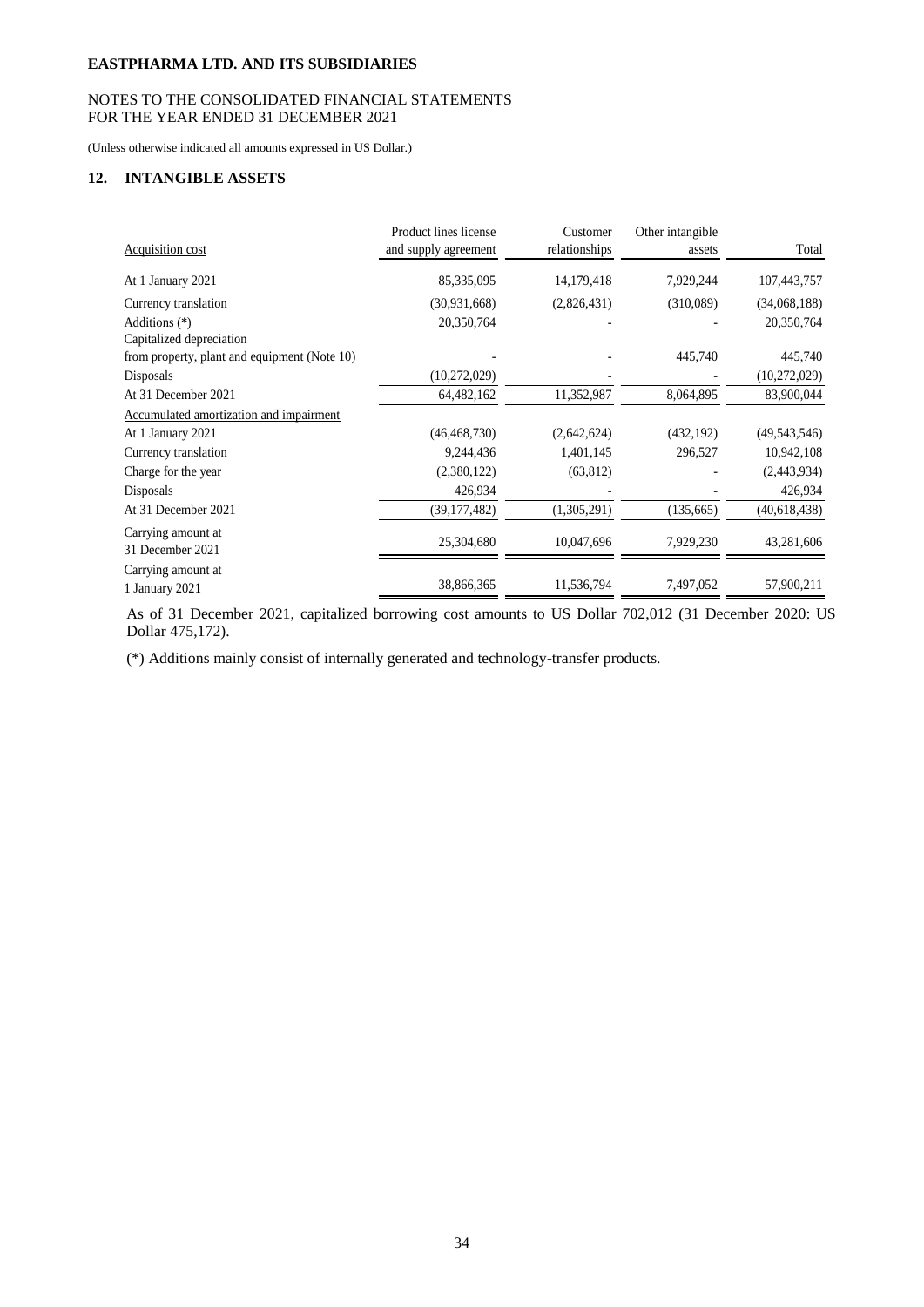## NOTES TO THE CONSOLIDATED FINANCIAL STATEMENTS FOR THE YEAR ENDED 31 DECEMBER 2021

(Unless otherwise indicated all amounts expressed in US Dollar.)

## **12. INTANGIBLE ASSETS (cont.)**

|                                              | Product lines license | Customer      | Other intangible |                |
|----------------------------------------------|-----------------------|---------------|------------------|----------------|
| Acquisition cost                             | and supply agreement  | relationships | assets           | Total          |
| At 1 January 2020                            | 97,707,228            | 15,115,216    | 7,486,460        | 120,308,904    |
| Currency translation                         | (14, 401, 739)        | (935, 798)    | (162,699)        | (15,500,236)   |
| Additions (*)                                | 15,634,471            |               |                  | 15,634,471     |
| Capitalized depreciation                     |                       |               |                  |                |
| from property, plant and equipment (Note 10) |                       |               | 605,483          | 605,483        |
| Disposals                                    | (13,604,865)          |               |                  | (13,604,865)   |
| At 31 December 2020                          | 85,335,095            | 14,179,418    | 7,929,244        | 107,443,757    |
| Accumulated amortization and impairment      |                       |               |                  |                |
| At 1 January 2020                            | (49, 152, 755)        | (3,239,989)   | (587,775)        | (52,980,519)   |
| Currency translation                         | 4,175,706             | 676,657       | 155,583          | 5,007,946      |
| Charge for the year                          | (2,634,023)           | (79,292)      |                  | (2,713,315)    |
| Disposals                                    | 1,142,342             |               |                  | 1,142,342      |
| At 31 December 2020                          | (46, 468, 730)        | (2,642,624)   | (432, 192)       | (49, 543, 546) |
| Carrying amount at<br>31 December 2020       | 38,866,365            | 11,536,794    | 7,497,052        | 57,900,211     |
| Carrying amount at                           |                       |               |                  |                |
| 1 January 2020                               | 48,554,473            | 11,875,227    | 6,898,685        | 67,328,385     |

As of 31 December 2020, capitalized borrowing cost amounts to US Dollar 475,172 (31 December 2019: US Dollar 618,269).

(\*) Additions mainly consist of internally generated and technology-transfer products.

As of 31 December 2021, capitalized financial expense amounts to US dollar 603,257 (31 December 2020: US Dollar 383,692).

Product lines include trademarks, biolicense certificates, and internally-generated intangible assets. Internallygenerated intangible assets represent the costs associated with obtaining approval from the Ministry of Health for the Group's products. Product lines have an average useful life of 10-15 years. License and Supply agreements have an average useful life of 8 years.

The license and supply agreement represents the value of the rights acquired through the License and Supply Agreement signed between EastPharma SARL and Roche. Rights acquired through license and supply agreement are assumed to have an economic life of 8 years.

Other intangible assets include mainly software rights and have an average useful life of three years.

The Group's customer relationships are comprised of the relationship with a large number of doctors and pharmacies in the medical industry. The amount recorded is based on the Group Management's best estimate of the fair value of the intangibles. Fair value is based on the total cost the Group would incur to replace such relationships. The Group's customer relationships are assumed to have an economic life of 20 years.

Total carrying amounts of product lines, license and supply agreement and customer relationships are allocated to human pharma segment.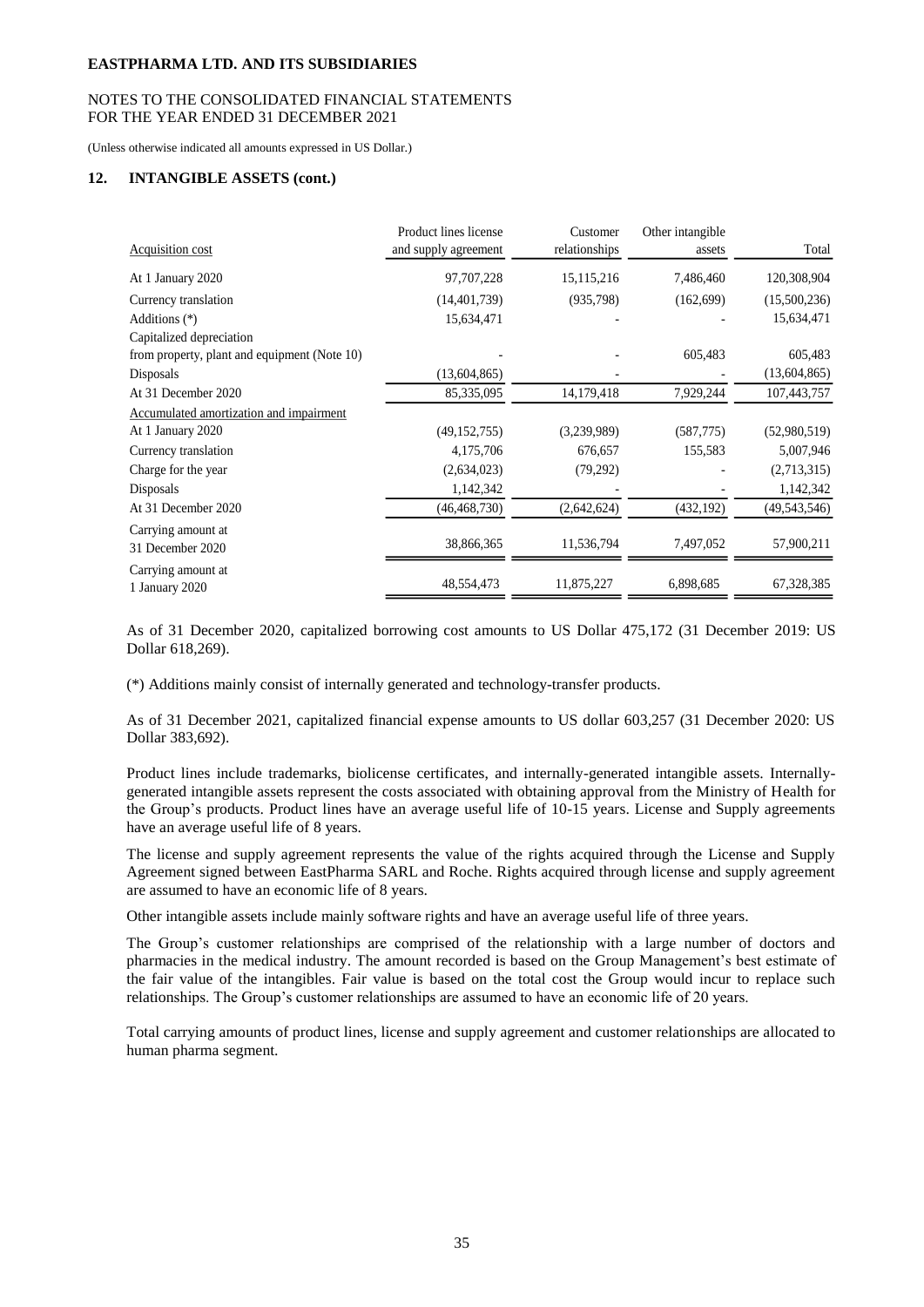## NOTES TO THE CONSOLIDATED FINANCIAL STATEMENTS FOR THE YEAR ENDED 31 DECEMBER 2021

(Unless otherwise indicated all amounts expressed in US Dollar.)

#### **13. GOODWILL**

|                                                               | Cost              |
|---------------------------------------------------------------|-------------------|
| Balance at 1 January 2020                                     | 22,944,149        |
| Net foreign currency translation                              | (9,323,500)       |
| Balance at 31 December 2020                                   | 13,620,649        |
| Balance at 1 January 2021<br>Net foreign currency translation | 13,620,649        |
| Balance at 31 December 2021                                   | 13,620,649        |
|                                                               |                   |
|                                                               | Accumulated       |
|                                                               | impairment losses |
| Balance at 1 January 2021                                     | (2.564.340)       |
| Net foreign currency translation                              |                   |
| Balance at 31 December 2021                                   | (2,564,340)       |
| Carrying amount as at 31 December 2021                        | 11.056.309        |

As at 31 December 2021, the Group assessed the recoverable amount of goodwill for Deva and Saba. The recoverable amount of the CGUs is determined based on the value in use calculation which uses cash flow projections based on financial budgets approved by management covering a five-year period, and a discount rate of 21.3% per annum. Cash flows beyond that five-year period have been extrapolated by using a steady real growth rate of 7.7% which inflation rate forecast between the years 2024-2028 for Turkey. This calculation was based on Deva Holding's functional currency (TRY) projections and economical conditions of Turkey. The management believes that any reasonably possible change in the key assumptions on which the recoverable amount is based would not cause the carrying amount of goodwill to exceed its recoverable amount. Total carrying amount of goodwill is allocated to human pharma business segment.

The Group has recognized US Dollars 2,564,340 impairment on goodwill in previous years the accompanying consolidated financial statements.

#### *Sensitivity to changes in assumptions used in the goodwill impairment test*

In the calculation of the present value of future cash flows, long term growth rate and discount rates are taken into account. Originally, the long term growth rate is assumed to be 7.7%. Had the rate been assumed to be 6.7%, the recoverable amount would have been above the goodwill included book value of cash generating unit and resulting no impairment provision would have been provided for. Originally, the discount rate is assumed to be 21.3%. Had the rate been assumed to be 22.3%, the recoverable amount would have been above the goodwill included book value of cash generating unit and resulting no impairment provision would have been provided for.

#### **14. INVESTMENT IN ASSOCIATES**

|                           |        | 31 December |        | 31 December |
|---------------------------|--------|-------------|--------|-------------|
| Investments in associates | $\%$   | 2021        | $\%$   | 2020        |
|                           |        |             |        |             |
| Lypanosys Pte Limited     | 21.75% | -           | 21.75% |             |
|                           |        | -           |        | -           |

In 2010 the Company entered into a shareholding agreement with a third party for the establishment of a new company in Singapore, Lypanosys Pte Limited ("Lypanosys"), for the research, development and marketing of products derived from the long chain fatty acid ester, known as LYP010, as antitheraupetic treatment for certain inflammatory and other ailments.

The Group increased its voting power to 21.75% during 2011 by acquiring the shares of another shareholder at an amount of US Dollars 236,434. The amount was paid in cash. Prior to this acquisition, the Group held less than 20 per cent of the voting power in Lypanosys, but was exercising significant influence by virtue of its contractual right to appoint one director to the board of Lypanosys Company. The Board of Directors of Lypanosys consists of 4 members and each has equal voting right. As such, there have been no changes in the controlling power of the Company as a result of this acquisition.

The financial year end date of Lypanosys is 31 December. This was the reporting date established when Lypanosys was incorporated, and a change of reporting date is not planned. For consolidation purposes Lypanosys' twelve months financial statements to 31 December are used.

The operations of Lypanosys are limited. Total assets and liabilities amount to US Dollars 401,466 and US Dollars 338,724 as of 31 December 2021, respectively. For the year ended 31 December 2021 there was no revenues and loss.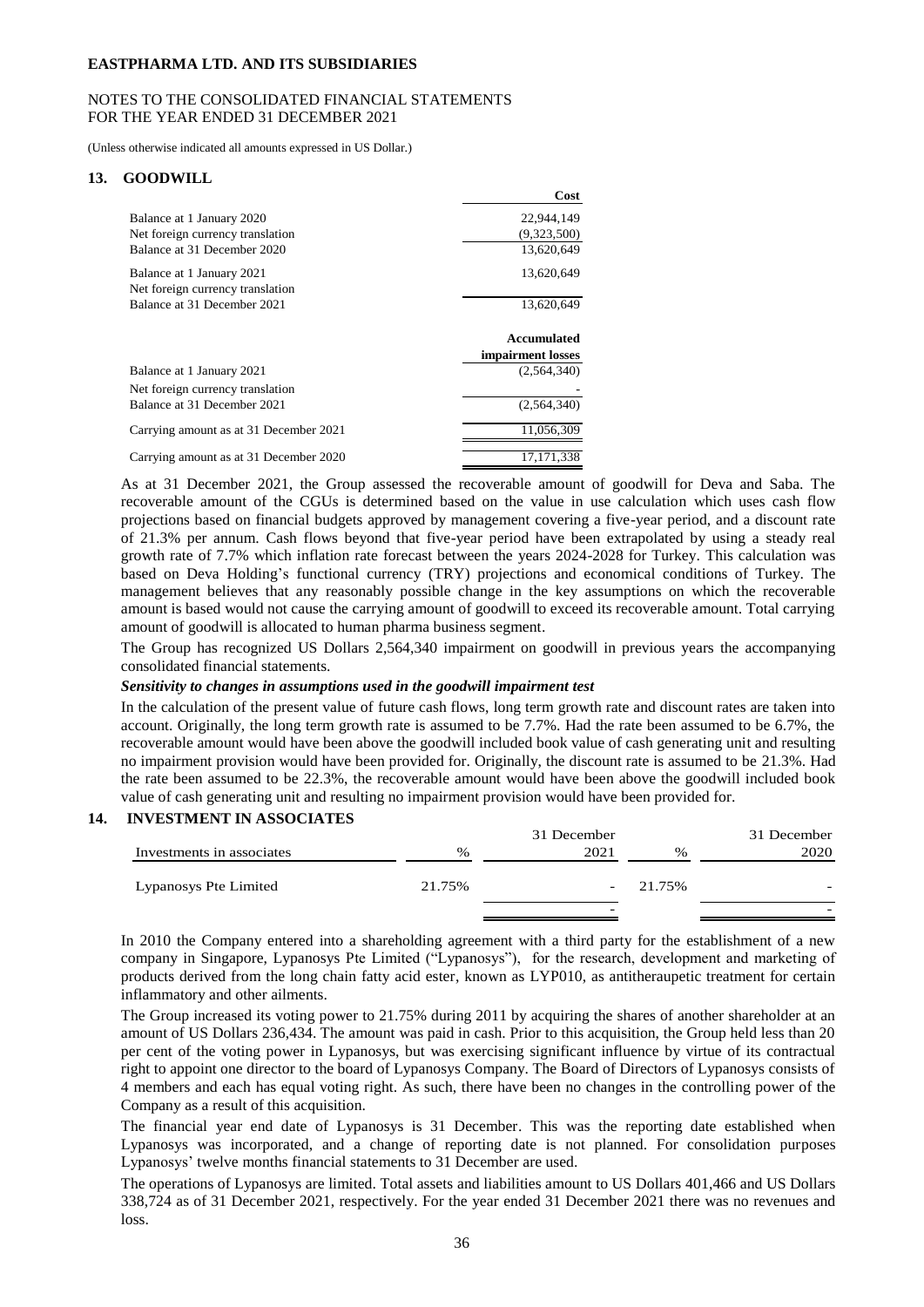## NOTES TO THE CONSOLIDATED FINANCIAL STATEMENTS FOR THE YEAR ENDED 31 DECEMBER 2021

(Unless otherwise indicated all amounts expressed in US Dollar.)

## **15. BORROWINGS**

|                                       | 31 December  | 31 December |
|---------------------------------------|--------------|-------------|
|                                       | 2021         | 2020        |
| Short term bank loans                 | 59,752,530   | 59,003,706  |
| Current portion of long term loans    | 13,776,841   | 27,180,292  |
| Current portion of leases             | 583,005      | 2,045,270   |
| Current portion of bonds issued $(*)$ | 10,431,031   | 9,769,324   |
| Total short term borrowings           | 84, 543, 407 | 97,998,592  |
| Long term portion of bank loans       | 26,769,052   | 26,428,233  |
| Non-current portion of leases         | 12,436,701   | 7,767,846   |
| Bonds issued $(*)$                    | 7,485,906    | 17,666,279  |
| Total long term borrowings            | 46,691,659   | 51,862,358  |
| Total borrowings                      | 131,235,066  | 149,860,950 |

(\*) Deva issued corporate bonds amounting to TRY 130,000,000 with two years maturity, quarterly floating interest rate and coupon payments, the bond were sold on 4 May 2020 only to qualified investors, and TRY 100,000,000 with two years maturity, quarterly floating interest rate and coupon payments, the bonds were sold on 14 May 2021 only to qualified investors. Annual simple yield of the bond is calculated by adding 225 basis points for TRY 130.000.000 bond for over the annual compound yield of "Reference Government Bond"and 200 basis points for TRY 100.000.000 bond for over "BİST TLREF" index. As of issuance and coupont payment date, annual simple bond yield were 10,85% and 21,46% and compound bond yield were 11,29% and %23, 25%, respectively.

The effective interest rate of TRY 130,000,000 is 17.95% as at 31 December 2021 and discounted estimated future cash payments through the expected life of the financial liability is calculated as TRY 136,185,757 (Equivalent of US Dollar 10,217,253).

The effective interest rate of TRY 100,000,000 is 20.48% as at 31 December 2021 and discounted estimated future cash payments through the expected life of the financial liability is calculated as TRY 102,629,089 (Equivalent of US Dollar 7,699,684).

The Group has a number of borrowings with interest rates that are based on market interest rates at date of the borrowings. The Group is exposed to interest rate fluctuations on domestic and international markets. The Group attempts to mitigate this risk by maintaining an appropriate mix between fixed and floating rate borrowings whose portions are 56% and 44% respectively.

The repayments of the borrowings are as follows:

|                              | 31 December<br>2021 | 31 December<br>2020 |
|------------------------------|---------------------|---------------------|
| On demand or within one year | 84, 543, 407        | 97,998,592          |
| In the second year           | 36,176,783          | 33,296,852          |
| In the third year            | 3,950,486           | 5,888,930           |
| In the fourth year           | 2,996,185           | 4,613,801           |
| In the fifth year            | 3,568,205           | 8,062,775           |
|                              | 131,235,066         | 149,860,950         |

The fair value of the Group's short term borrowings, other than bond issued, approximate their carrying amounts due to the short-term nature of the instruments. The fair value of the bond issued approximate its carrying amount as the interest rates of the instruments are variable and are based on market rates.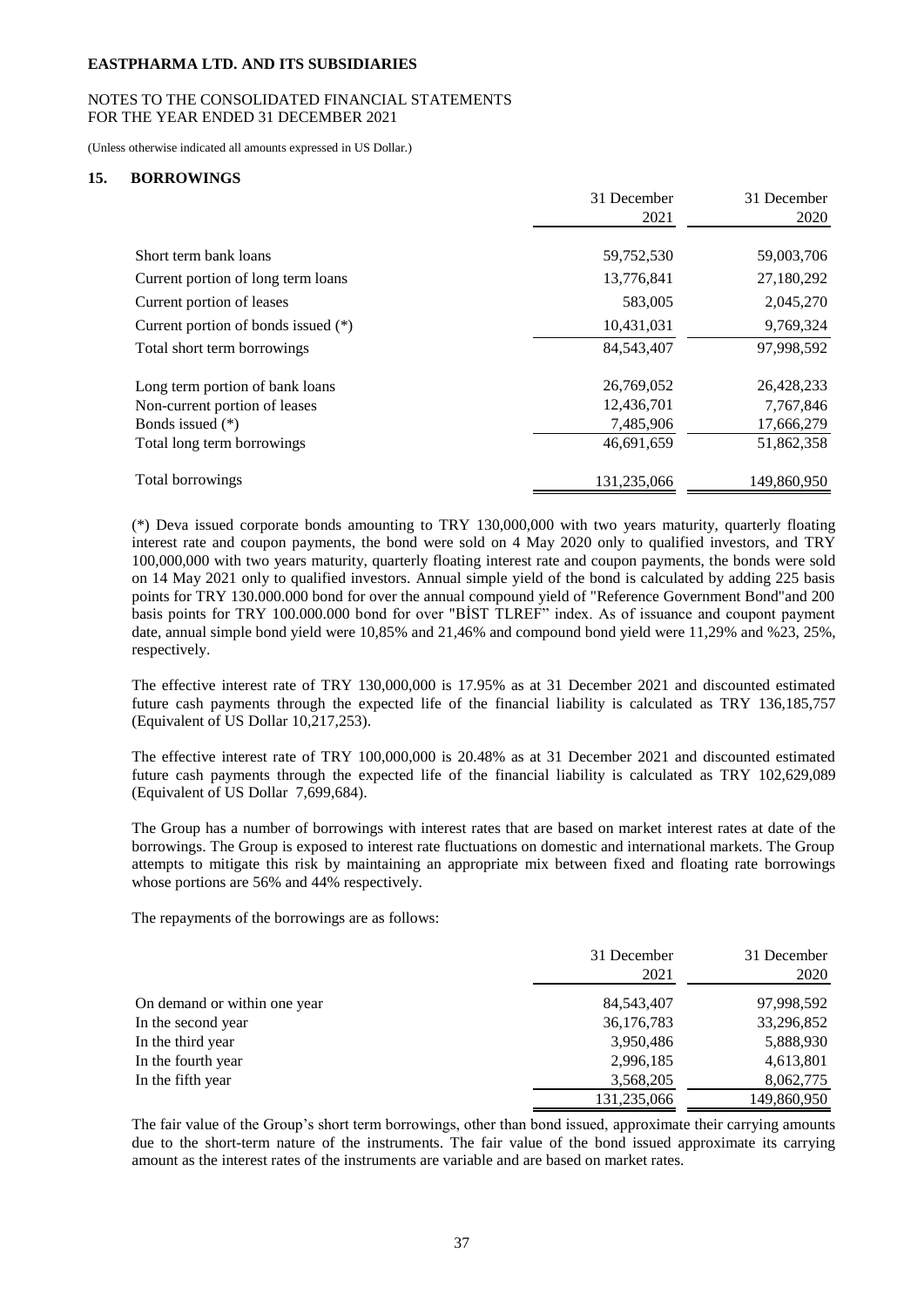#### NOTES TO THE CONSOLIDATED FINANCIAL STATEMENTS FOR THE YEAR ENDED 31 DECEMBER 2021

(Unless otherwise indicated all amounts expressed in US Dollar.)

#### **15. BORROWINGS (cont.)**

#### **i) Bank loans**

#### *Short-term loans*

Short-term bank loans consist of the following:

| Currency<br>Type | Weighted Average<br><b>Interest Rate</b> | Principal                | 31 December<br>2021      | Currency<br>Type | Weighted Average<br><b>Interest Rate</b> | Principal   | 31 December<br>2020 |
|------------------|------------------------------------------|--------------------------|--------------------------|------------------|------------------------------------------|-------------|---------------------|
| <b>TRY</b>       | 19.3%                                    | 776,872,439              | 58,284,375               | <b>TRY</b>       | 11.9%                                    | 414,252,901 | 56,433,881          |
| <b>EUR</b>       | $\overline{\phantom{0}}$                 | $\overline{\phantom{0}}$ | $\overline{\phantom{a}}$ | <b>EUR</b>       | $0.8\%$                                  | 500,000     | 613,575             |
| Accrued interest |                                          |                          | ,468,155                 | Accrued interest |                                          |             | 1,956,250           |
|                  |                                          |                          | 59,752,530               |                  |                                          |             | 59,003,706          |

The Group has spot loans amounting to TRY 776,872,439 (Equivalent of US Dollar 58,248,375) (2020: US Dollar 55,825,236), with an average interest of 19.3% and not have loans with no interest. (2020: US Dollar 608,645).

Short term borrowings consist of revolving lines of credits with several banks and carry fixed rate interests. As at 31 December 2021 and 31 December 2020, the total available lines of credits were US Dollar 226,485,878(TRY 3,018,830,274) and US Dollar 324,214,677 (TRY 2,379,897,838) respectively. The principal and interest is paid on the maturity. The agreements have no expiration date unless there is a breach of contract which would include nonpayment of interest and principal within the maturity.

#### *Long-term loans*

Current portion of long-term bank loans consist of the following:

| Currency         | Weighted Average     |             | 31 December              | Currency         | Weighted Average |             | 31 December |
|------------------|----------------------|-------------|--------------------------|------------------|------------------|-------------|-------------|
| Type             | <b>Interest Rate</b> | Principal   | 2021                     | Type             | Interest Rate    | Principal   | 2020        |
| <b>TRY</b>       | 14.4%                | 166,544,947 | 12,494,932               | <b>TRY</b>       | 14.5%            | 184,095,965 | 25,079,486  |
| <b>EUR</b>       | $\sim$               |             | $\overline{\phantom{a}}$ | EUR              | 2.4%             | 710.143     | 871,452     |
| Accrued interest |                      |             | .281.909                 | Accrued interest |                  |             | .229,354    |
|                  |                      |             | 13,776,841               |                  |                  |             | 27,180,292  |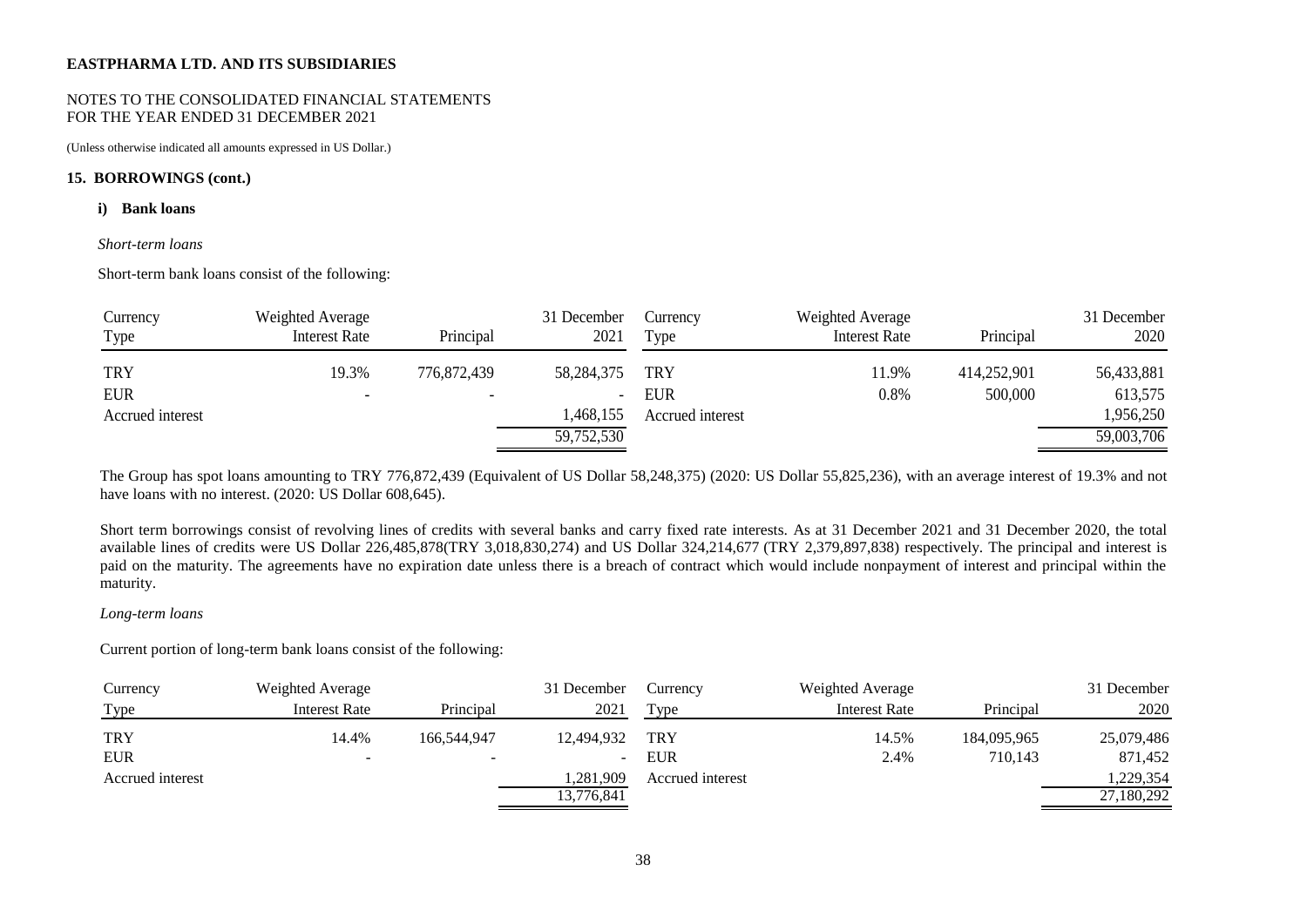#### NOTES TO THE CONSOLIDATED FINANCIAL STATEMENTS FOR THE YEAR ENDED 31 DECEMBER 2021

(Unless otherwise indicated all amounts expressed in US Dollar.)

## **15. BORROWINGS (cont.)**

#### **i) Bank loans (cont.)**

#### *Long-term loans(cont.)*

Long-term bank loans consist of the following:

| Currency   | Weighted Average |             | 31 December              | Currency         | Weighted Average     |             | 31 December              |
|------------|------------------|-------------|--------------------------|------------------|----------------------|-------------|--------------------------|
| Type       | Interest Rate    | Principal   | 2021                     | T <sub>VDE</sub> | <b>Interest Rate</b> | Principal   | 2020                     |
| <b>TRY</b> | 18.6%            | 356,804,690 | 26,769,052<br>26,769,052 | <b>TRY</b>       | 15.5%                | 193,996,441 | 26,428,233<br>26,428,233 |

The Group uses its notes receivables as collaterals for its revolving loans, As at 31 December 2021, the amount of the notes receivables given as collateral is USD 21,934,465 (31 December 2020: USD 21,615,526). These loans are also secured by the Group's headquarter building located at Halkalı and Group's factory buildings that are located at Çerkezköy and Kartepe morgages at respectively amounts of TRY 55.000.000 (Equivalent of US Dollar 4,126,341), TRY 20.000.000 (Equivalent of US Dollar 1,500,488) , TRY 35.000.000 (Equivalent of US Dollar 2,625,853), TRY 34.000.000 (Equivalent of US Dollar 2,550,829), TRY 8.400.000 (Equivalent of US Dollar 630,205), TRY 16.200.000 (Equivalent of US Dollar 1,215,395), TRY 12.900.000 (Equivalent of US Dollar 967,815). (Note 21)

#### **Loan movement:**

|                                   | 31 December 2021 | 31 December 2020 |
|-----------------------------------|------------------|------------------|
| Beginning of the year - 1 January | 112,612,231      | 105,222,694      |
| <b>Additions</b>                  | 153, 171, 329    | 169,482,619      |
| Repayments of borrowings          | (116, 371, 440)  | (144, 517, 506)  |
| Currency translation differences  | (50, 104, 639)   | (18,675,171)     |
| Changes in interest accruals      | 990.942          | 1,099,595        |
| End of the period                 | 100,298,423      | 112,612,231      |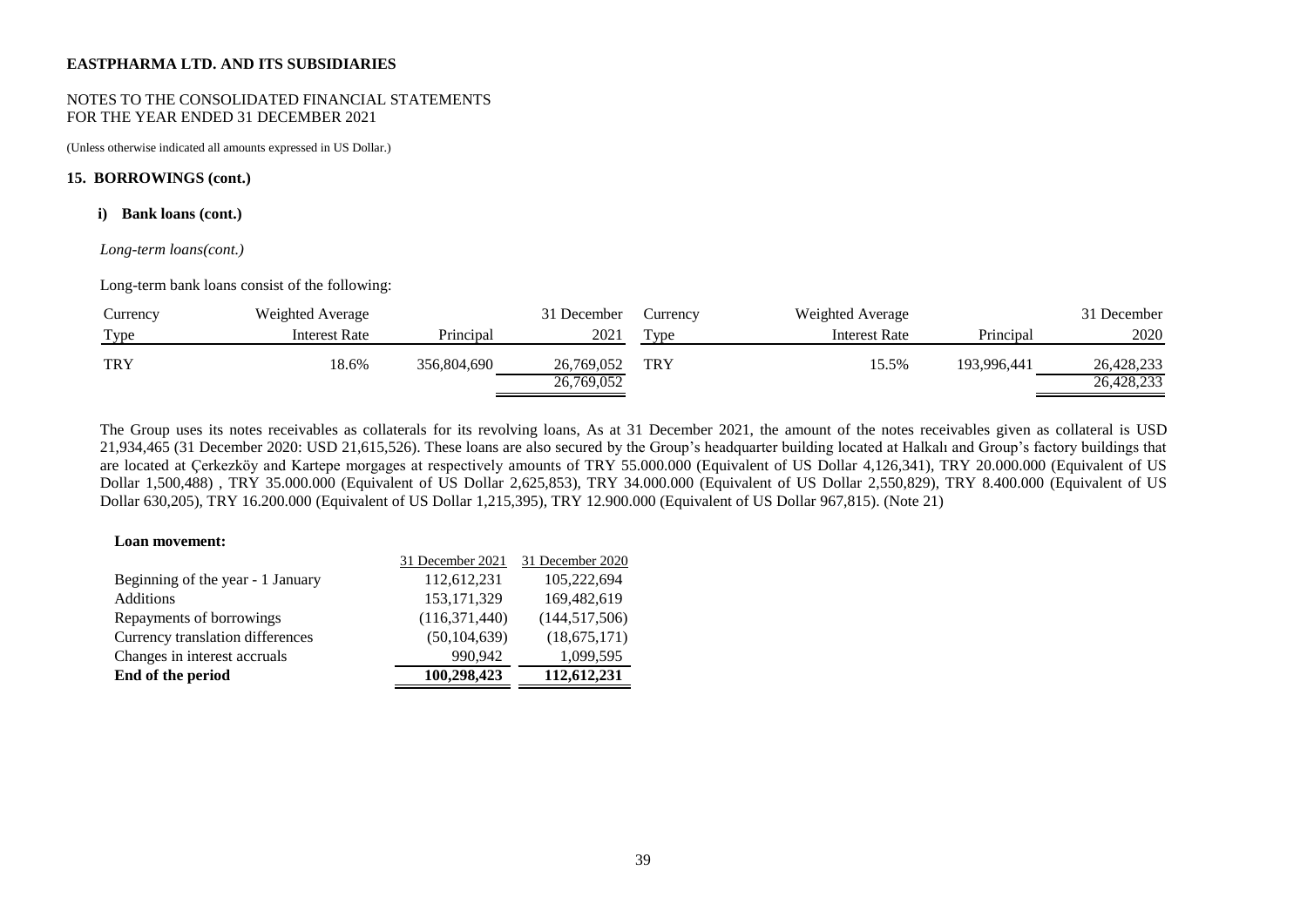#### NOTES TO THE CONSOLIDATED FINANCIAL STATEMENTS FOR THE YEAR ENDED 31 DECEMBER 2021

(Unless otherwise indicated all amounts expressed in US Dollar.)

#### **15. BORROWINGS (cont.)**

#### **ii) Leases**

| Current portion of leases     |                      |             |                          |                  |                      |            |                        |
|-------------------------------|----------------------|-------------|--------------------------|------------------|----------------------|------------|------------------------|
| Currency                      | Weighted Average     |             | 31 December              | Currency         | Weighted Average     |            | 31 December            |
| Type                          | <b>Interest Rate</b> | Principal   | 2021                     | Type             | <b>Interest Rate</b> | Principal  | 2020                   |
| <b>TRY</b>                    | 14.3%                | 1,932,337   | 144,972                  | <b>TRY</b>       | 18.4%                | 10,294,198 | 1,402,384              |
| Accrued interest              |                      |             | 438,033                  | Accrued interest |                      |            | 642,886                |
|                               |                      |             | 583,005                  |                  |                      |            | 2,045,270              |
| Non-current portion of leases |                      |             |                          |                  |                      |            |                        |
| Currency                      | Weighted Average     |             | 31 December              | Currency         | Weighted Average     |            | 31 December            |
| Type                          | <b>Interest Rate</b> | Principal   | 2021                     | Type             | <b>Interest Rate</b> | Principal  | 2020                   |
| <b>TRY</b>                    | 16.3%                | 165,768,791 | 12,436,701<br>12,436,701 | <b>TRY</b>       | 18.4%                | 57,019,871 | 7,767,846<br>7,767,846 |

The Group recognizes right-of-use assets at the commencement date of the lease in accordance with TFRS 16; when the underlying asset is available for use. Since the fixed assets which are subject to the leasing agreement, amounting to EUR 10,717,000 (Equivalent of US Dollar 12,130,255) and EUR 4,850,000 (Equivalent of US Dollar 5,487,571), are not available for use as at the balance sheet date; the Company has not recognized the total amount of right-of-use asset and lease liability in the consolidated financial statements in 31 December 2021. The Group has only recognized the advance payment by the leasing company under the lease contract in 2020 and 2021 on behalf of Deva Holding. The advance payments, amounting to TRY 118,373,715 (Equivalent of US Dollar 8,880,915) (2020: US Dollar 4,070,333), have been recognized in advances given and lease liabilities (Note 10). The commencement date of the lease contract is 21 December 2020 and 15 December 2021; and the termination date is 25 December 2026 and 15 December 2026. The total borrowing amount of the lease contract is TRY 333.005.111 (Equivalent of US Dollar 24,983,503).

#### **Lease movement:**

|                                   | 31 December 2021 | 31 December 2020 |
|-----------------------------------|------------------|------------------|
| Beginning of the year - 1 January | 9,813,116        | 5,395,513        |
| <b>Additions</b>                  | 9,695,837        | 3,031,660        |
| Repayments of borrowings          | (4, 143, 753)    | (2,126,540)      |
| Currency translation differences  | (3,003,588)      | 2,838,652        |
| Changes in interest accruals      | 658,094          | 673,831          |
| End of the period                 | 13,019,706       | 9,813,116        |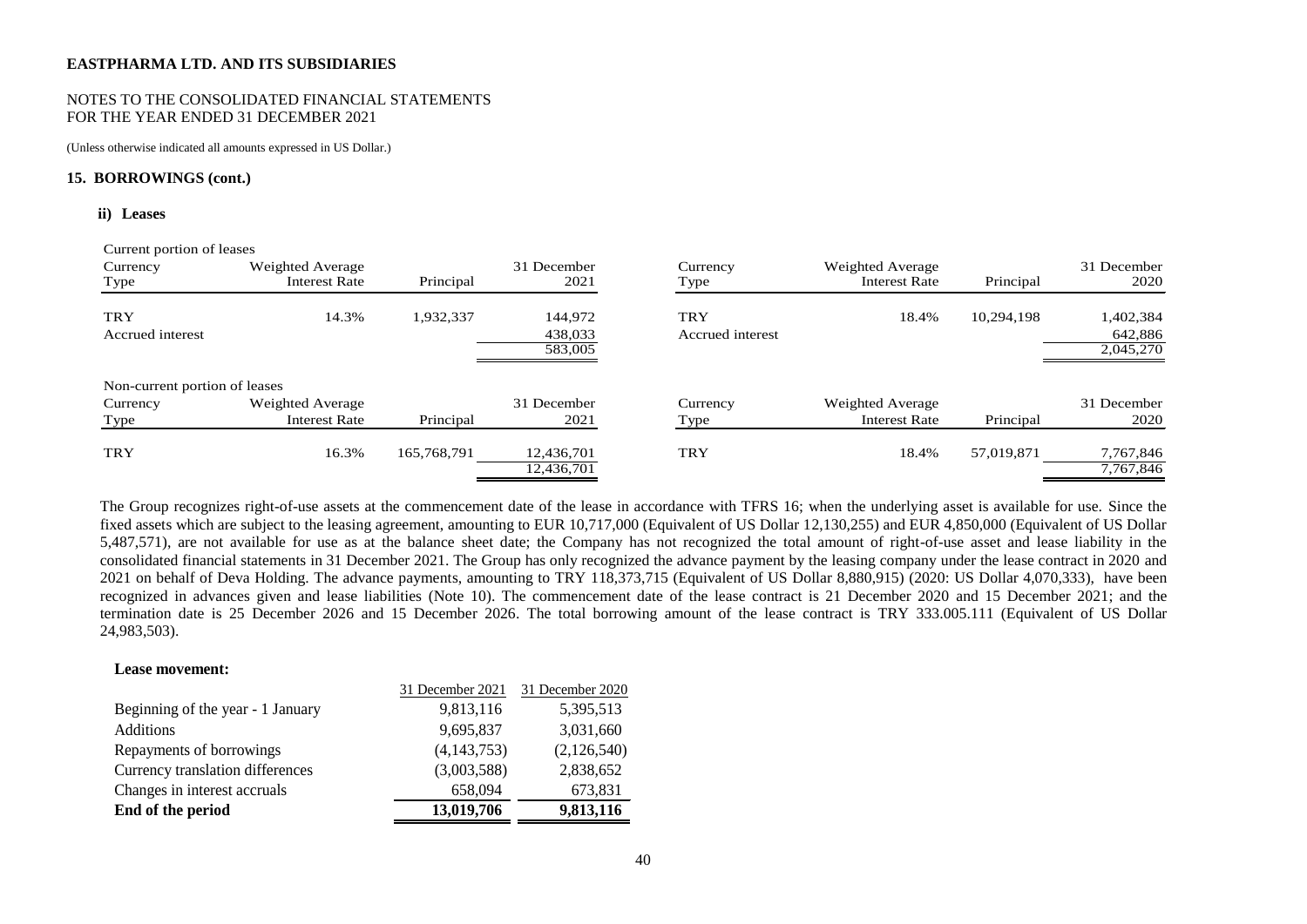## NOTES TO THE CONSOLIDATED FINANCIAL STATEMENTS FOR THE YEAR ENDED 31 DECEMBER 2021

(Unless otherwise indicated all amounts expressed in US Dollar.)

# **15. BORROWINGS (cont.)**

## **iii) Bonds issued**

# Current portion of bonds issued

| Currency<br>Type                    | Weighted Average<br><b>Interest Rate</b> | Principal     | 31 December<br>2021                | Currency<br>Type               | Weighted Average<br><b>Interest Rate</b> | Principal   | 31 December<br>2020               |
|-------------------------------------|------------------------------------------|---------------|------------------------------------|--------------------------------|------------------------------------------|-------------|-----------------------------------|
| <b>TRY</b><br>Accrued interest      | 18.0%                                    | 129, 138, 285 | 9,688,520<br>742,511<br>10.431.031 | <b>TRY</b><br>Accrued interest | 20.2%                                    | 65,000,000  | 8,854,983<br>914,341<br>9.769.324 |
| Non-current portion of bonds issued |                                          |               |                                    |                                |                                          |             |                                   |
| Currency                            | Weighted Average                         |               | 31 December                        | Currency                       | Weighted Average                         |             | 31 December                       |
| Type                                | <b>Interest Rate</b>                     | Principal     | 2021                               | <b>Type</b>                    | <b>Interest Rate</b>                     | Principal   | 2020                              |
| <b>TRY</b>                          | 20.5%                                    | 99,779,647    | 7,485,906<br>7,485,906             | <b>TRY</b>                     | 16.0%                                    | 129.679.319 | 17,666,279<br>17,666,279          |

| Currency<br>Type                    | Weighted Average<br><b>Interest Rate</b> | Principal     | 31 December<br>2021                | Currency<br>Type               | Weighted Average<br><b>Interest Rate</b> | Principal   | 31 December<br>2020               |
|-------------------------------------|------------------------------------------|---------------|------------------------------------|--------------------------------|------------------------------------------|-------------|-----------------------------------|
| <b>TRY</b><br>Accrued interest      | 18.0%                                    | 129, 138, 285 | 9,688,520<br>742,511<br>10,431,031 | <b>TRY</b><br>Accrued interest | 20.2%                                    | 65,000,000  | 8,854,983<br>914,341<br>9,769,324 |
| Non-current portion of bonds issued |                                          |               |                                    |                                |                                          |             |                                   |
| Currency                            | Weighted Average                         |               | 31 December                        | Currency                       | Weighted Average                         |             | 31 December                       |
| Type                                | Interest Rate                            | Principal     | 2021                               | Type                           | <b>Interest Rate</b>                     | Principal   | 2020                              |
| TRY                                 | 20.5%                                    | 99,779,647    | 7,485,906<br>7,485,906             | <b>TRY</b>                     | 16.0%                                    | 129,679,319 | 17,666,279<br>17,666,279          |

## **Bond issued movement:**

| End of the period                 | 17,916,937       | 27,435,603       |
|-----------------------------------|------------------|------------------|
| Changes in interest accruals      | (4,849,237)      | (4,308,445)      |
| Currency translation differences  | (7,295,282)      | 704.827          |
| Repayments of borrowings          | (4,876,585)      | (10,898,440)     |
| Additions                         | 7,502,438        | 17,709,965       |
| Beginning of the year - 1 January | 27,435,603       | 24, 227, 696     |
|                                   | 31 December 2021 | 31 December 2020 |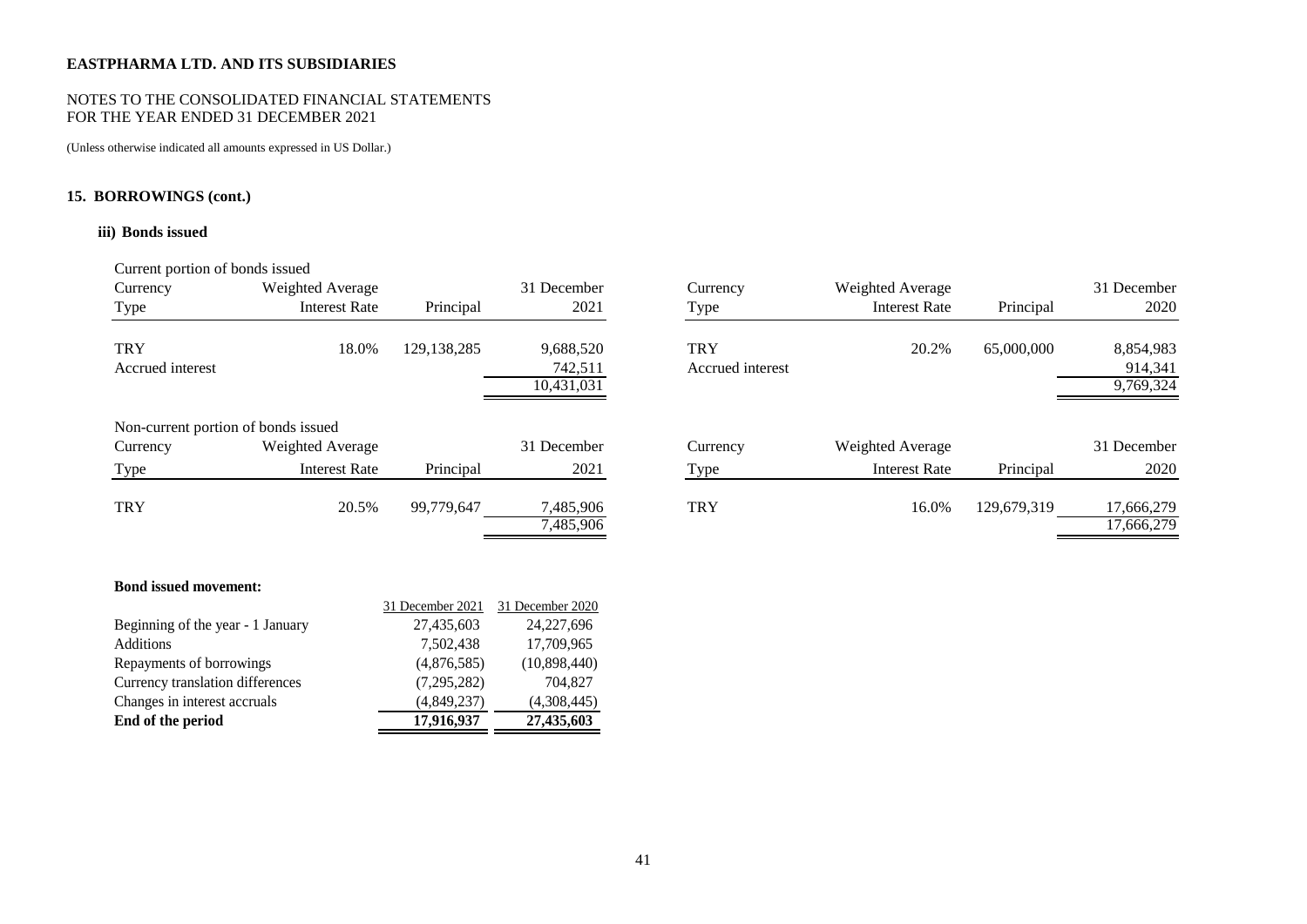## NOTES TO THE CONSOLIDATED FINANCIAL STATEMENTS FOR THE YEAR ENDED 31 DECEMBER 2021

(Unless otherwise indicated all amounts expressed in US Dollar.)

# **16. TRADE PAYABLES**

| 31 December  | 31 December |
|--------------|-------------|
| 2021         | 2020        |
| 26, 269, 458 | 22,346,652  |
| 1.670        | 1.669       |
| 26, 271, 128 | 22,348,321  |
|              |             |

Notes payable represents postdated cheques with maturities of less than one year and are provided to the various suppliers of the Group. The average credit period for the trade payables is 76 days (31 December 2020: 63 days).

# **17. OTHER PAYABLES AND ACCRUED EXPENSES**

|                                              | 31 December<br>2021 | 31 December<br>2020 |
|----------------------------------------------|---------------------|---------------------|
| Accrued sales discounts and free samples (*) | 699,539             | 1,390,996           |
| Accrued vacation pay                         | 632,872             | 1,075,276           |
| Payroll taxes and dues payable               | 1,139,059           | 2,032,176           |
| Deferred income $(**)$                       | 389,203             | 673,844             |
| Social security premiums payable             | 634,048             | 648,491             |
| Accrued sales premiums and bonuses           | 515,710             | 627,513             |
| Advances received                            | 1,254,871           | 459,685             |
| Accrued payroll                              | 54,312              | 60,226              |
| Other accruals and liabilities               | 6,079,612           | 12,809,523          |
|                                              | 11,399,226          | 19,777,730          |

(\*) US Dollar 515,710 of the amount relates to accrued reimbursement charges given to pharmacies and warehouses due to the price differences (2020: US Dollar 351,267).

|                                  | 31 December | 31 December |
|----------------------------------|-------------|-------------|
|                                  | 2021        | 2020        |
| Long-term deferred income $(**)$ | 4,194,015   | 7,215,609   |
|                                  | 4,194,015   | 7,215,609   |

(\*\*) In 2010, the Group began receiving government grants for certain development costs incurred and property, plant and equipment used in research and development activities from TUBITAK (Scientific and Technological Research Council of Turkey). Government grants relating to capitalized development costs are deferred and recognized in the consolidated statement of income and comprehensive income over the period necessary to match them with the costs that they are intended to compensate. Government grants relating to property, plant and equipment are included in other payables as deferred income and are credited to the consolidated statement of income and comprehensive income on a straight-line basis over the expected lives of the related assets.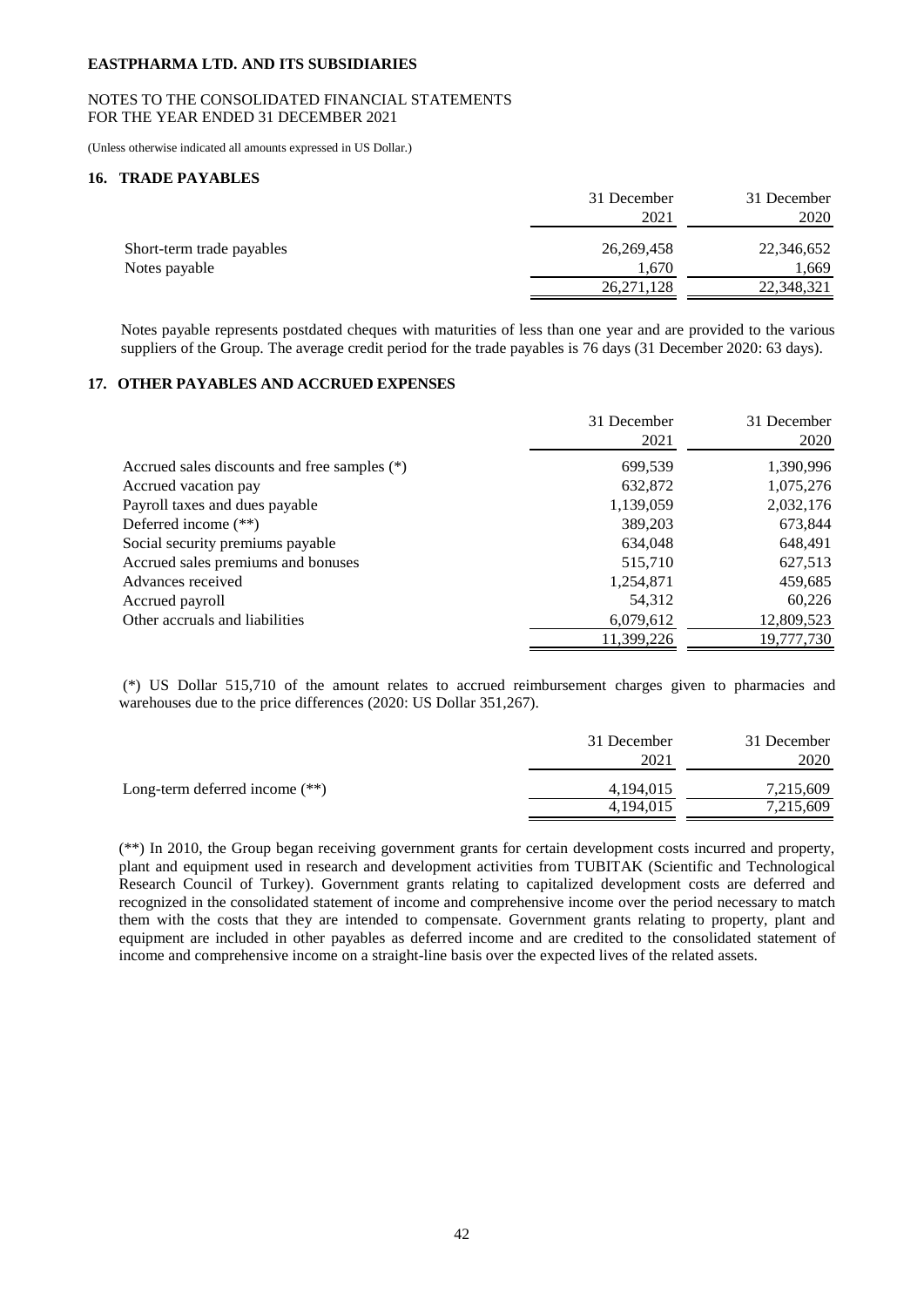## NOTES TO THE CONSOLIDATED FINANCIAL STATEMENTS FOR THE YEAR ENDED 31 DECEMBER 2021

(Unless otherwise indicated all amounts expressed in US Dollar.)

## **18. PROVISIONS**

|                            | 31 December | 31 December |
|----------------------------|-------------|-------------|
|                            | 2021        | 2020        |
| Provision for legal claims | 942,364     | 891,170     |
|                            | 942,364     | 891,170     |

|                           | Provision for |            |
|---------------------------|---------------|------------|
|                           | legal claims  | Total      |
| At 1 January 2020         | 1,179,347     | 1,179,347  |
| Charge for the year       | 801,013       | 801,013    |
| Utilization of provision  | (539, 130)    | (539, 130) |
| Provision released        | (325,085)     | (325,085)  |
| <b>Translation effect</b> | (224, 975)    | (224, 975) |
| At 31 December 2020       | 891,170       | 891,170    |
|                           |               |            |
| At 1 January 2021         | 891,170       | 891,170    |
| Charge for the year       | 937,522       | 937,522    |
| Utilization of provision  | (354, 919)    | (354, 919) |
| Provision released        | (131, 021)    | (131, 021) |
| <b>Translation effect</b> | (400, 388)    | (400, 388) |
| At 31 December 2021       | 942,364       | 942,364    |

Total provisions for legal claims represent court cases opened and currently pending against the Group. The current period charge for the legal claims include the provisions for the court cases with discharged personnel and fines received from the tax authority as a result of general inspections in pharmaceutical sector in Turkey.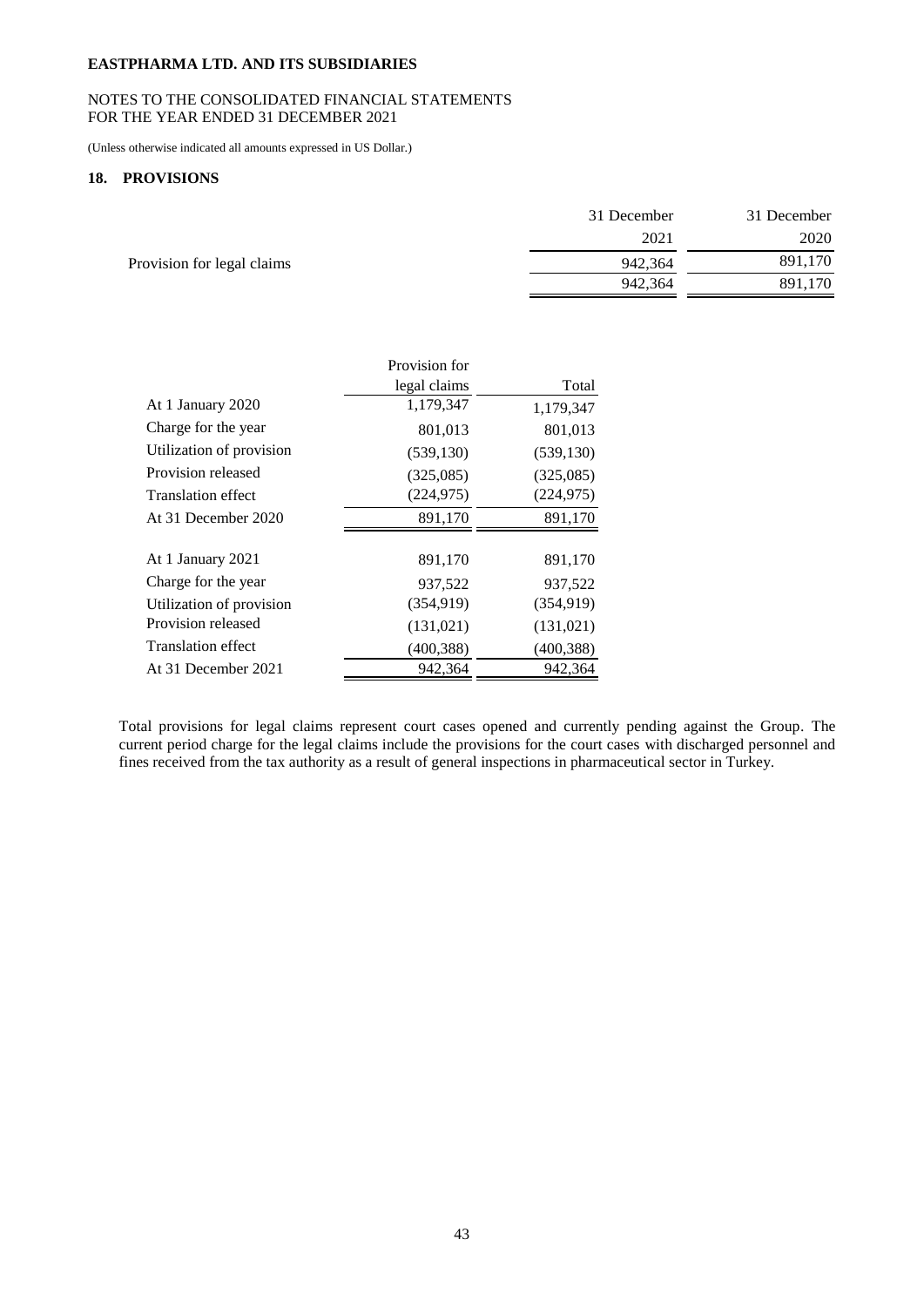## NOTES TO THE CONSOLIDATED FINANCIAL STATEMENTS FOR THE YEAR ENDED 31 DECEMBER 2021

(Unless otherwise indicated all amounts expressed in US Dollar.)

# **19. TAXATION ON INCOME**

|                                  | 31 December | 31 December |
|----------------------------------|-------------|-------------|
|                                  | 2021        | 2020        |
| <b>Current Tax Payable:</b>      |             |             |
| Current corporate and income tax | 986,754     | 2.259.547   |
|                                  | 986.754     | 2.259.547   |

(\*) The law numbered 7143 which also contains the provisions regarding the tax amnesty was approved by the Parliamentary Counsel and announced at Trade Registry Gazette on 18 May 2018 in Turkey. Based on the provisions of the law in consideration, Deva Holding A.Ş. and Saba İlaç Sanayi ve Ticaret A.Ş. applied for taxable base increase for 2016 and 2017. In years where taxable profits exists, corporate taxes base was increased by the rates stated in law and corporate tax is calculated by applying 15% tax rate.

For the periods where the Group applied for taxable base increase, no further tax investigation will be done.

|                      | For the year ended | For the year ended |
|----------------------|--------------------|--------------------|
|                      | 31 December 2021   | 31 December 2020   |
| Taxation:            |                    |                    |
| Current tax expense  | (1,679,751)        | (2,716,039)        |
| Deferred tax expense | (1,082,279)        | 69.149             |
|                      | (2,762,030)        | (2,646,890)        |

Total charge for the year can be reconciled to the accounting profit as follows:

|                                                                                                  | For the year ended<br>31 December 2021 | For the year ended<br>31 December 2020 |
|--------------------------------------------------------------------------------------------------|----------------------------------------|----------------------------------------|
| Profit before tax                                                                                | 148,344,614                            | 107,036,658                            |
| Corporate income tax rate                                                                        | 0%                                     | 0%                                     |
| Expected taxation<br>tax effects of:                                                             |                                        |                                        |
| - r&d incentives deductions<br>- effect of different tax rate of subsidiaries operating in other | 5,194,627                              | 2,760,903                              |
| jurisdiction                                                                                     | (27, 285, 638)                         | (23,363,102)                           |
| - used discounted tax rate effect, other than effective tax rate<br>- other                      | 18,782,593<br>546,388                  | 24,027,579<br>(6,072,270)              |
| Income tax expense<br>per consolidated statement of income                                       | (2,762,030)                            | (2,646,890)                            |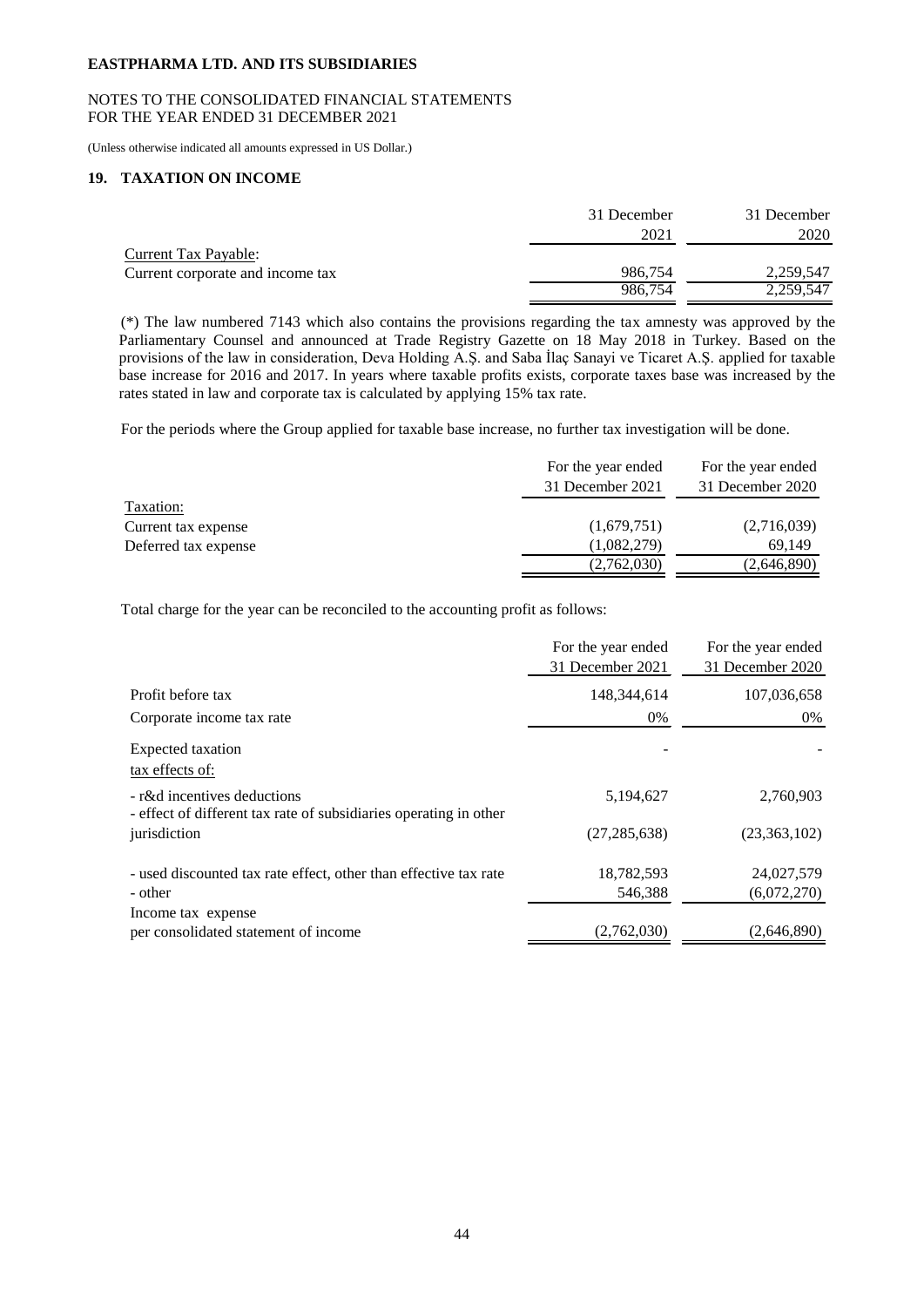## NOTES TO THE CONSOLIDATED FINANCIAL STATEMENTS FOR THE YEAR ENDED 31 DECEMBER 2021

(Unless otherwise indicated all amounts expressed in US Dollar.)

## **19. TAXATION ON INCOME (cont.)**

## *Corporate Tax*

The Company is based in Bermuda and Bermuda levies no tax on profits, dividends or income, nor is there any withholding tax or capital gains tax.

Devatis Ltd is based in New Zealand and New Zealand resident companies are taxed on their worldwide income, and non-resident companies (including branches) are taxed on New Zealand-sourced income. The New Zealand corporate tax rate is 28%.

## *Current and deferred income tax in Turkey*

The tax expense for the year comprises current and deferred tax. Tax is recognised in the income statement, except to the extent that it relates to items recognised directly in equity. In such case, the tax is also recognised in shareholders' equity.

The current income tax charge is calculated in accordance with the tax laws enacted or substantively enacted at the balance sheet date in the countries where the subsidiaries and associates of the Group operate. Under the Turkish Tax Code, companies having head office or place of business in Turkey are subject to corporate tax.

Under the Turkish taxation system, tax losses can be carried forward to be offset against future taxable income for five years. Tax losses cannot retrospectively offset against the profits of previous years.

Furthermore, provisional corporate taxes are paid at 25% (will be applied as 23% for 2022 and 20% for 2023 tax periods) over profits declared for interim periods in order to be deducted from the final corporate tax.

As of December 31, 2021 and 2020, income tax provisions have been accrued in accordance with the prevailing tax legislation.75% of the income derived by the Company from the sale of participation shares, preferential rights, founders' shares and redeemed shares and 50% of the income derived by the Company from the sale of immovable property which are carried in assets for at least for two years is exempt from corporate tax with the condition that the relevant income should be added to the share capital or kept under a special reserve account under equity for 5 years in accordance with the Corporate Tax Law.

Deferred income tax is provided in full, using the liability method, on all temporary differences arising between the tax bases of assets and liabilities and their carrying values in the consolidated financial statements. Currently enacted tax rates are used to determine deferred income tax at the balance sheet date.

Deferred tax liabilities are recognized for all taxable temporary differences, where deferred tax assets resulting from deductible temporary differences are recognized to the extent that it is probable that future taxable profit will be available against which the deductible temporary difference can be utilized. Provided that deferred tax assets and deferred tax liabilities relate to income taxes levied by the same taxation authority and it is legally eligible, they may be offset against one another.

## *Tax assets and liabilities*

#### *Corporation tax*

The Group's major operating subsidiaries are Deva and Saba and they are subject to taxation in accordance with the tax regulation and the legislation effective in Turkey.

In Turkey, the corporate tax rate is 20%, according to Article 32 of the Corporate Tax Law (KVK). This rate had returned to the legal rate of 20% at the beginning of 2021, after being applied as 22% for the corporate earnings of the institutions for 2018, 2019, and 2020 taxation periods under the temporary article 10 of the KVK. With the temporary article 13 added to the KVK with the 11th article of the Law on the Collection Procedure of Public Receivables and Other Laws No. 7316, the corporate tax rate has been increased for a period of 2 years once again. According to the aforementioned temporary article, the legal corporate tax rate of 20% will be applied as 25% for the corporate earnings of the corporations for the 2021 taxation period, and as 23% for the corporate earnings for the 2022 taxation period. Unless a new legal regulation will be made, Article 32 of the KVK will come into effect, and the corporate tax rate will be back to the legal rate of 20% from the beginning of 2023. Within the scope of the aforementioned law, deferred tax assets and liabilities in the consolidated financial statements as of December 31, 2021, 23% for the amount that will have tax effect in 2022 and for the part that will have a tax effect in the following periods calculated with 20% rate.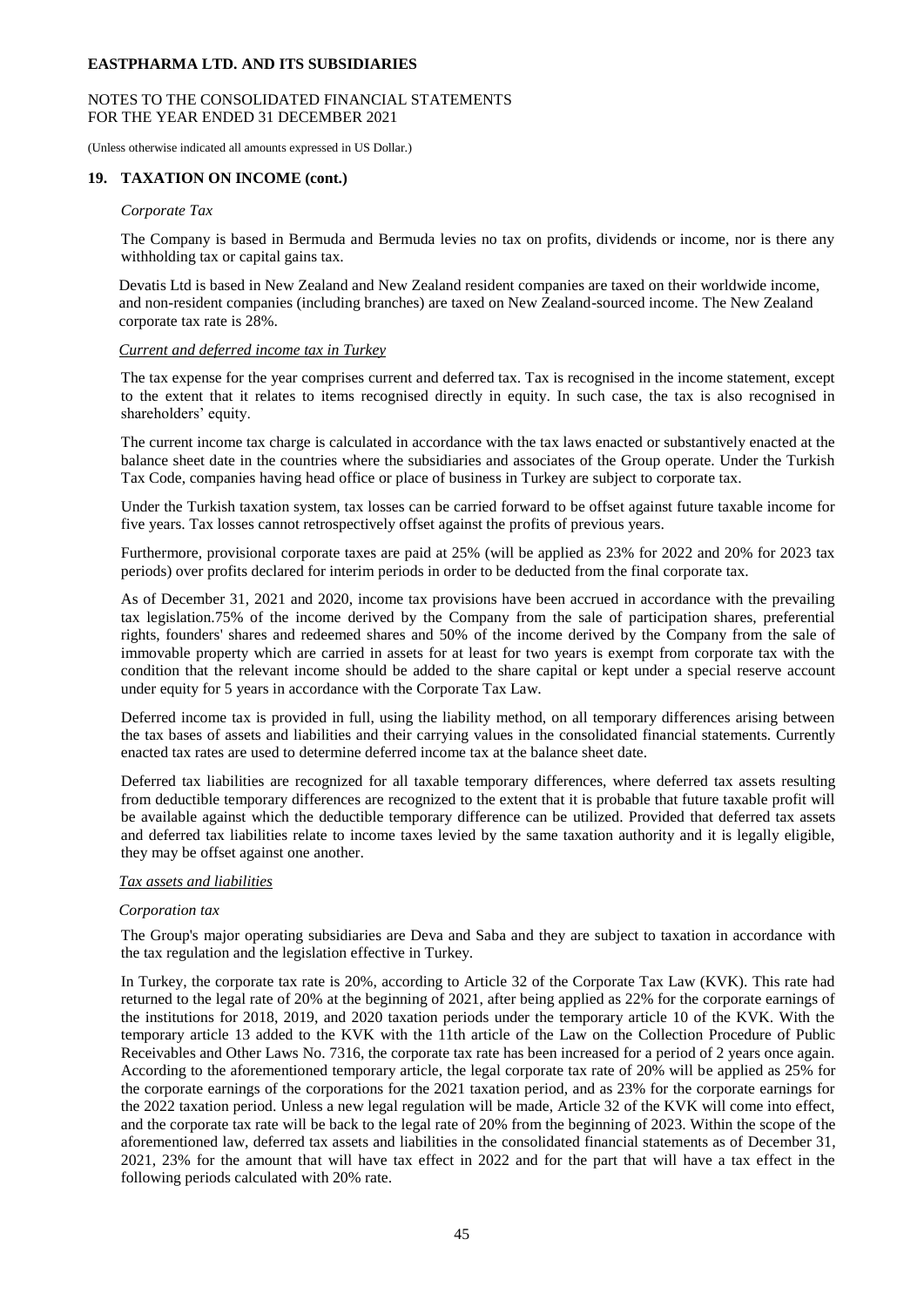## NOTES TO THE CONSOLIDATED FINANCIAL STATEMENTS FOR THE YEAR ENDED 31 DECEMBER 2021

(Unless otherwise indicated all amounts expressed in US Dollar.)

## **19. TAXATION ON INCOME (cont.)**

## *Tax assets and liabilities (cont.)*

Corporate tax rate is applicable to the tax base derived upon exemptions and deductions stated in the tax legislation and by addition of disallowable expenses to the commercial revenues of the companies with respect to the tax legislation. Corporate tax is required to be filed by the twenty-fifth day of the fourth month following the balance sheet date and taxes must be paid by the end of the fourth month.

The tax legislation provides for a temporary tax of  $25\%$  (2020 – 22%) to be calculated based on earnings generated for each period. Temporary tax is declared by the 17th day of the second month following each period and corresponding tax is payable by the 17th day of the same month. The amounts thus calculated and paid are offset against the final corporate tax liability for the year. If there is excess temporary tax paid even if it is already offset, this amount may be refunded or offset.

15% withholding applies to dividends distributed by resident real persons, those who are not liable to income and corporation tax, non-resident real persons, non-resident corporations (excluding those that acquire dividend through a permanent establishment or permanent representative in Turkey) and non-resident corporations exempted from income and corporation tax.

Dividend distribution by resident corporations to resident corporations is not subject to a withholding tax. Furthermore, in the event the profit is not distributed or included in capital, no withholding tax shall be applicable.

Turkish tax legislation does not permit a parent company and its subsidiaries to file a consolidated tax return. Therefore, tax liabilities, as reflected in these consolidated financial statements, have been calculated on a separate-entity basis. As of December 31, 2021 and 2020, current income tax payables have been offset against the prepaid taxes in entity basis but such offset amounts have been classified in gross basis in the consolidated financial statements.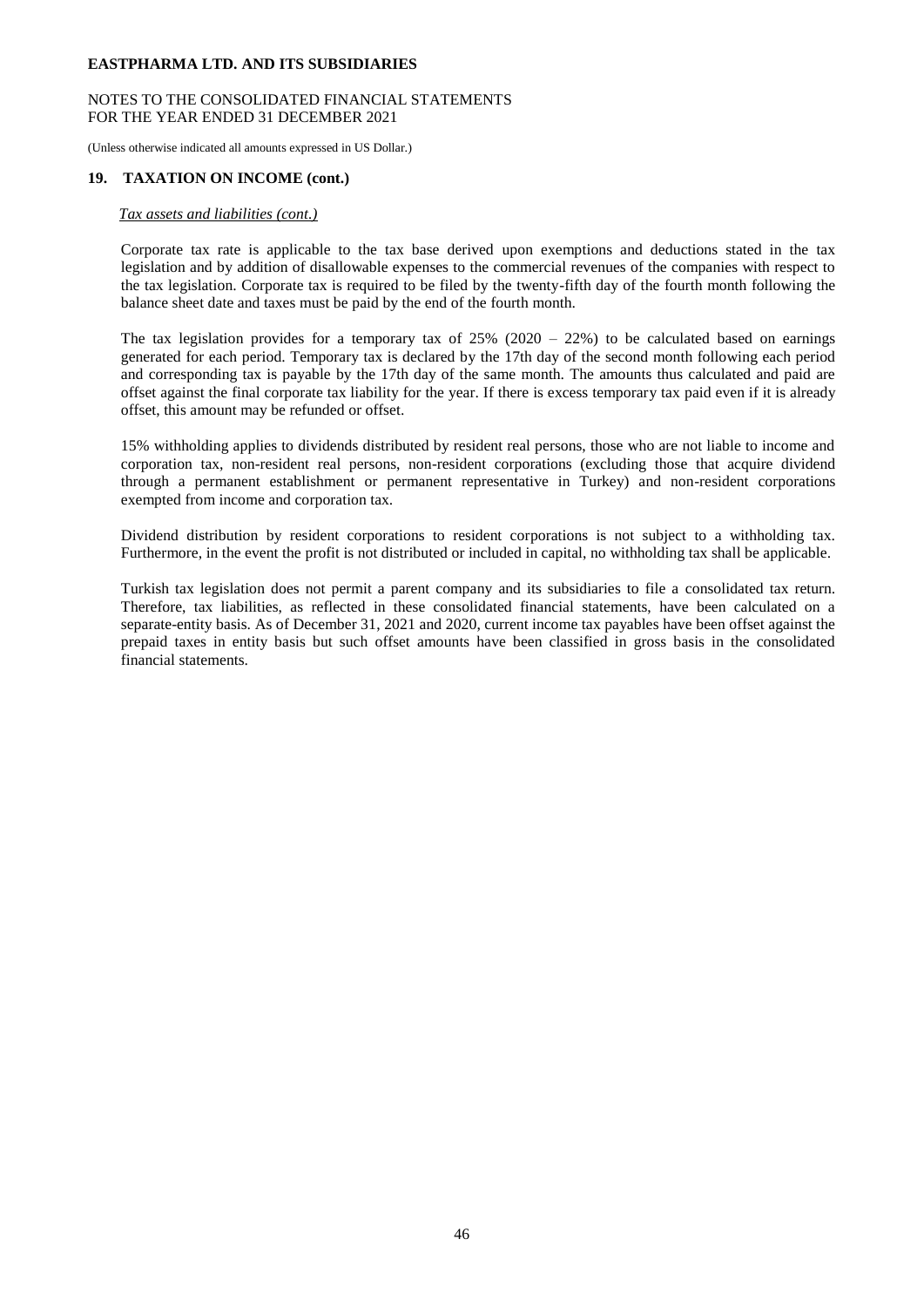# NOTES TO THE CONSOLIDATED FINANCIAL STATEMENTS FOR THE YEAR ENDED 31 DECEMBER 2021

(Unless otherwise indicated all amounts expressed in US Dollar.)

# **19. TAXATION ON INCOME (cont.)**

The breakdown of balances in subsidiaries with net deferred tax asset position is as follows:

|                                                       | 31 December        | 31 December        |
|-------------------------------------------------------|--------------------|--------------------|
|                                                       | 2021               | 2020               |
| Basis difference on property, plant and equipment and |                    |                    |
| intangible assets                                     | (1,981,791)        | (2,781,446)        |
| Basis difference on inventory                         | 2,510,369          | 2,053,890          |
| Provision for employment termination benefits         | 670,333            | 919,201            |
| Accrued vacation                                      | 145,561            | 215,055            |
| Provision for legal cases                             | 216,642            | 178,073            |
| Amortization of discount on notes payables            | (22,983)           | (18, 430)          |
| Expense accruals due to price regulation              | (489, 049)         | 70,253             |
| Other                                                 | 910,097            | 1,303,008          |
| Net deferred tax asset                                | 1,959,179          | 1,939,604          |
|                                                       | For the year ended | For the year ended |
|                                                       | 31 December 2021   | 31 December 2020   |
| Movement of deferred tax assets:                      |                    |                    |
| Opening balance                                       | 1,939,604          | 999,676            |
|                                                       |                    |                    |

| Opening balance                                     | 1,939,604   | 999.676   |
|-----------------------------------------------------|-------------|-----------|
| Charge for the year                                 | (1,027,095) | 160.973   |
| Tax income recognized in other comprehensive income | 3.718       | (33, 131) |
| Translation effect                                  | 1.042.952   | 812.086   |
| Closing balance                                     | 1.959.179   | 1.939.604 |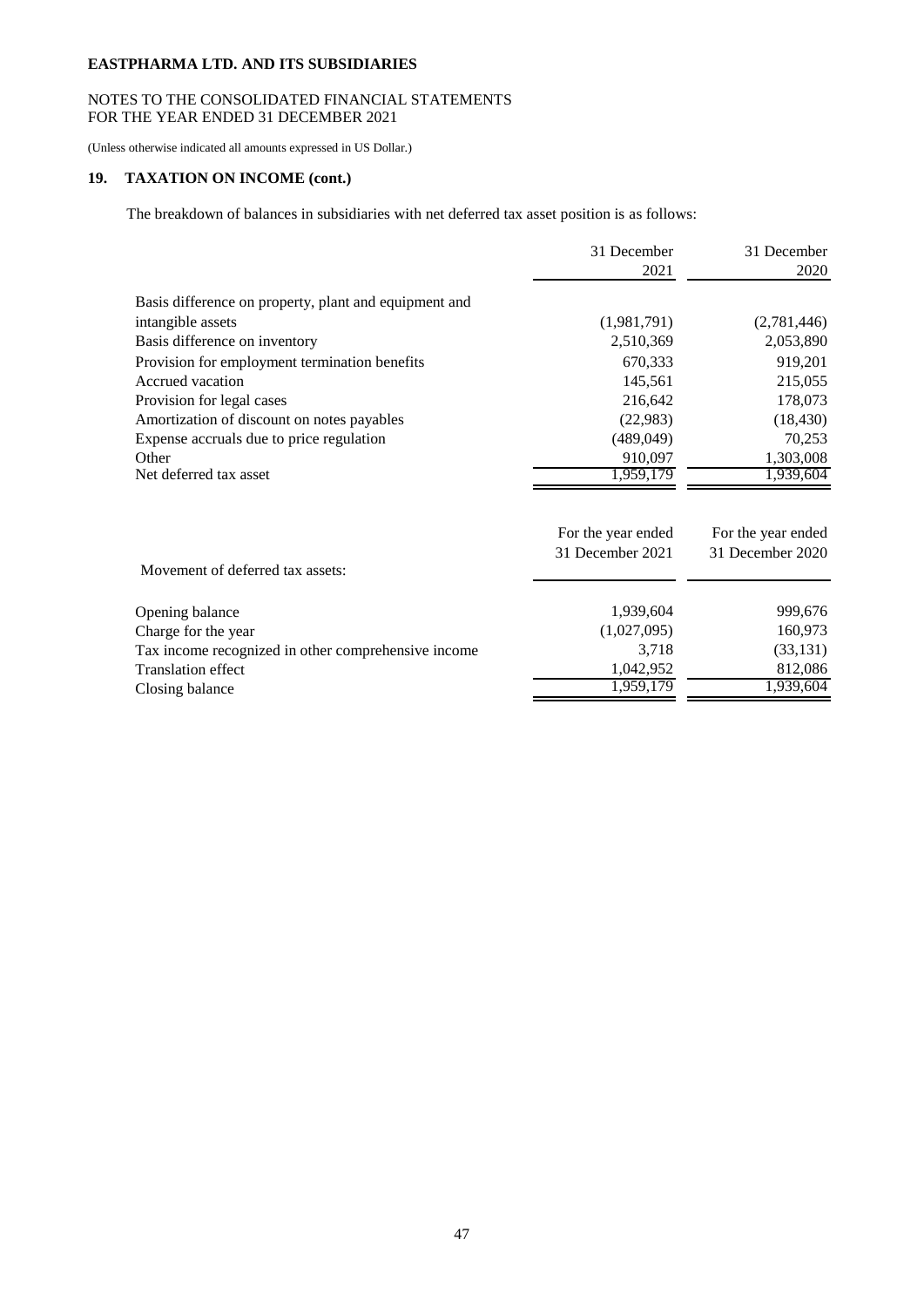## NOTES TO THE CONSOLIDATED FINANCIAL STATEMENTS FOR THE YEAR ENDED 31 DECEMBER 2021

(Unless otherwise indicated all amounts expressed in US Dollar.)

#### **20. PROVISION FOR EMPLOYMENT TERMINATION BENEFITS**

For the subsidiaries in Turkey, Under the Turkish Labor Law, Deva and its subsidiaries are required to pay employment termination benefits to each employee who has qualified for such payment. Also, employees are required to be paid their retirement pay provisions who retired by gaining right to receive retirement pay provisions in accordance with the provisions set out in law no: 2422 issued at 6 March 1981, law no: 4447 issued at 25 August 1999 and the amended Article 60 of the existing Social Insurance Law No: 506. Some transitional provisions related to the pre-retirement service term were excluded from the law since the related law was amended as of 23 May 2002.

The amount payable consists of one month's salary limited to a maximum of US Dollar 622 and 970 (TRY equivalent of 8,285 and 7,117, respectively) for each period of service as at 31 December 2021 and 31 December 2020, respectively. The liability is not funded, as there is no funding requirement.

The provision has been calculated by estimating the present value of the future probable obligation of the Group arising from the retirement of employees. IAS 19 requires actuarial valuation methods to be developed to estimate the entity's obligation. Accordingly, the following actuarial assumptions were used in the calculation of the total liability.

The provision as of 31 December 2021 has been calculated assuming annual inflation rates of 15% and a interest rate of 19.15%, resulting in real discount rates of approximately 3.61% (31 December 2020: 3.67%). The anticipated rate of retirement was 87.28% (2020: 88.13%). It is planned that, retirement rights will be paid to employees at the end of the concession periods. Accordingly, present value of the future probable obligation has been calculated based on the concession periods. As the maximum liability is revised semi-annually, the maximum amount of Us Dollar 814 (TRY equivalent of 10,849) effective from 1 January 2022 is taken into consideration in the calculation of provision from employment termination benefits.

The employee benefits expense is included as a component of cost of sales and operating expenses.

|                           | For the year ended<br>31 December 2021 | For the year ended<br>31 December 2020 |
|---------------------------|----------------------------------------|----------------------------------------|
| Opening balance           | 4,596,003                              | 4,683,196                              |
| Service cost              | 1,060,313                              | 1,130,074                              |
| Interest cost             | 80,026                                 | 121,609                                |
| Benefits paid             | (350,689)                              | (279, 835)                             |
| Actuarial (loss) / gain   | 14,870                                 | (165, 657)                             |
| <b>Translation effect</b> | (2,048,857)                            | (893,384)                              |
| Closing balance           | 3,351,666                              | 4,596,003                              |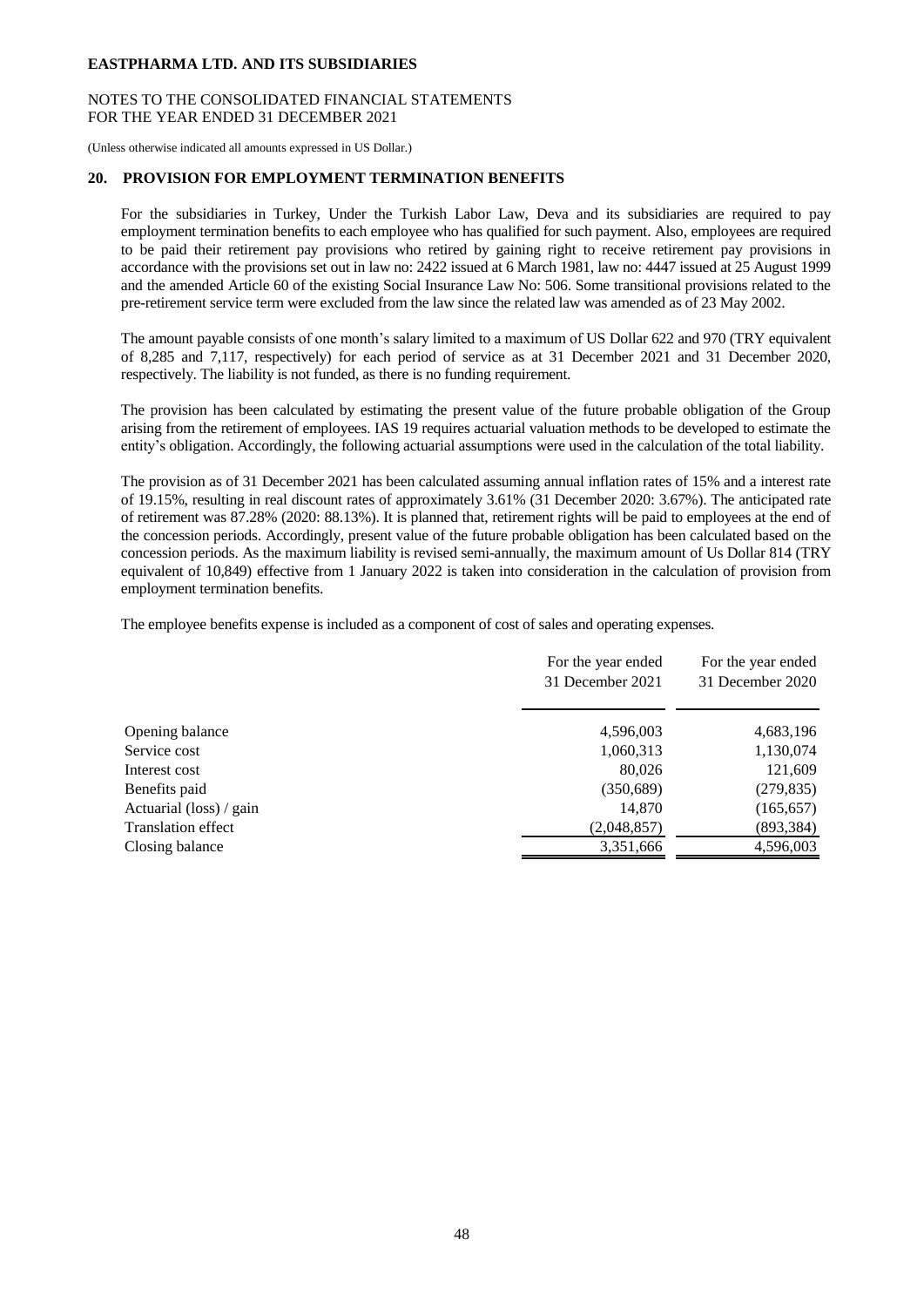# NOTES TO THE CONSOLIDATED FINANCIAL STATEMENTS FOR THE YEAR ENDED 31 DECEMBER 2021

(Unless otherwise indicated all amounts expressed in US Dollar.)

# **21. COMMITMENTS AND CONTINGENCIES**

The Group provides guarantees on its borrowings and payables to third parties through collateralizing the Group's trade receivables and property, plant and equipment. The details of the Group's commitments under mortgages, letters of guarantee, promissory notes, and collaterals given are as follows:

| 13,555,707  | 1,017,009  |
|-------------|------------|
|             |            |
| 358,800     | 358,800    |
| 404,944,675 | 30,380,724 |
| 181,500,000 | 13,616,926 |
|             |            |
|             | 45,373,459 |
|             |            |

|                                           |                                              | Amount                          | 31 December<br>2020<br><b>US Dollars</b> |
|-------------------------------------------|----------------------------------------------|---------------------------------|------------------------------------------|
| Letters of guarantee given                | <b>TRY</b><br><b>EUR</b><br><b>US Dollar</b> | 9,818,527<br>828,703<br>595,994 | 1,337,583<br>1,016,943<br>595,994        |
| Promissory notes and<br>collaterals given | <b>TRY</b><br><b>US Dollar</b>               | 104,604,689                     | 14,250,349                               |
| Loan secured by building                  | <b>TRY</b>                                   | 181,500,000                     | 24,725,836                               |
| Pledges                                   | <b>TRY</b>                                   |                                 |                                          |
|                                           |                                              |                                 | 41,926,705                               |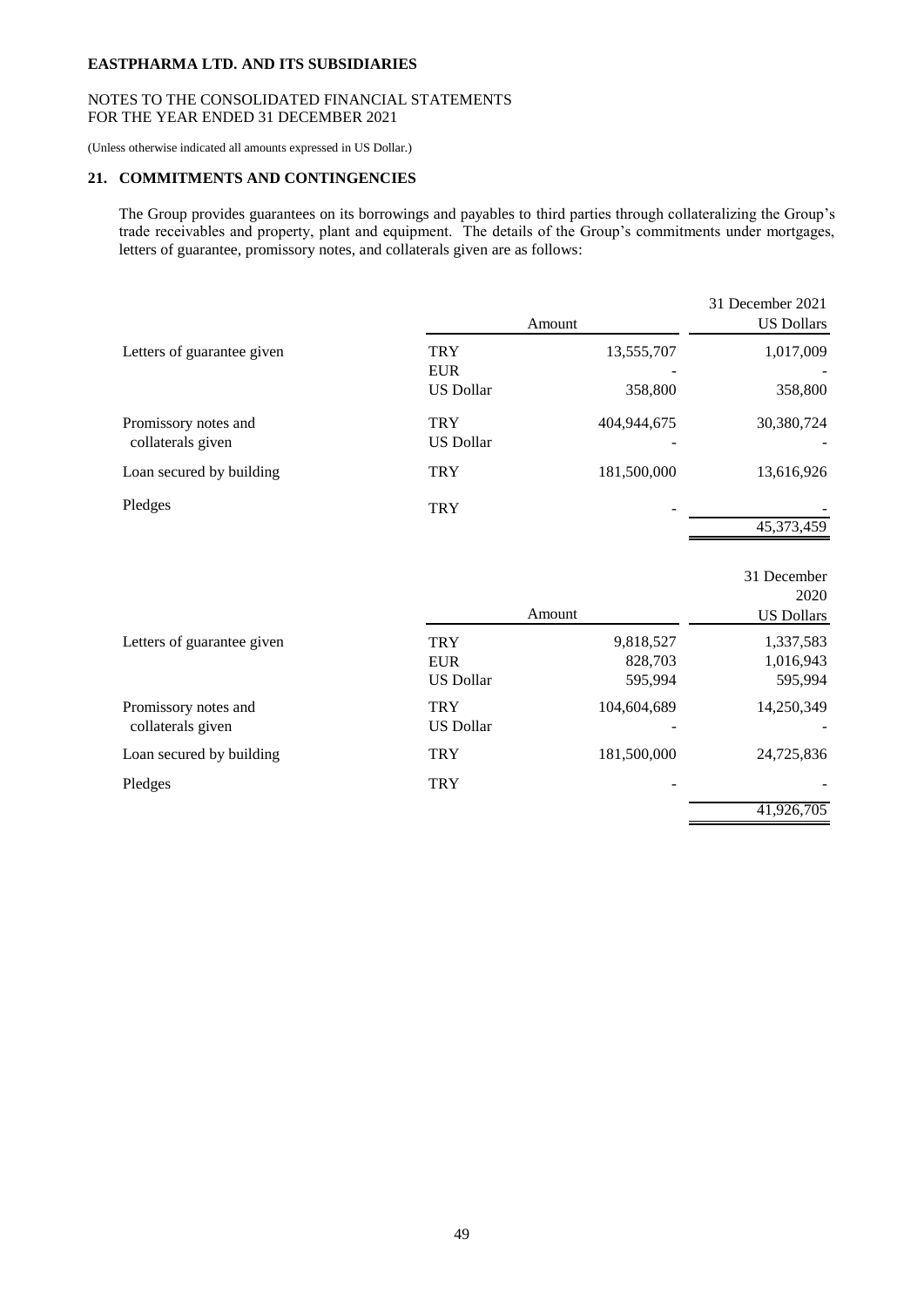## NOTES TO THE CONSOLIDATED FINANCIAL STATEMENTS FOR THE YEAR ENDED 31 DECEMBER 2021

(Unless otherwise indicated all amounts expressed in US Dollar.)

## **22. SHARE CAPITAL AND LEGAL RESERVE**

#### **Share capital**

The authorized share capital of the Company is US Dollar 2,500,000,000 divided into 500,000,000 ordinary shares with a nominal value of five US Dollar per share. As at 31 December 2021 and 31 December 2020, 67,650,000 ordinary shares of the 500,000,000 authorized shares have been issued and are outstanding.

#### **Premium in excess of par**

Premium in excess of par represents the difference between the nominal value of five US Dollar per share and the proceeds received by the Company. The premium in excess of par was US Dollar 99,774,445 as at 31 December 2021 (31 December 2020: US Dollar 99,774,445).

#### **Legal reserves**

The legal reserves consist of first and second legal reserves, appropriated in accordance with the Turkish Commercial Code. The first legal reserve is appropriated out of historical statutory profits at the rate of 5% per annum, until the total reserve reaches 20% of the historical paid-in share capital. The second legal reserve is appropriated after the first legal reserve and dividends, at the rate of 10% per annum of all cash dividend distributions.

## **Retained earnings**

The Group's accumulated profit as of 31 December 2021 and 31 December 2020 amounts to US Dolars 264,675,777 and US Dollars 145,781,280, respectively.

The Group paid US Dollars 6,455,404 dividend from its 2020 profit to its shareholders (31 December 2020: US Dollars 3,154,000 dividend from its 2019 profit to its shareholders).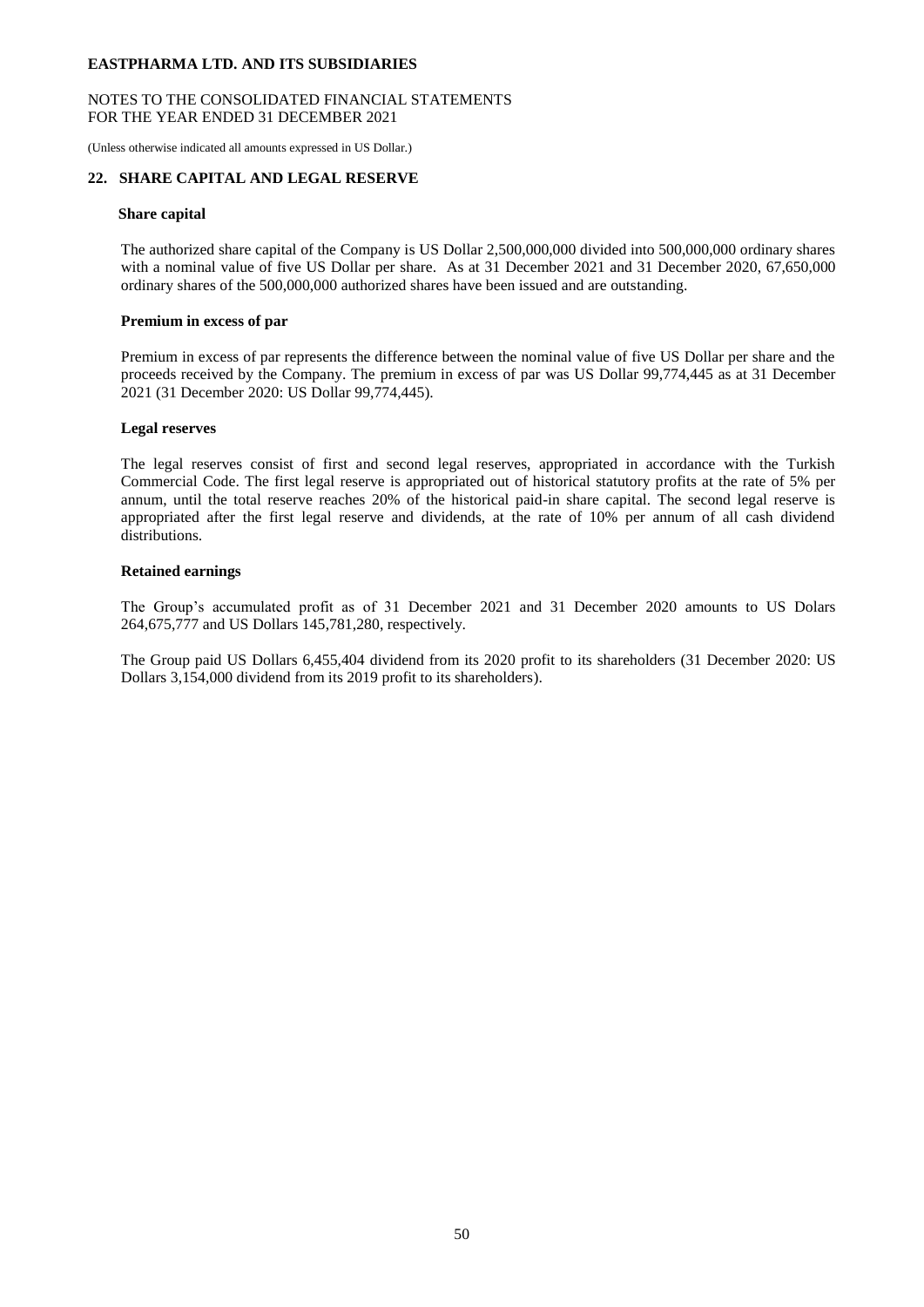## NOTES TO THE CONSOLIDATED FINANCIAL STATEMENTS FOR THE YEAR ENDED 31 DECEMBER 2021

(Unless otherwise indicated all amounts expressed in US Dollar.)

## **23. REVENUE**

|                             | 1 January - | 1 January - |
|-----------------------------|-------------|-------------|
|                             | 31 December | 31 December |
|                             | 2021        | 2020        |
| Human pharma revenue        | 266,521,474 | 261,802,442 |
| Veterinary products revenue | 18,673,288  | 16,607,193  |
| Other revenue               | 3,422,538   | 10,604,605  |
|                             | 288,617,300 | 289,014,240 |

Sales amounts are presented net of sales returns and discounts.

## **24. COST OF SALES**

|                                        | 1 January -<br>31 December<br>2021 | 1 January -<br>31 December<br>2020 |
|----------------------------------------|------------------------------------|------------------------------------|
| Raw materials used                     | (77, 932, 832)                     | (89, 119, 153)                     |
| Direct labor cost                      | (5,518,341)                        | (5,662,456)                        |
| Production overheads                   | (23,801,742)                       | (27,579,684)                       |
| Depreciation and amortisation expenses | (4,253,361)                        | (3,863,381)                        |
| Change in work in process $(*)$        | (1,103,301)                        | (1,019,153)                        |
| Change in finished goods $(*)$         | (3,959,332)                        | 2,041,274                          |
|                                        | (116, 568, 909)                    | (125, 202, 553)                    |

(\*) Depreciation and amortization expense of US Dollars 2,420,241 (31 December 2020: US Dollars 1,138,032) has been capitalized on inventories.

# **25. OPERATING EXPENSES**

|                                       | 1 January -<br>31 December<br>2021 | 1 January -<br>31 December<br>2020 |
|---------------------------------------|------------------------------------|------------------------------------|
| Research and development expenses (*) | (8,658,894)                        | (12,358,459)                       |
| Sales and marketing expenses          | (26,303,706)                       | (19, 324, 270)                     |
| General administration expenses       | (26, 451, 056)                     | (28,694,692)                       |
|                                       | (61, 413, 656)                     | (60, 377, 421)                     |

(\*) As of 31 December 2021, the Group realized research and development expense amounting to US Dollars 2,672,895 for tangible assets and US Dollars 21,175,510for intangible assets with the total amount of US Dollars 23,848,405 (31 December 2020: US Dollars 18,971,898). As at the balance sheet date US Dollars 20,984,342 of the amount is from government grants and incentives (31 December 2020: US Dollars 16,940,240). Of this total amount US Dollars 23,613,298 was capitalized on development costs, of which US Dollars 5,451,670 consists of employee related expenses. 235,108 portion of the total US Dollars 8,323,192 cancelled project and other expenses refer to the current year.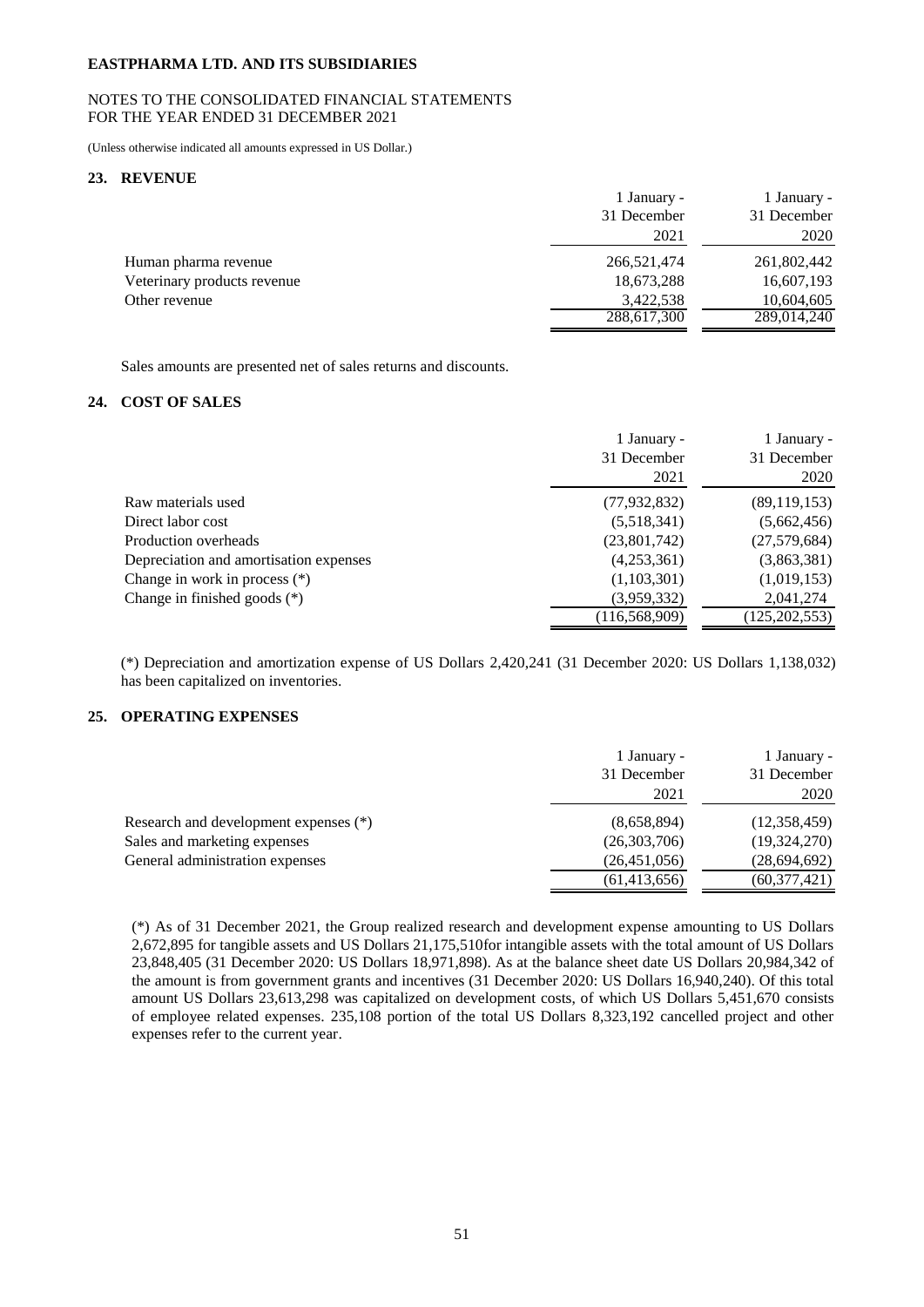# NOTES TO THE CONSOLIDATED FINANCIAL STATEMENTS FOR THE YEAR ENDED 31 DECEMBER 2021

(Unless otherwise indicated all amounts expressed in US Dollar.)

# **25. OPERATING EXPENSES (cont.)**

|                                       | 1 January -<br>31 December<br>2021 | 1 January -<br>31 December<br>2020 |
|---------------------------------------|------------------------------------|------------------------------------|
| Employee benefits expense             | (35,957,037)                       | (30, 545, 128)                     |
| Depreciation and amortization expense | (5,090,067)                        | (5, 126, 070)                      |
| Transportation expense                | (1,088,813)                        | (754, 319)                         |
| Rent expense                          | (436, 846)                         | (292,998)                          |
| Consultancy expense                   | (3,150,612)                        | (2,595,946)                        |
| Promotional and advertising expense   | (4,532,006)                        | (2,618,528)                        |
| Other operating expenses              | (17,303,723)                       | (23, 912, 719)                     |
|                                       | (67, 559, 104)                     | (65, 845, 708)                     |
| Capitalized personnel expenses        | 6,145,448                          | 5,468,287                          |
|                                       | (61, 413, 656)                     | (60, 377, 421)                     |

# **26. INVESTMENT REVENUE**

|                          | 1 January - | 1 January - |
|--------------------------|-------------|-------------|
|                          | 31 December | 31 December |
|                          | 2021        | 2020        |
| Discount interest income | 69.260      | 42,315      |
| Interest income          | 1,762,478   | 1,342,198   |
|                          | 1,831,738   | 1,384,513   |

# **27. FINANCE COSTS (net)**

|                                                   | 1 January -    | 1 January -    |
|---------------------------------------------------|----------------|----------------|
|                                                   | 31 December    | 31 December    |
|                                                   | 2021           | 2020           |
| Interest on bank borrowings                       | (17,687,171)   | (12,259,247)   |
| Lease liabilities interest cost                   | (3,154,265)    | (673, 831)     |
| Foreign exchange loss on borrowings               | (40,681)       | (713, 105)     |
| Bond interest and expenses                        | (4,849,237)    | (4,308,445)    |
| Gain / (Loss) on derivative financial instruments | 2,929,338      | 1,862,281      |
| Amortization of discount on receivables           |                | (5,088)        |
| Other interest expense                            | (650, 403)     | (539, 458)     |
|                                                   | (23, 452, 419) | (16, 636, 893) |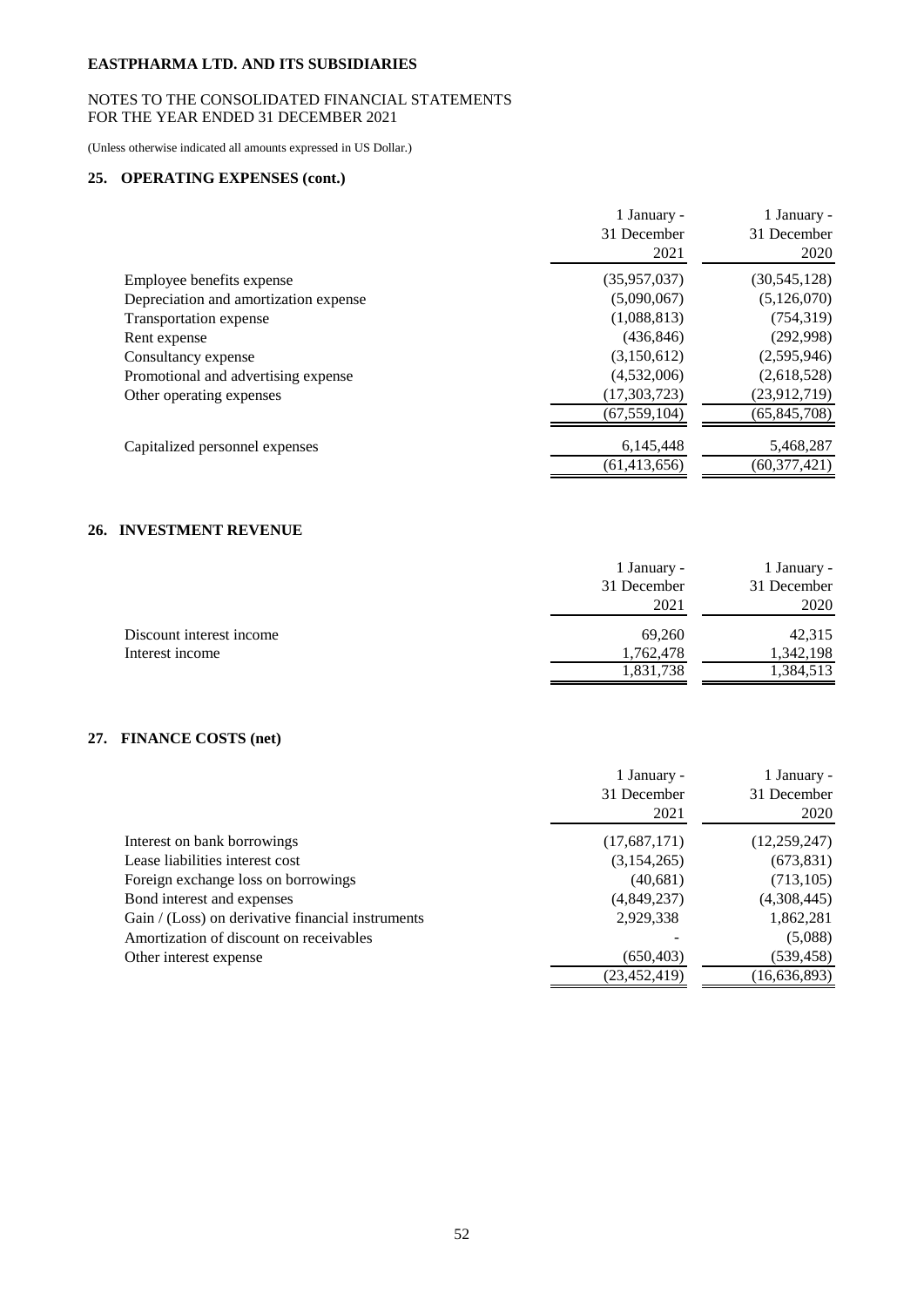## NOTES TO THE CONSOLIDATED FINANCIAL STATEMENTS FOR THE YEAR ENDED 31 DECEMBER 2021

(Unless otherwise indicated all amounts expressed in US Dollar.)

## **28. OTHER GAINS AND LOSSES**

|                                                   | 1 January - | 1 January - |
|---------------------------------------------------|-------------|-------------|
|                                                   | 31 December | 31 December |
|                                                   | 2021        | 2020        |
| Foreign exchange gain                             | 55,881,349  | 16,669,217  |
| Gain on disposal of property, plant and equipment | 1,991,337   | 818,397     |
| Other $(*)$                                       | 1,457,874   | 1,367,158   |
|                                                   | 59,330,560  | 18,854,772  |

(\*) For the year ended 31 December 2021 and 2020, other mainly consist of TUBITAK projects support income.

# **29. LOSS FROM INVESTMENT IN ASSOCIATES**

The operations of Lypanosys are limited. Total assets and liabilities amount to US Dollars 401,466 and US Dollars 338,724 as of 31 December 2021, respectively. For the year ended 31 December 2021 there was no material revenues and loss.

## **30. SEGMENT INFORMATION**

For management purposes, the Group is currently organized into three business segments; production and sale of human pharmaceuticals, veterinary products and other. These segments are the basis on which the Group reports its segment information. The principal activities of each segment are as follows:

- *Human Pharma:* Human pharmaceuticals segment derives the majority of its revenues from the sale of branded generic and licensed products, the manufacturing and sale of antibiotic active ingredients and empty ampoules.
- *Veterinary Products:* Veterinary products segment operates in the sector of veterinary drugs and agrochemicals.
- *Other:* Other segment includes cologne production and sale.

IFRS requires segment information to be presented under a 'management approach', where segment information is to be shown on the same basis as that used for internal reporting purposes.

The Group has identified operating segments in a manner consistent with the internal reporting provided to the chief operating decision maker "CODM".

The accounting policies of the reportable segments are the same as the groups accounting policies described in Note 3.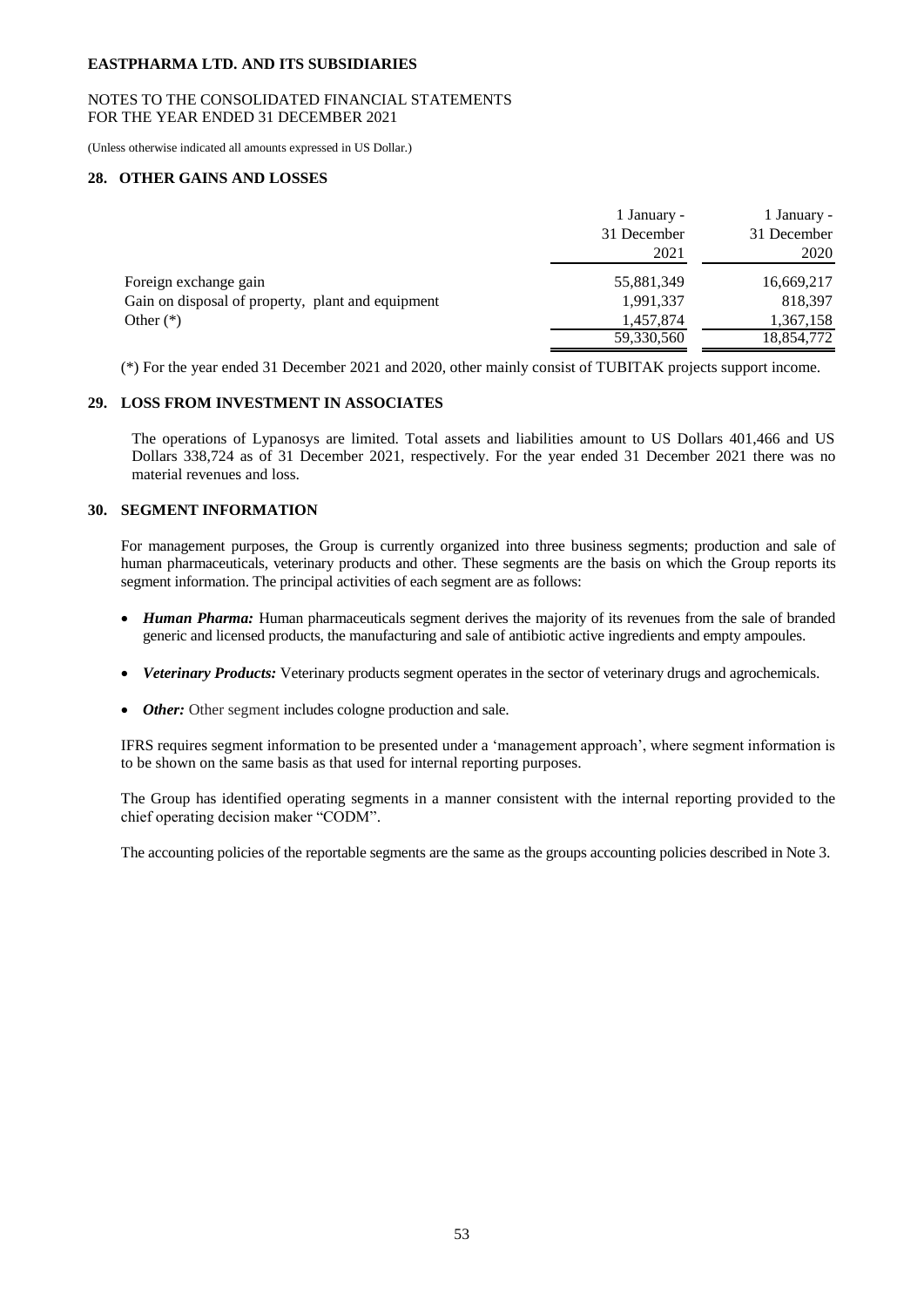## NOTES TO THE CONSOLIDATED FINANCIAL STATEMENTS FOR THE YEAR ENDED 31 DECEMBER 2021

(Unless otherwise indicated all amounts expressed in US Dollar.)

## **30. SEGMENTAL INFORMATION (cont.)**

All of the Group's assets are located in Turkey. There are insignificant operations outside Turkey.

| For the year ended<br>31 December 2021                        | Human<br>pharma                                  | Veterinary<br>products                      | Other                                  | Total                                            |
|---------------------------------------------------------------|--------------------------------------------------|---------------------------------------------|----------------------------------------|--------------------------------------------------|
| External sales<br>Cost of sales<br>Operating expenses         | 266,521,474<br>(103, 465, 735)<br>(59, 320, 718) | 18,673,288<br>(10, 686, 283)<br>(1,910,752) | 3,422,538<br>(2,416,891)<br>(182, 186) | 288,617,300<br>(116, 568, 909)<br>(61, 413, 656) |
| Segment results                                               | 103,735,021                                      | 6,076,253                                   | 823,461                                | 110,634,735                                      |
| Investment revenue<br>Finance costs<br>Other gains and losses |                                                  |                                             |                                        | 1,831,738<br>(23, 452, 419)<br>59,330,560        |
| Profit before tax<br>Tax expense<br>Net profit for the period |                                                  |                                             |                                        | 148.344.614<br>(2,762,030)<br>145,582,584        |

The Group is dependent on a limited number of distribution partners in Turkey. Distribution of the Group's products by the two largest wholesalers in the Turkish market corresponded to approximately 26% and 38%. Net human pharma revenues attributed to these wholesalers were US Dollar 58,172,001 and US Dollar 84,990,139 respectively.

Group management has emphasised segment reporting on operational profit, therefore the Group has not allocated its other expenses on segment base.

| For the year ended<br>31 December 2020                        | Human<br>pharma                                  | Veterinary products                       | Other                                   | Total                                            |
|---------------------------------------------------------------|--------------------------------------------------|-------------------------------------------|-----------------------------------------|--------------------------------------------------|
| External sales<br>Cost of sales<br>Operating expenses         | 261,802,442<br>(107, 745, 398)<br>(58, 386, 657) | 16,607,193<br>(10,928,486)<br>(1,884,931) | 10,604,605<br>(6,528,669)<br>(105, 833) | 289,014,240<br>(125, 202, 553)<br>(60, 377, 421) |
| Segment results                                               | 95,670,387                                       | 3,793,776                                 | 3,970,103                               | 103,434,266                                      |
| Investment revenue<br>Finance costs<br>Other gains and losses |                                                  |                                           |                                         | 1,384,513<br>(16,636,893)<br>18,854,772          |
| Profit before tax<br>Tax expense<br>Net profit for the period |                                                  |                                           |                                         | 107,036,658<br>(2,646,890)<br>104,389,768        |

The Group is dependent on a limited number of distribution partners in Turkey. Distribution of the Group's products by the two largest wholesalers in the Turkish market corresponded to approximately 27% and 39%. Net human pharma revenues attributed to these wholesalers were US Dollar 60,460,014 and US Dollar 87,012,215, respectively.

#### **31. EARNINGS PER SHARE**

There were no dilutive equity instruments outstanding, that would require the calculation of separate diluted earnings per share. The calculation of basic earnings per share attributable to ordinary equity holders of the parent is as follows:

|                                                                                                           | For the year ended        | For the year ended       |
|-----------------------------------------------------------------------------------------------------------|---------------------------|--------------------------|
|                                                                                                           | 31 December 2021          | 31 December 2020         |
| Weighted average number of shares (Note 22)<br>Net profit for the period attributable to the shareholders | 67,650,000<br>119,606,753 | 67,650,000<br>85,645,590 |
| Earnings per share                                                                                        | 1.768                     | 1.266                    |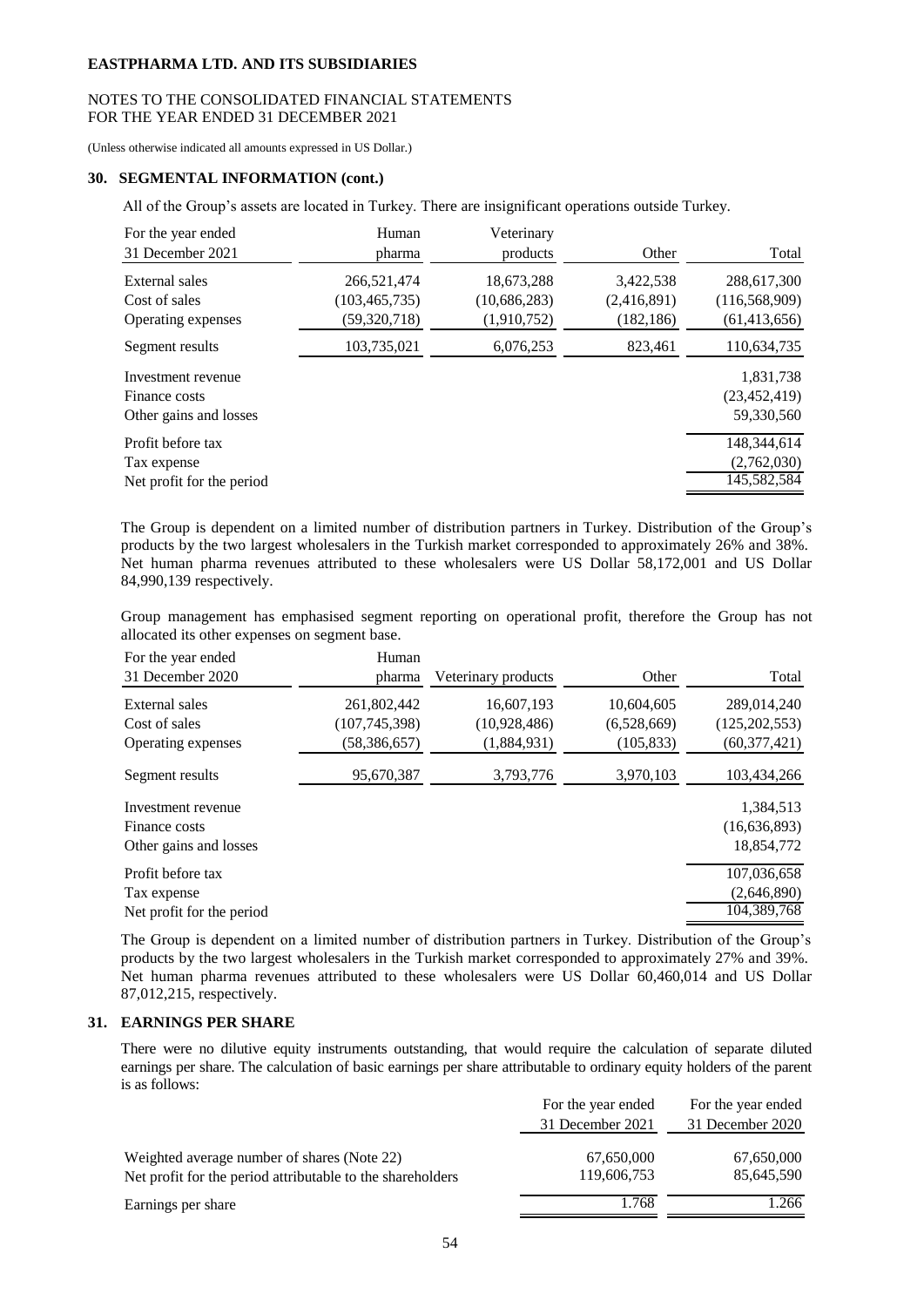## NOTES TO THE CONSOLIDATED FINANCIAL STATEMENTS FOR THE YEAR ENDED 31 DECEMBER 2021

(Unless otherwise indicated all amounts expressed in US Dollar.)

# **32. FOREIGN CURRENCY POSITION**

The functional currency of the Group's subsidiaries located in Turkey is TRY. Those subsidiaries are exposed to foreign currency fluctuations on monetary assets and liabilities held in currencies other than TRY, including EUR, USD and other currencies. The following table details the Group's subsidiaries' foreign currency exposures for each class of financial instruments. The financial assets and liabilities below are grouped in the currencies in which the transactions are denominated.

| 31 December 2021           | <b>US Dollar</b> | <b>EURO</b> | <b>CHF</b> | Other   | Equivalent of<br><b>US Dollar</b> |
|----------------------------|------------------|-------------|------------|---------|-----------------------------------|
|                            |                  |             |            |         |                                   |
| Cash and cash equivalents  | 69,106,545       | 45,048,886  | 5,297      | 767     | 120,102,864                       |
| Trade receivables          | 4,320,694        | 6,432,634   | 1,301,043  |         | 13,022,822                        |
| Other assets               | 732,252          | 10,273,994  |            | 305,780 | 12,773,255                        |
| <b>Total Assets</b>        | 74,159,491       | 61,755,514  | 1,306,340  | 306,547 | 145,898,941                       |
| Trade payables             | 8,111,510        | 6,041,541   | 80,718     | 2,815   | 15,041,720                        |
| Short-term borrowings      |                  |             |            |         |                                   |
| Long-term borrowings       |                  |             |            |         |                                   |
| Other payables and         |                  |             |            |         |                                   |
| accrued expenses           |                  |             |            |         |                                   |
| <b>Total Liabilities</b>   | 8,111,510        | 6,041,541   | 80,718     | 2,815   | 15,041,720                        |
| Net foreign currency       |                  |             |            |         |                                   |
| position                   | 66,047,981       | 55,713,973  | 1,225,622  | 303,732 | 130,857,221                       |
|                            |                  |             |            |         |                                   |
| 31 December 2020           | <b>US Dollar</b> | <b>EURO</b> | <b>CHF</b> | Other   | Equivalent of<br><b>US Dollar</b> |
|                            |                  |             |            |         |                                   |
| Cash and cash equivalents  | 49,902,792       | 32,847,308  | 6,279      | 2,542   | 90,221,920                        |
| Trade receivables          | 9,447,204        | 4,134,571   | 992,064    |         | 15,640,537                        |
| Other assets               | 364,480          | 4,209,548   |            | 130,648 | 5,707,212                         |
| <b>Total Assets</b>        | 59,714,476       | 41,191,427  | 998,343    | 133,190 | 111,569,669                       |
| Trade payables             | 7,195,982        | 2,910,900   | 853,607    |         | 11,731,431                        |
| Short-term borrowings      |                  | 1,210,143   |            |         | 1,485,028                         |
| Long-term borrowings       |                  |             |            |         |                                   |
| Other payables and accrued |                  |             |            |         |                                   |
| expenses                   |                  |             |            |         |                                   |
| <b>Total Liabilities</b>   | 7,195,982        | 4,121,043   | 853,607    |         | 13,216,459                        |
| Net foreign currency       |                  |             |            |         |                                   |
| position                   | 52,518,494       | 37,070,384  | 144,736    | 133,190 | 98,353,210                        |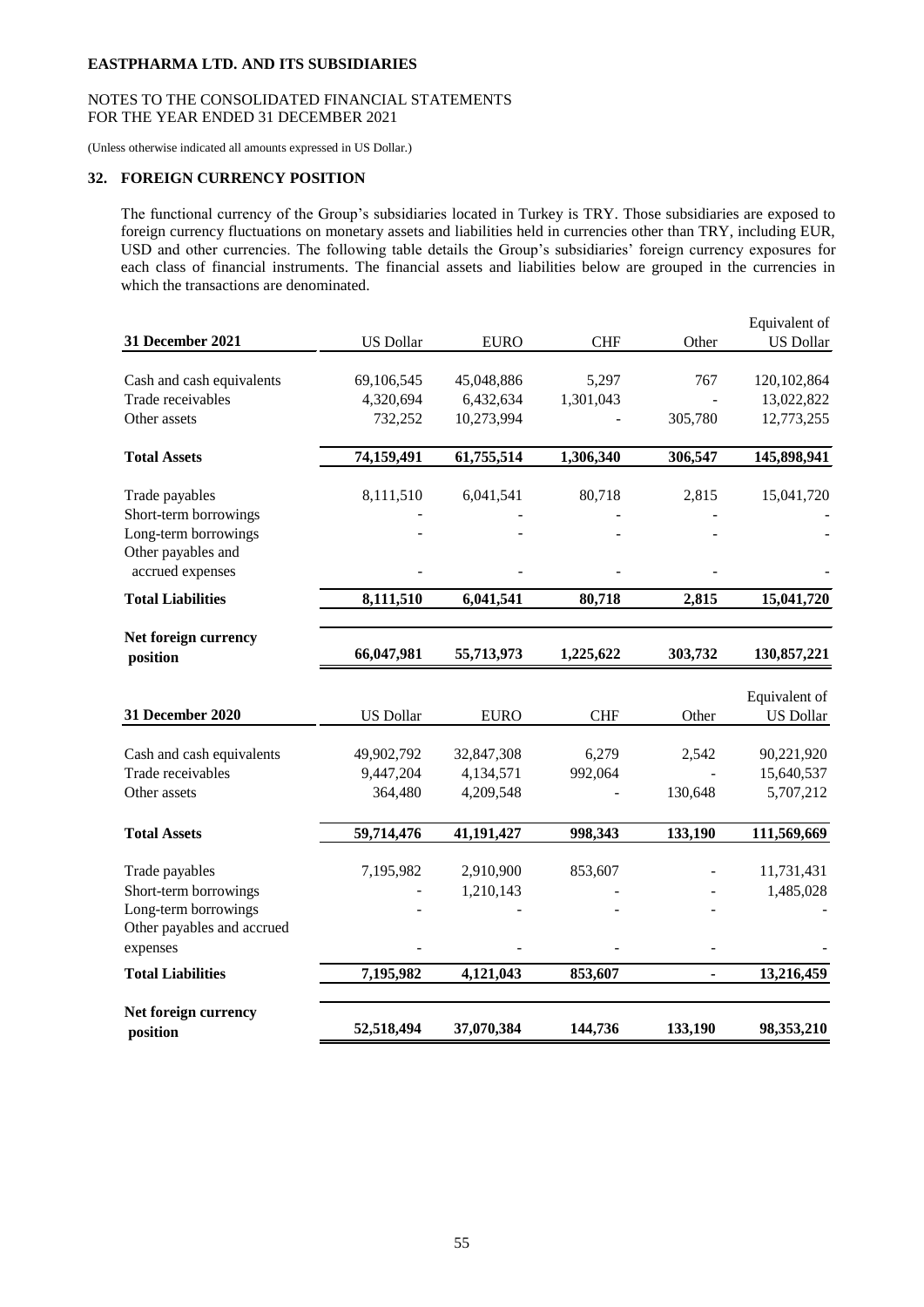## NOTES TO THE CONSOLIDATED FINANCIAL STATEMENTS FOR THE YEAR ENDED 31 DECEMBER 2021

(Unless otherwise indicated all amounts expressed in US Dollar.)

## **33. FINANCIAL RISK MANAGEMENT**

(a) Capital risk management

The Group manages its capital to ensure that the Group will be able to continue as a going concern while maximizing the return to stakeholders through the optimization of the debt and the equity balance.

The capital structure of the Group consists of debt which includes the borrowings (Note 14), cash and cash equivalents (Note 5) and equity attributable to equity holders of the parent, comprising issued capital and retained earnings (Note 21).

The Group Management analyzes the cost of capital and the risks associated with capital semiannually. The Group Management aims to balance its overall capital structure through the payment and receipt of dividends, and new share issues as well as obtaining new debt or the redemption of existing debt.

In addition and consistent with others in the industry, the group monitors capital on the basis of the gearing ratio. This ratio is calculated as net debt divided by total capital. Net debt is calculated as total borrowings (including 'current and non-current borrowings' as shown in the consolidated balance sheet) less cash and cash equivalents. Total capital is calculated as 'equity' as shown in the consolidated balance sheet plus net debt.

|                                                                                      | 31 December   | 31 December     |
|--------------------------------------------------------------------------------------|---------------|-----------------|
|                                                                                      | 2021          | 2020            |
|                                                                                      | <b>USD</b>    | <b>USD</b>      |
| Financial liability                                                                  | 131,235,066   | 149,860,950     |
| Less: Cash and cash equivalents                                                      | (123,846,498) | (104, 019, 380) |
| Liability (net)                                                                      | 7,388,568     | 45,841,570      |
| Total equity                                                                         | 267,440,778   | 284,546,937     |
| Total invested capital                                                               | 117,618,449   | 171,699,554     |
| Liability (net) / Total invested capital rate<br>(b) Significant accounting policies | 6%            | 27%             |

The Group's accounting policies about financial instruments are disclosed in Note 3 to the consolidated financial statements.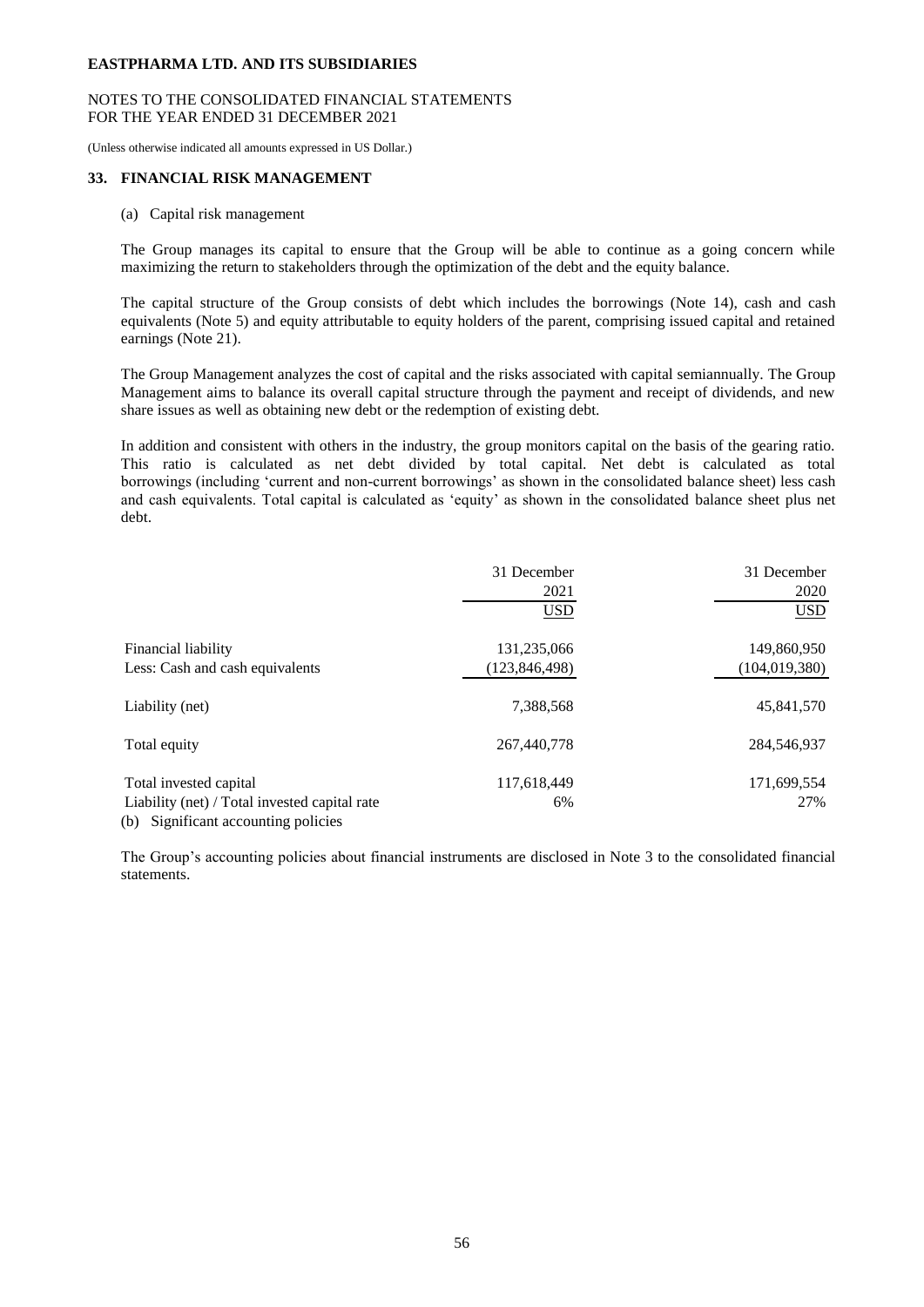## NOTES TO THE CONSOLIDATED FINANCIAL STATEMENTS FOR THE YEAR ENDED 31 DECEMBER 2021

(Unless otherwise indicated all amounts expressed in US Dollar.)

# **33. FINANCIAL RISK MANAGEMENT (cont.)**

# (c) Financial instrument categories

|                                            | Loans measured         |                              |                          |                     |          |
|--------------------------------------------|------------------------|------------------------------|--------------------------|---------------------|----------|
|                                            | according to effective | <b>Financial liabilities</b> | Financial                |                     |          |
|                                            | interest rate and      | through                      | liabilities at           |                     |          |
| 31 December 2021                           | receivables            | profit and loss              | amortized cost           | Carrying value Note |          |
| Financial assets                           |                        |                              |                          |                     |          |
| Cash and cash equivalents                  | 123,846,498            |                              | $\overline{\phantom{a}}$ | 123,846,498         | 5        |
| Trade receivables                          | 76,048,954             |                              | -                        | 76,048,954          | 6        |
| Financial liabilities                      |                        |                              |                          |                     |          |
| <b>Borrowings</b>                          |                        |                              | 131,235,066              | 131,235,066         | 15       |
| Trade payables (including related parties) |                        | $\overline{\phantom{a}}$     | 26,275,357               | 26, 275, 357        | $7 - 16$ |
| 31 December 2020                           |                        |                              |                          |                     |          |
| Financial assets                           |                        |                              |                          |                     |          |
| Cash and cash equivalents                  | 104,019,380            |                              | $\overline{\phantom{0}}$ | 104,019,380         | 5        |
| Trade receivables                          | 94,856,860             |                              | $\overline{\phantom{a}}$ | 94,856,860          | 6        |
| <b>Financial liabilities</b>               |                        |                              |                          |                     |          |
| <b>Borrowings</b>                          |                        |                              | 149,860,950              | 149,860,950         | 15       |
| Trade payables (including related parties) |                        | $\overline{\phantom{0}}$     | 22,352,738               | 22,352,738          | $7 - 16$ |

The fair value of the Group's financial assets and liabilities approximate the carrying amount.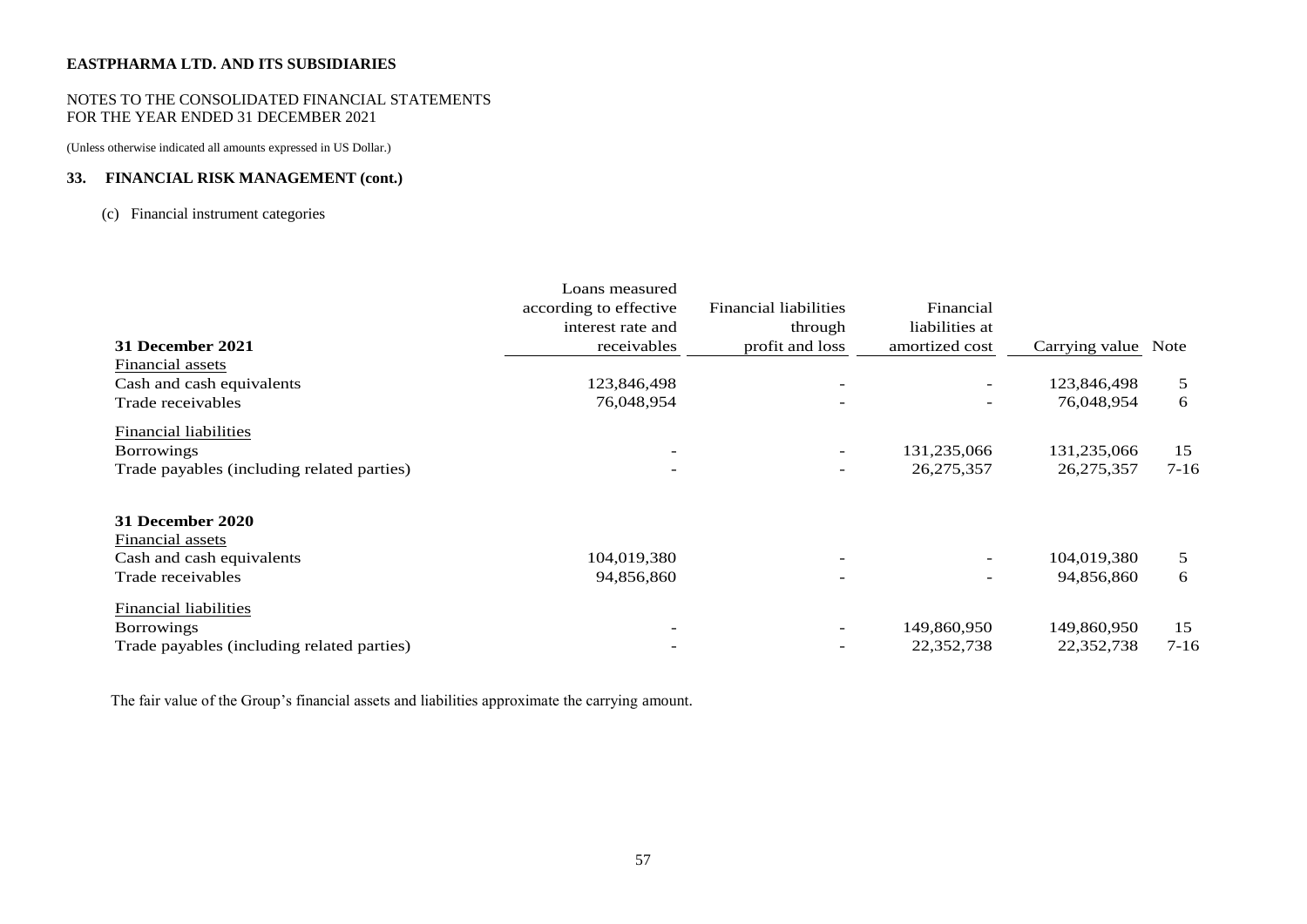## NOTES TO THE CONSOLIDATED FINANCIAL STATEMENTS FOR THE YEAR ENDED 31 DECEMBER 2021

(Unless otherwise indicated all amounts expressed in US Dollar.)

## **33. FINANCIAL RISK MANAGEMENT (cont.)**

(d) Financial risk management objectives

The Group's finance function provides services to the business, coordinates access to domestic and international markets, monitors and manages the financial risks relating to the operations of the Group. These risks include market risk (including currency risk, fair value interest rate risk and price risk) credit risk, liquidity risk and cash flow interest rate risk.

(e) Market risk

The Group is exposed to market risks with respect to foreign currency exchange rates and interest rates. The Group seeks to minimize external foreign currency risks whenever possible by entering into forward foreign exchange contracts. Interest rate risk is managed by entering into a balanced, preferred ratio of fixed / floating borrowing arrangements.

The Group Management measures the market risks on the basis of sensitivity analysis.

## (f) Foreign currency risk management

The Company's functional currency is the US dollar while almost all of its operations are located in Turkey and, as a result, a majority of the Group's revenues and costs are denominated in Turkish Lira ("TRY") and the Group is exposed to currency fluctuations between the US Dollar and other currencies.

The Group's business involves purchases from and limited sales to a number of countries. Those sales, expenses, assets and liabilities are in currencies other than the US Dollar. In addition, the Group has debt in currencies other than the US Dollar.

The Group's assets' and liabilities' foreign currency position is presented in Note 32.

#### Foreign currency sensitivity

The functional currency of the Group's subsidiaries is TRY. Those subsidiaries are exposed to foreign currency fluctuations on monetary assets and liabilities held in currencies other than TRY, including EUR and USD. The following table details the Company's sensitivity to 20% devaluation in the exchange rate of USD against TRY and EUR against TRY. 20% is the sensitivity rate used when reporting foreign currency risk internally to key management personnel and represents management's assessment of the possible change in foreign exchange rates. The sensitivity analysis includes only outstanding foreign currency denominated monetary items and adjusts their translation at the year end for a 20% change in foreign currency rates.

The table below shows only impact related to the two currencies named and assumes the rate between all other currencies to be held constant and net of tax. Positive amounts in the following table represent increase in net profit for the year. Equity effect is nil.

|      | Year ended 31 December 2021 |                    |
|------|-----------------------------|--------------------|
|      | Effect of US Dollar: TRY    | Effect of EUR: TRY |
| Loss | (132,053,031)               | (126,080,999)      |
|      | Year ended 31 December 2020 |                    |
|      | Effect of US Dollar: TRY    | Effect of EUR: TRY |
| Loss | (61, 681, 920)              | (53,428,210)       |

The equity effect of 20% devaluation in the exchange rate of TRY against USD is US Dollar 75,572,778 as the functional currencies of Turkish subsidiaries are Turkish Lira.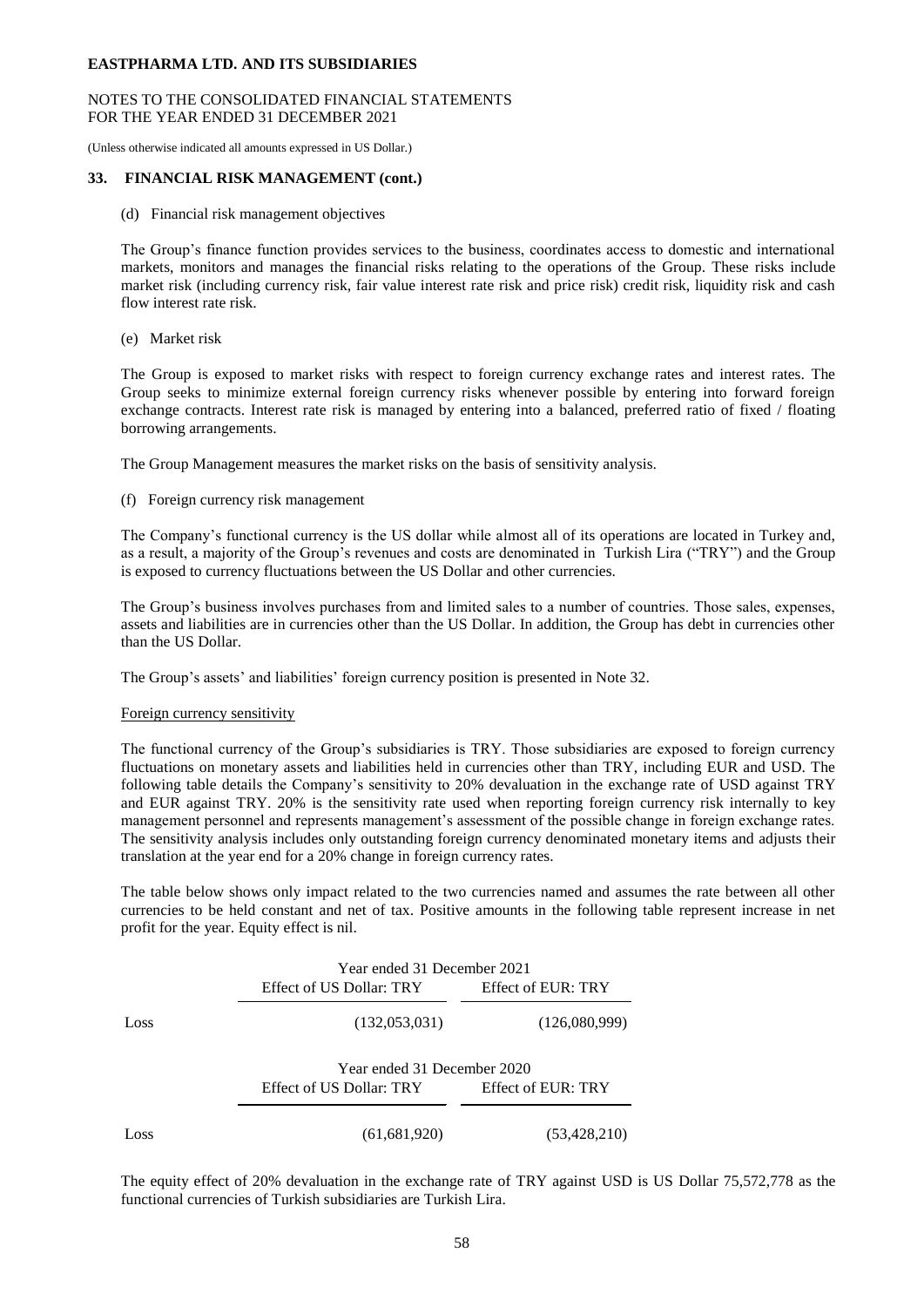## NOTES TO THE CONSOLIDATED FINANCIAL STATEMENTS FOR THE YEAR ENDED 31 DECEMBER 2021

(Unless otherwise indicated all amounts expressed in US Dollar.)

## **33. FINANCIAL RISK MANAGEMENT (cont.)**

(g) Interest rate risk management

The Group has a number of borrowings with interest rates that are based on market interest rates. Therefore the Group is subject to market risk deriving from changes in interest rates, which may affect the cost of current floating rate indebtedness and future financing. The Group management seeks to manage this risk by maintaining an appropriate mix between fixed and floating rate borrowings. As at 31 December 2021, 50% of total indebtedness was floating rate and mainly denominated in Turkish Lira and Euro. Interest rates are fixed in shortterm loans. The Group does not enter into long-term loans denominated in Turkish Lira.

#### Interest rate sensitivity

The sensitivity analyses have been determined based on the exposure to interest rates at the balance sheet date and the stipulated change taking place at the beginning of the financial year and held constant throughout the reporting period. 50 basis points is the sensitivity rate used when reporting interest rate risk internally to key management personnel.

If Libor and Euribor had been 50 basis points higher and all other variables were held constant, net profit for the year ended at 31 December 2021 would decrease by US Dollar 330,285 net of tax (31 December 2020: decrease by US Dollar 334,479). If Libor and Euribor had been 50 basis points lower, the profit of the Group for the year ended would increase with the same absolute amount. The equity effect is nil.

(h) Credit risk management

Credit risks refer to the risk that counterparty will default on its contractual obligations resulting in financial loss to the Group. The Group has adopted a policy of only dealing with creditworthy counterparties and obtaining sufficient collateral where appropriate, as a means of mitigating the risk of financial loss from defaults. The Group's exposure and credit ratings of its counterparties are continuously monitored.

(i) Liquidity risk management

The Group's management has built an appropriate liquidity risk management framework for the management of the Group's short, medium and long term funding and liquidity management requirements.

The Group's liquidity requirements arise primarily from the need to fund working capital, capital expenditure program relating to the construction and relocation of production plants and the development and expansion of the geographic coverage of operations as well as product portfolio through selective acquisitions. The Company has financed its operations and investments primarily by means of capital increases subsequent to the acquisition of Deva.

The Group manages liquidity risk by maintaining adequate reserves, banking facilities and reserve borrowing facilities by continuously monitoring forecast and actual cash flows and matching the maturity profile of financial assets and liabilities.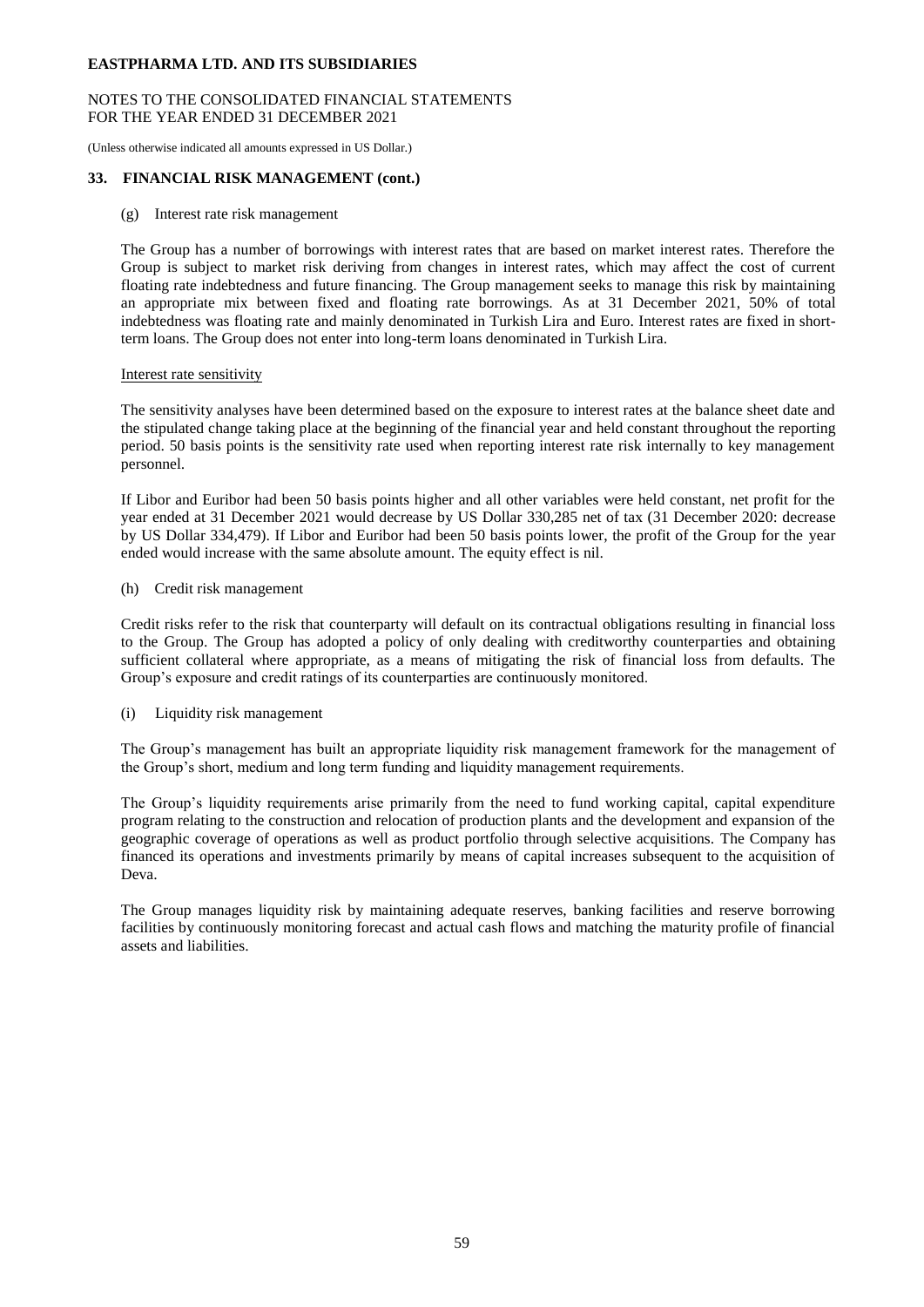## NOTES TO THE CONSOLIDATED FINANCIAL STATEMENTS FOR THE YEAR ENDED 31 DECEMBER 2021

(Unless otherwise indicated all amounts expressed in US Dollar.)

# **33. FINANCIAL RISK MANAGEMENT (cont.)**

## (i) Liquidity risk management (cont.)

# Liquidity analysis

The following table details the Group's expected maturity for its non-derivative financial liabilities. The tables below have been drawn up based on the undiscounted contractual maturities of the financial liabilities including interest that will accrue to those liabilities except where the Group is entitled and intend to repay the liability before its maturity.

|                                     |                | Cashflow                      |                      |               |                                 |                                 |              |                        |
|-------------------------------------|----------------|-------------------------------|----------------------|---------------|---------------------------------|---------------------------------|--------------|------------------------|
|                                     |                | according to the              | Less than 3          |               |                                 |                                 |              |                        |
| 31 December 2021                    | Carrying value | agreement                     | month                | $3 - 6$ month |                                 | $6 - 9$ month 9 month $-1$ year | $1 - 3$ year | $3 + \underline{year}$ |
| Bank borrowings and<br>bonds issued | 131,235,066    | 151,360,595                   | 30,882,257           | 27,682,826    | 5,773,454                       | 29,183,050                      | 29,617,924   | 28,221,084             |
| Trade payables                      | 26, 271, 128   | 26,371,053                    | 25,992,535           | 378,518       |                                 |                                 |              |                        |
| Due to related parties              | 4,229          |                               |                      |               |                                 |                                 |              |                        |
|                                     | 176,463,292    | 177,731,648                   | 56,874,792           | 28,061,344    | 5,773,454                       | 29,183,050                      | 29,617,924   | 28,221,084             |
|                                     |                | Cashflow                      |                      |               |                                 |                                 |              |                        |
| <b>31 December 2020</b>             | Carrying value | according to the<br>agreement | Less than 3<br>month | $3 - 6$ month | $6 - 9$ month 9 month $-1$ year |                                 | $1 - 3$ year | $3 + \text{year}$      |
| Bank borrowings and<br>bonds issued | 149,860,950    | 178,339,838                   | 34,289,342           | 25,217,506    | 11,650,032                      | 37,784,943                      | 20,783,439   | 48,614,576             |
| Trade payables                      | 22,348,321     | 22,440,472                    | 22,407,456           | 33,016        |                                 |                                 |              |                        |
| Due to related parties              | 4,417          |                               |                      |               |                                 |                                 |              |                        |
|                                     | 172,213,688    | 200,780,310                   | 56,696,798           | 25,250,522    | 11,650,032                      | 37,784,943                      | 20,783,439   | 48,614,576             |